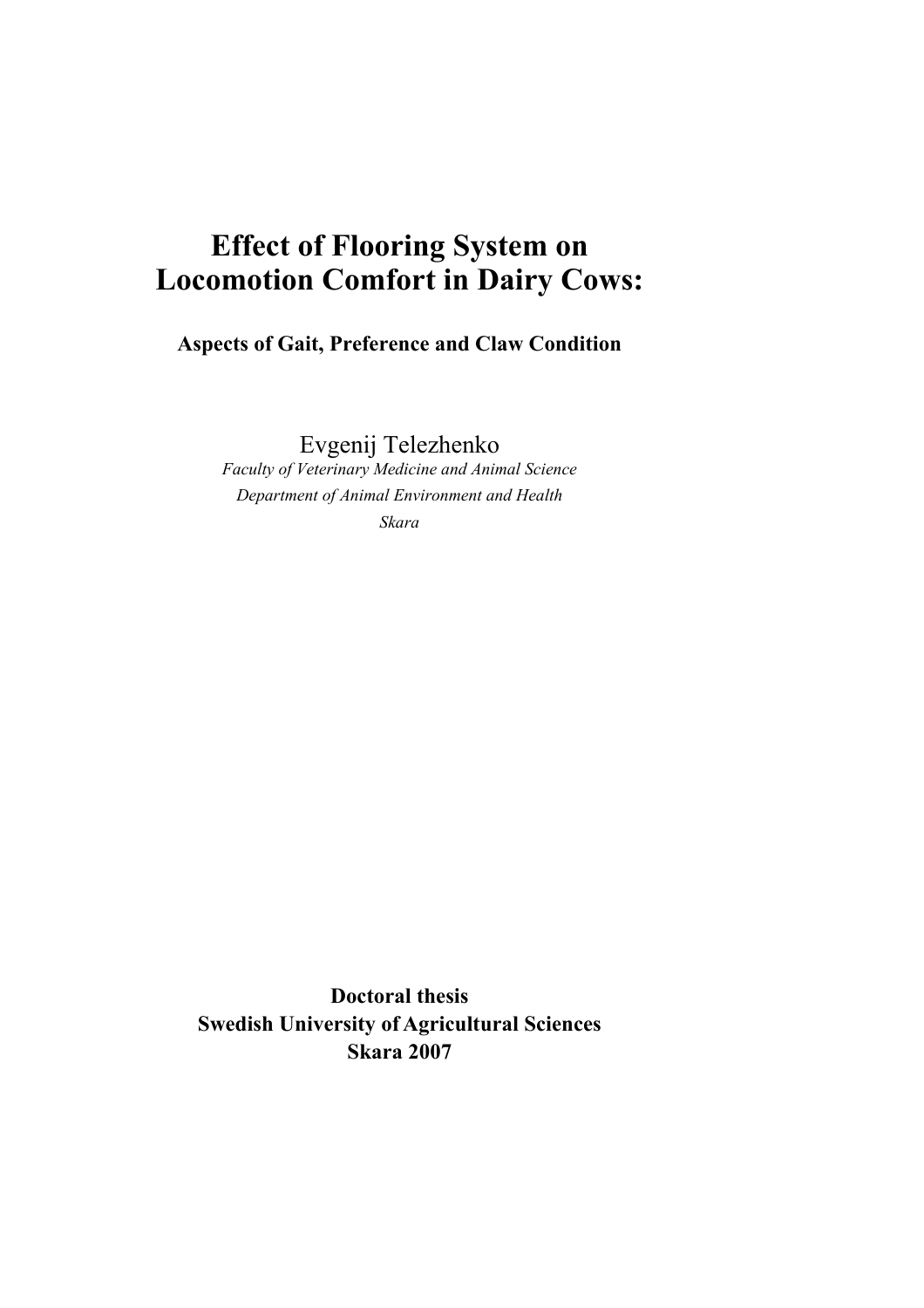**Acta Universitatis Agriculturae Sueciae**  2007:76

ISSN 1652-6880 ISBN 978-91-576-7375-6 © 2007 Evgenij Telezhenko, Skara Cover picture: Evgenij Telezhenko Tryck: SLU Service/Repro, Uppsala 2007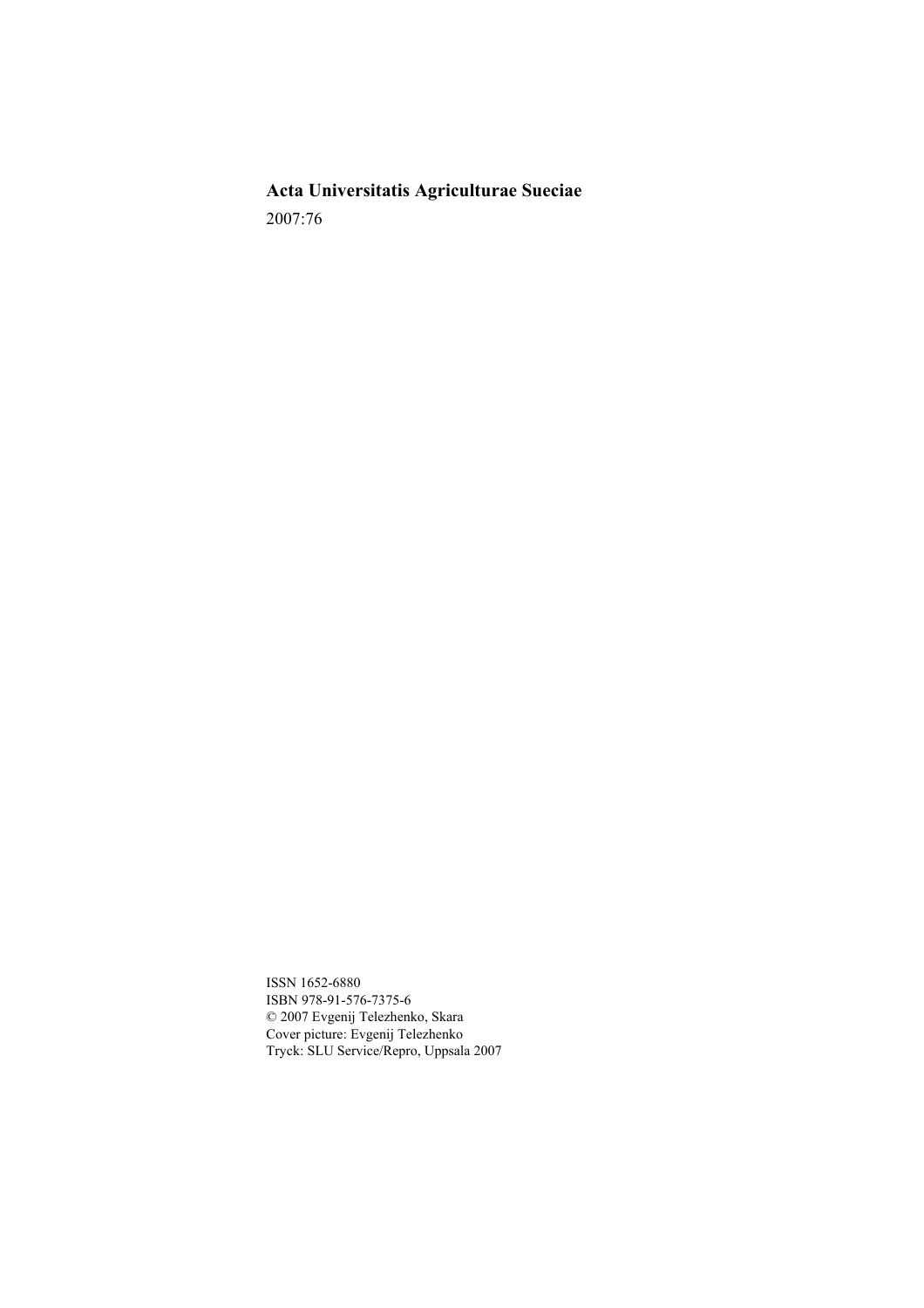## **Abstract**

Telezhenko E. 2007. Effect of flooring system on locomotion comfort in dairy cows: aspects of gait, preference and claw condition. Doctor's dissertation. ISSN 1652-6880, ISBN 978-91-576-7375-6

The aim of the thesis was to study influence of different flooring systems on several aspects of locomotion of dairy cows. To assess the gait on different floors, trackway analysis was used. Cows walking on a hard, slippery surface had shorter strides, wider posture and asymmetric steps. A hard, slippery surface resulted in stride shortening, wider posture and asymmetric gait. Using soft rubber mats made gait patterns more similar to those on a natural yielding surface such as sand. When cows with moderate lameness walked on yielding surfaces their gait parameters associated with lameness were less pronounced than on hard concrete surfaces.

Preference studies showed that the majority of cows preferred to walk and stand on soft rubber flooring rather than on concrete flooring. However, lame cows within the group did not show a stronger preference to walk on soft flooring than non-lame cows, presumably due to lower social rank compared to healthy herd mates.

In order to assess the effects of long-term exposure to flooring systems differing in hardness and abrasiveness installed in the walking and standing areas an experimental study was carried out. Claw conformation, claw horn growth and wear rates, as well as static weight and pressure distribution were evaluated. On a rougher flooring (mastic asphalt), exaggerated wear, highest growth rate and a loss of sole concavity was seen, and most weight was exerted to the sole area of the claws. When rubber-equipped feed-stalls were used together with mastic asphalt in alleys cows showed reduced wear, positive net growth and reduced loss of the concavity compared to cows housed on asphalt alley surfaces. In comparison with asphalt flooring, rubber mats on the alleys resulted in lower growth and wear rates, increased net growth, preserved sole concavity and the bulb and wall area of the claw carried the most weight. Rubber mats together with little exposure to an abrasive asphalt surface resulted in claw horn net growth rates similar to that observed on aged, low abrasive concrete slatted floor.

It was concluded that soft flooring provides good locomotion comfort for dairy cows but a moderate abrasion is also required to prevent claw overgrowth.

*Keywords:* dairy cattle, locomotion, claw, preference test, floor, rubber mat, welfare

Author's address: Evgenij Telezhenko, Department of Animal Environment and Health, SLU, PO Box 234, SE-532 23 Skara, Sweden (evgenij.telezhenko@hmh.slu.se)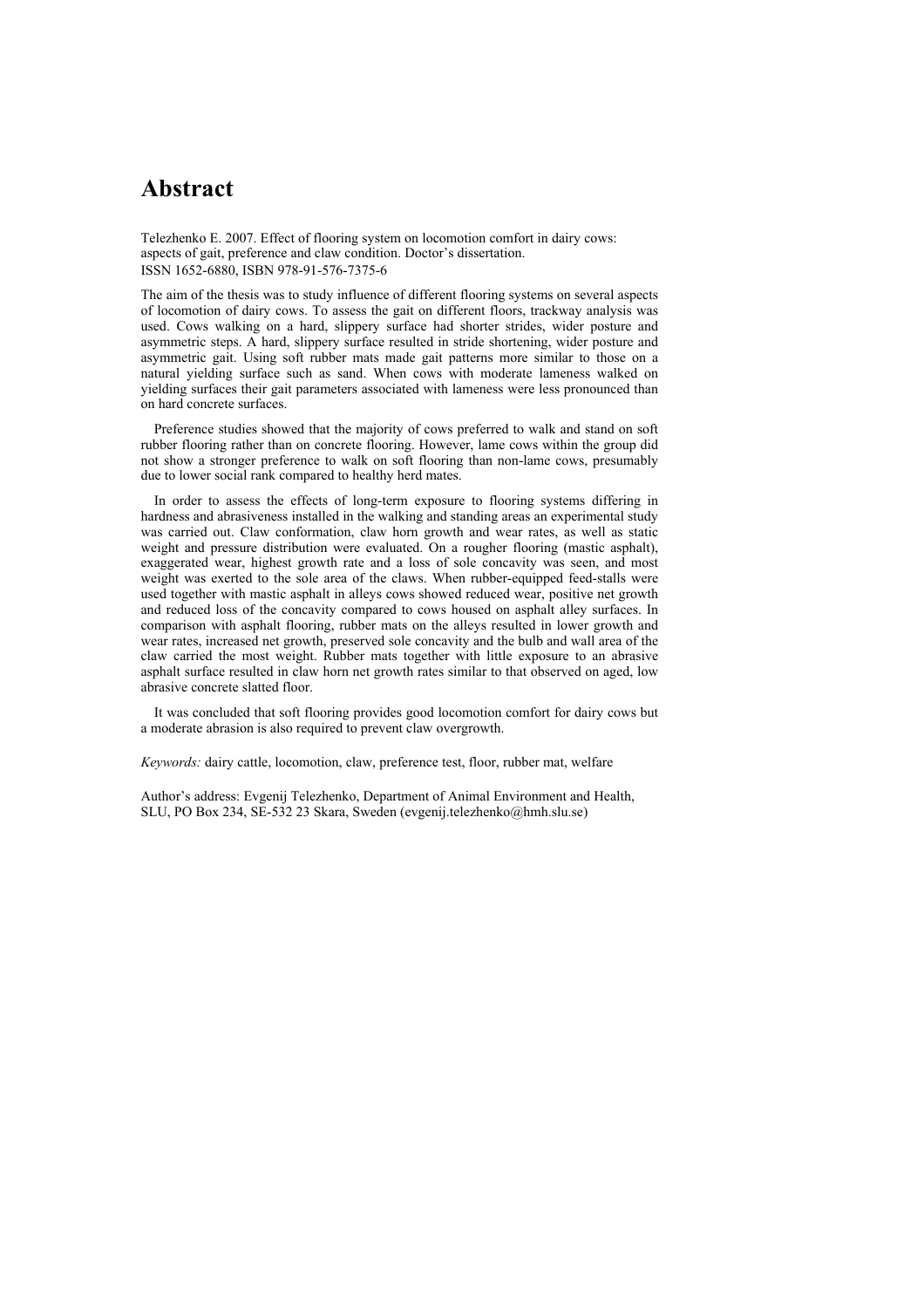*"Cow protection to me is one of the most wonderful phenomena in human evolution. It takes the human being beyond this species. The cow to me means the entire sub-human world. Man through the cow is enjoined to realize his identity with all that lives."* 

*Mahatma Gandhi, Young India, October 6, 1921* 

*"Рассуждения о том, что корова есть машина для деланья молока, были ей подозрительны. Ей казалось, что такого рода рассуждения могут только мешать хозяйству".* 

*Лев Толстой, Анна Каренина, 1878* 

*("General principles, as to the cow being a machine for the production of milk, she looked on with suspicion. It seemed to her that such principles could only be a hindrance in farm management". Leo Tolstoy, Anna Karenina, 1878, translated by Constance Garnett)*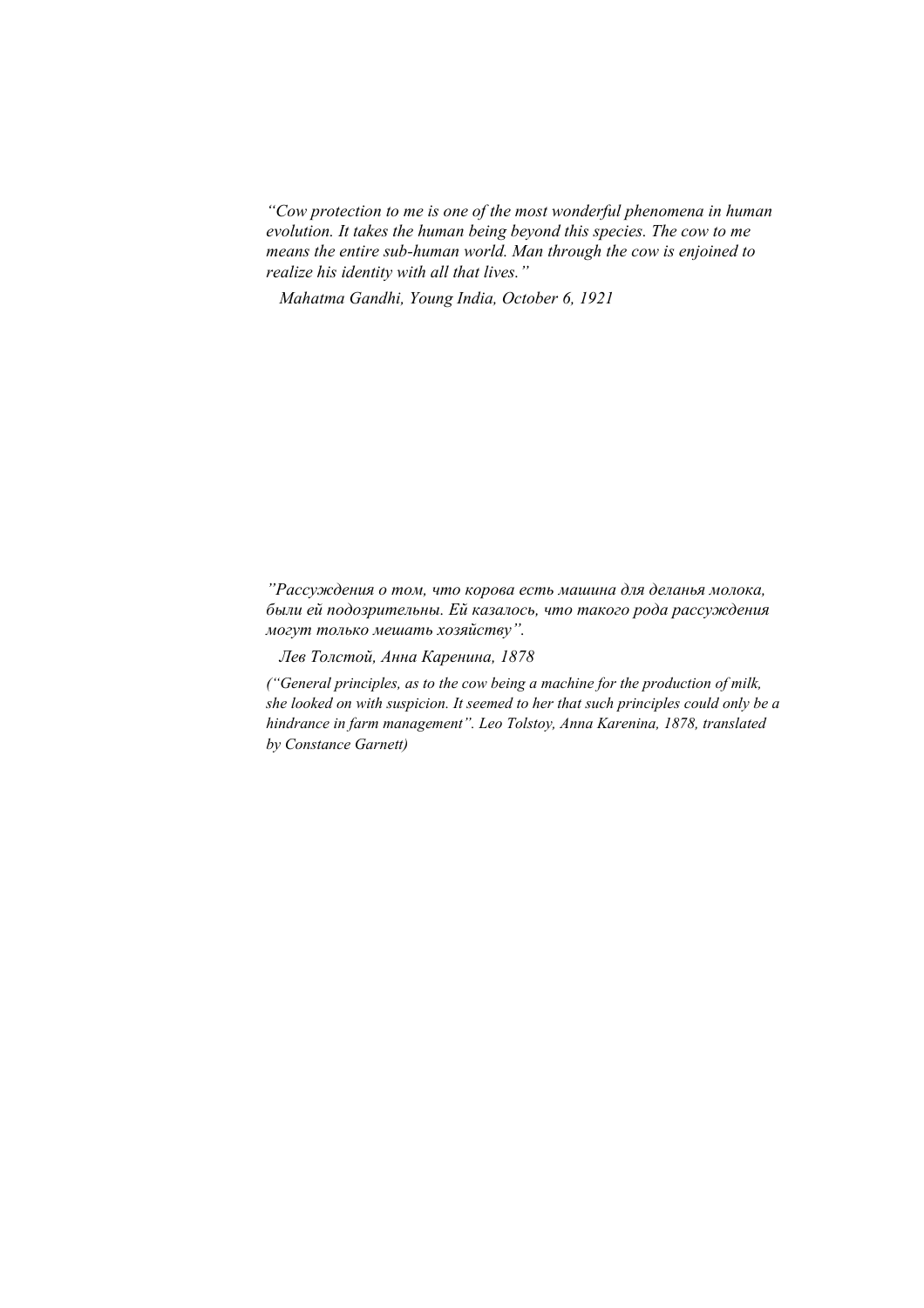## **Contents**

### **Background, 8**

## **Introduction, 9**

Some aspects of evolution of the locomotor apparatus in cattle, 9

Locomotion in cattle, 10 *Needs for locomotion, 10 Some biomechanical aspects of locomotion, 11 Studying locomotion, 11 Concept of gait quality in cattle, 12* 

The function of the bovine claw, 13

Disorders of the locomotor apparatus, 13

Floor types and locomotion, 15 *Different types of walking areas for dairy cows in cubicle houses , 15 Effect of flooring on cattle locomotion, 16 Effect of flooring on cattle claws, 17* 

## **Aim, 18**

#### **Summary of materials and methods, 19**

Animals and housing, 19 *Paper I, 19 Paper II, 19 Paper III, 19 Paper IV, 20*  Data collection, 20

*Paper I, 20 Paper II, 21 Paper III, 22 Paper IV, 22* 

Statistical analysis, 23 *Paper I, 23 Paper II, 23 Paper III, 24 Paper IV, 24* 

### **Summary of results, 25**

Locomotion on different floors (Paper I), 25 Preferences for different floors (Paper II), 26 Claw conformation in different flooring systems (Paper III), 27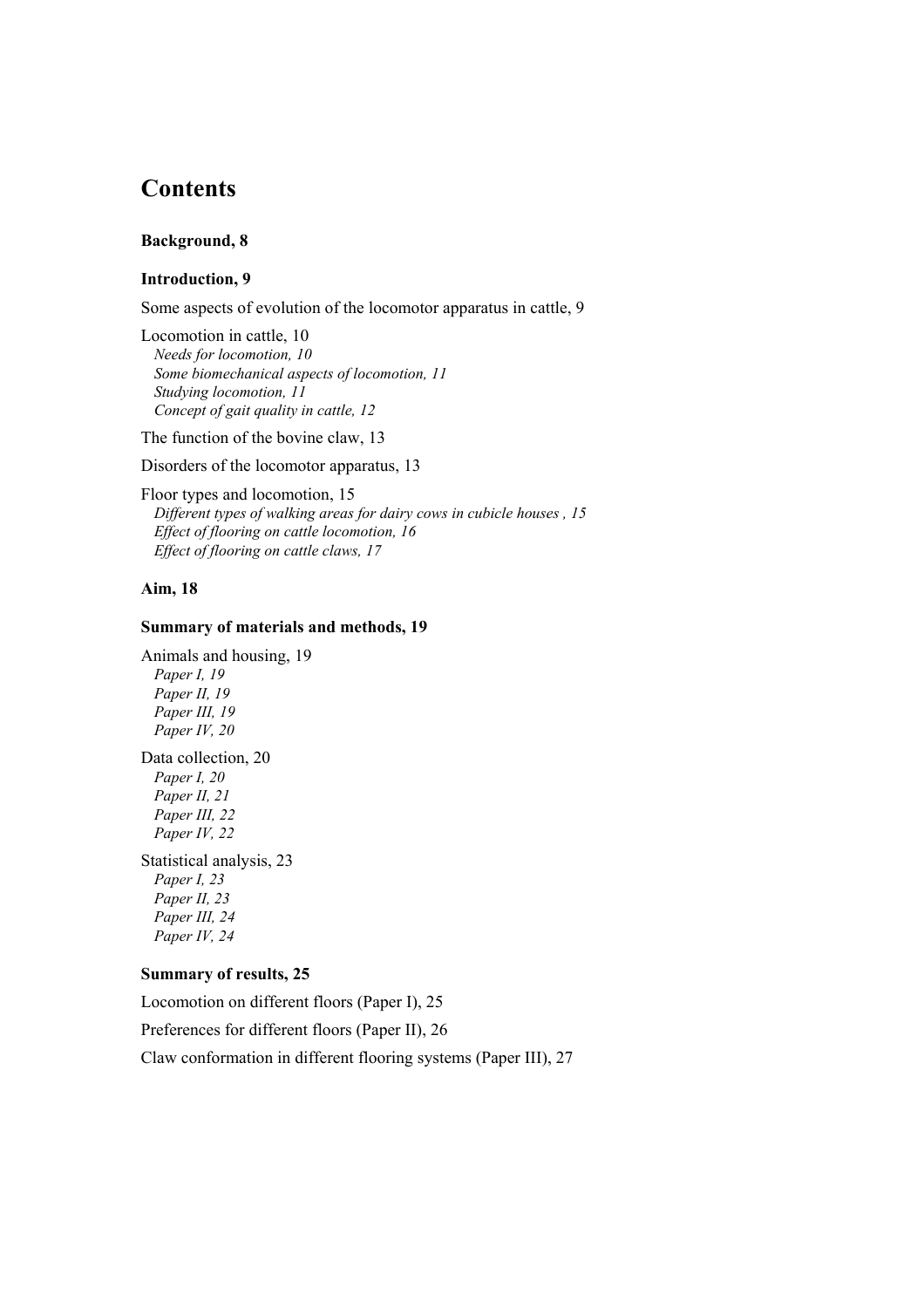Weight and pressure distribution as a result of exposure to different flooring systems (Paper IV), 28

### **General discussion, 30**

Methodological considerations, 30 *Paper I, 30 Paper II, 30 Paper III, 31 Paper IV, 32* 

Synthesis of Papers I-IV, 32 *Perception of floors , 32 Effect on claw conformation and claw functionality, 33 Lameness and floor quality, 35* 

Concept of a flooring system for the best locomotion comfort, 36

**Conclusions, 39** 

### **Practical recommendations, 39**

### **Summaries in other languages, 40**

Svensk sammanfattning (Swedish), 40 Резюме (Russian), 43

**References, 47** 

**Acknowledgments, 54**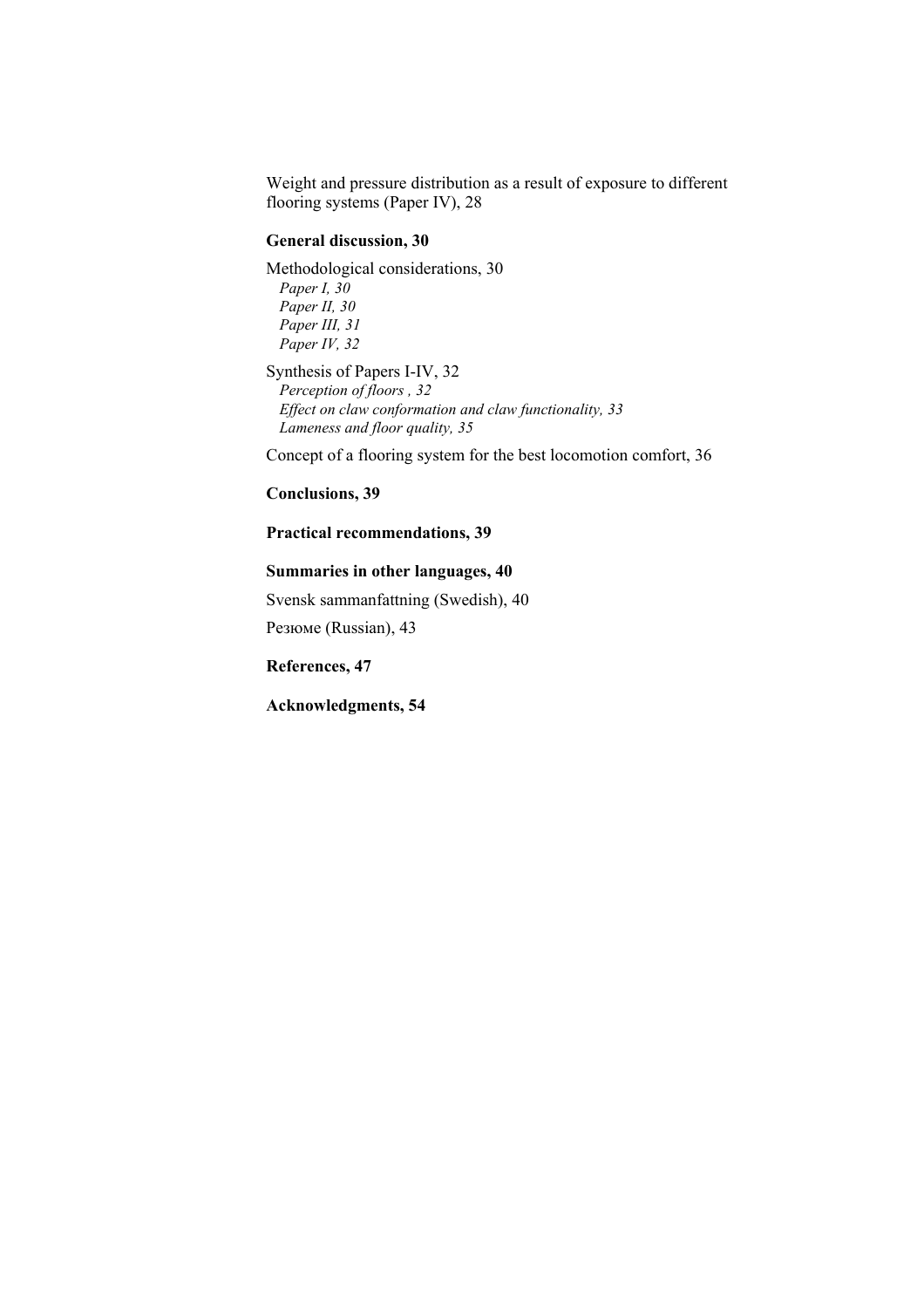## **Appendix**

## **Paper I-IV**

The present thesis is based on the following papers, which will be referred to by their Roman numerals:

- I. Telezhenko, E., Bergsten, C. 2005. Influence of floor type on the locomotion of dairy cows. *Applied Animal Behaviour Science 93*, 183-197.
- II. Telezhenko, E., Lidfors, L., Bergsten, C. 2007. Dairy cows' preferences for soft or hard flooring when standing or walking. *Journal of Dairy Science 90*, 3716-3724.
- III. Telezhenko, E., Bergsten, C., Magnusson, M., Nilsson, C. Effect of different flooring systems on claw conformation and claw asymmetry in dairy cows. (In manuscript).
- IV. Telezhenko, E., Bergsten, C., Magnusson, M., Ventorp, M., Nilsson, C. Effect of different flooring systems on weight distribution and contact pressure on the claws of dairy cows. (In manuscript)

Paper I and II reproduced with kind permission from Elsevier BV and Journal of Dairy Science, respectively.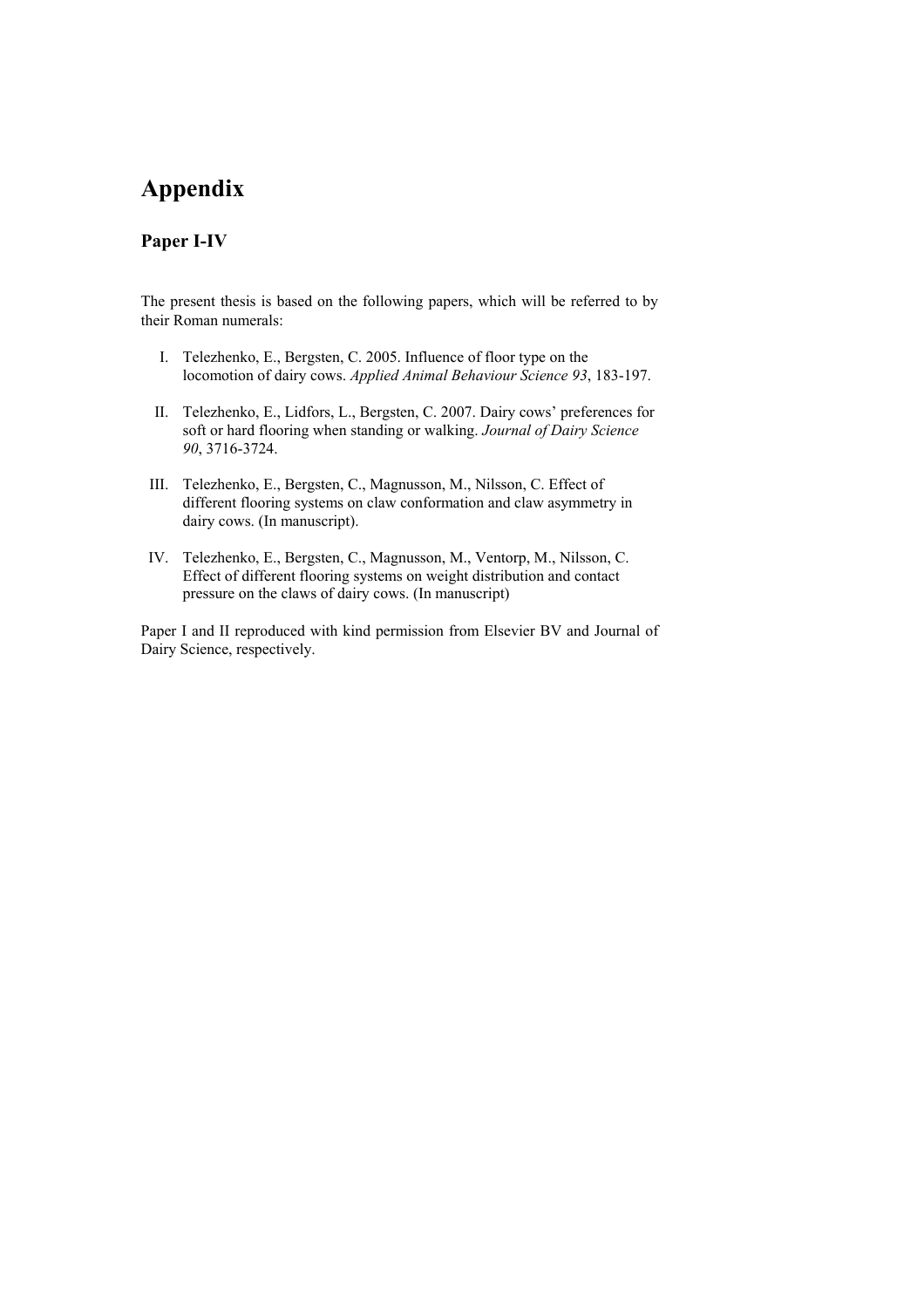## **Background**

The dairy cows´ freedom to express natural behaviour is generally considered to be easier to meet in a loose housing system than in a tie stall system. Cubicle (free stall) systems are becoming increasingly common in high-performing, expanding dairy herds. From an animal well being perspective, the floor design is one of the most critical aspects of loose housing systems because of its direct effect on the cattle's locomotor apparatus. Most walkways in cattle houses are made of concrete because it is fairly durable and resistant to wear, has acceptable hygienic characteristics and is relatively cheap. However, hardness, abrasiveness and slipperiness of concrete floors have been regarded as risk factors contributing to foot and leg lesions resulting in lameness (Webb & Nilsson, 1983; Bergsten & Frank, 1996b; Somers, 2004). Lameness causes substantial cost for dairy production both in terms of extra labour and veterinary treatment costs and also output loss as decreased milk yield, weight loss, impaired fertility and involuntary culling (Bennett *et al.*, 1999). In addition, lameness is a sign of discomfort related to the cow's sensation of pain and is therefore an important welfare issue (Logue, McNulty & Nolan, 1998). Furthermore, lame cows cannot cope with their environment as well as their non-lame herd mates (Galindo & Broom, 2002) and lameness dramatically changes social ranking, feed intake, sexual activity, productive traits and longevity (Hassall *et al*., 1993; Albright & Arave, 1997). Thus, as their care givers humans must pay more attention to lameness control and prevention measures.

Improved flooring in dairy cow housing systems has received considerable attention but only a few comprehensive studies on the effect of flooring materials, available on the modern market, on the locomotor apparatus in cattle have been published (*e.g.* Vokey *et al.*, 2001; Benz, 2002).

The issue of "locomotion comfort" can be defined as conditions of well-being and contentment in the walking areas. The optimal locomotion comfort implies natural gait and activity of the animals but also good condition of their locomotor apparatus in the long run. In order to be able to design a well functioning loose housing system with best possible locomotion comfort, it is necessary to increase the empirical basis on the effect of the newly introduced flooring types on cow locomotion, behaviour and claw status. Several studies have been carried out at SLU over the last 10 years with the majority being part of an EU-project, "Lame Cow" (QLK5-CT-2002-00969) from 2002 to 2005. The studies presented in this thesis were mainly performed within the "Lame Cow" project.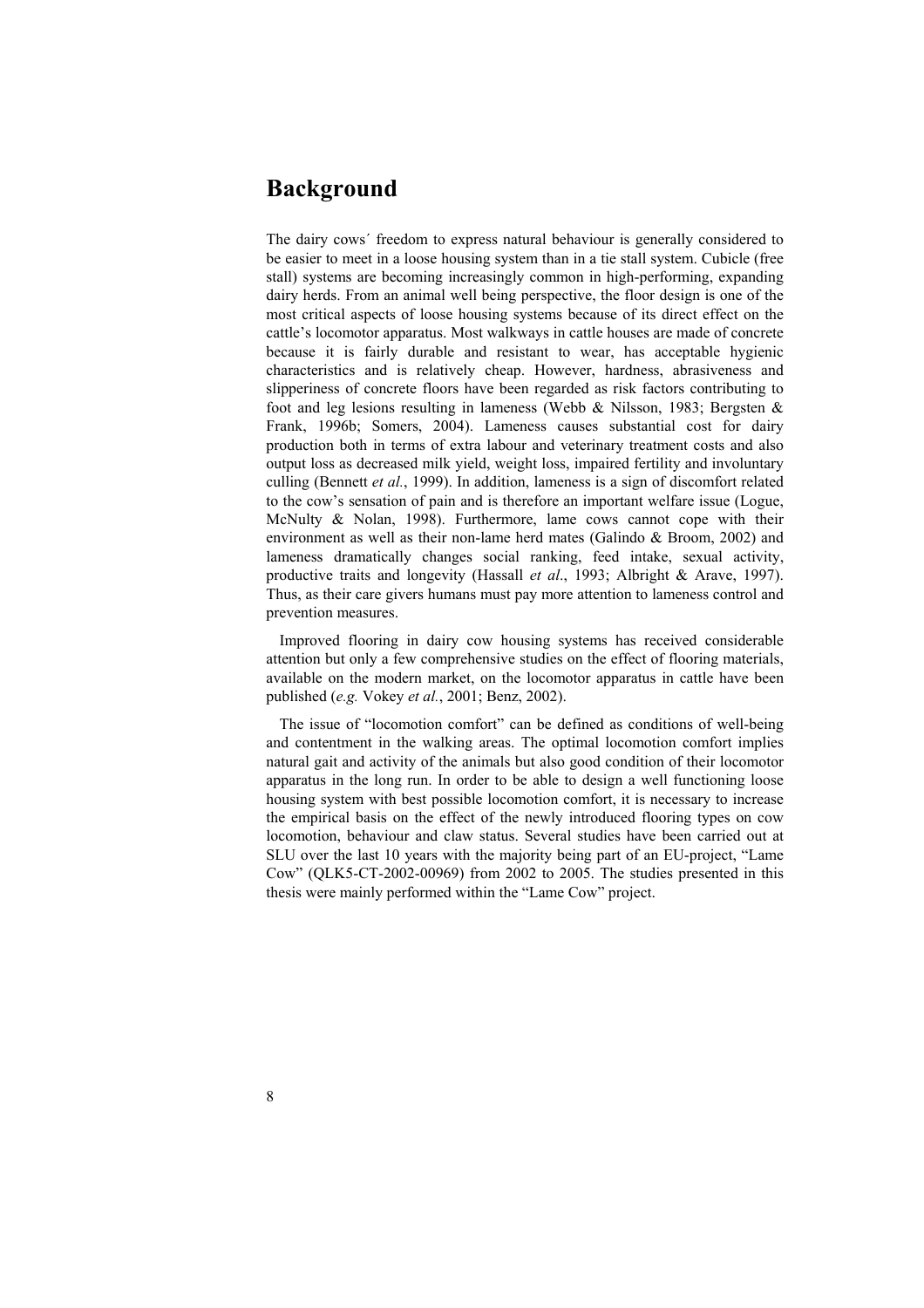## **Introduction**

#### **Some aspects of evolution of the locomotor apparatus in cattle**

Locomotion is an active movement through the environment and that is an important capacity differentiating most members of the kingdom of *Animalia* from members of the other kingdoms of multicellular eukaryotes. The general principle of locomotion is very similar in all animals, where the organism exerts force on the surrounding environment and according to Newton's laws accelerates in the opposite direction (Dickinson *et al.*, 2000). The physical properties of the environment have to a great extent affected the evolution of the locomotor apparatus and the way animals move (Dickinson *et al.*, 2000). Movement on land requires that animals exceed gravity to support and move their bodies to accommodate any changes in the terrain (Biewener, 2003). The evolution of the limb of vertebrates can be traced back to changes in structures observed already in fossils from Ordovician, 463-439 Myr ago (Coates, 1994). Hinchliffe (1991) proposed a theory of "proximal stabilization" according to which the proximal elements of the limb were more conservative, and more evolutionary changes occurred in the distal part of the limb. The dominant theme of evolution of the distal part of the tetrapod limb was a digit reduction, where deviations from the pentadactyl pattern always implied the loss of digits (Shubin *et al.*, 1997). Digit reduction in tetrapods occurred with remarkable constancy with the majority of animals retaining digits III and IV and losing digits I, II and V (Shubin *et al*., 1997). Cattle as well as other *Artiodactyla* (even-toed ungulates) were no exception having preserved digit III and IV , while the equine hoof provides an example of an extreme digital reduction with only the third digit left (Bragulla & Hirschberg, 2003). Borisevich (1983) classified the digits of hoofed mammals according to the principles of transferring of body generated forces into three groups:

- lateral transferring the forces are transferred mainly through the hoof wall and suspensory apparatus (*Equine*);
- vertical transferring the forces are transferred vertically through the footpad (*Camelide*);
- combinational transferring the forces are transferred both by vertical (foot pad) and lateral (hoof wall) mechanisms (*Ruminantia, Suidae*).

The claw in ungulates is a specialised integumentary accessory organ, where integument is the complex interface between an organism and its environment (Bragulla & Hirschberg, 2003). The form of the distal phalanx and its integumentary structure vary depending on where and how the digits are used (Hamrick, 2001). Thus the light weighted hoof of a horse appeared, in the course of evolution, to enhance the speed of locomotion on a relatively hard ground that was their natural habitat. Camels' hooves were replaced by broad foot pads that were adapted to the very soft, sandy ground and provided more stability during the running pace (Janis *et al.*, 2002). European domestic cattle (*Bos taurus*) descended from the aurochs (*Bos primigenius*), which lived in transitional areas of woodland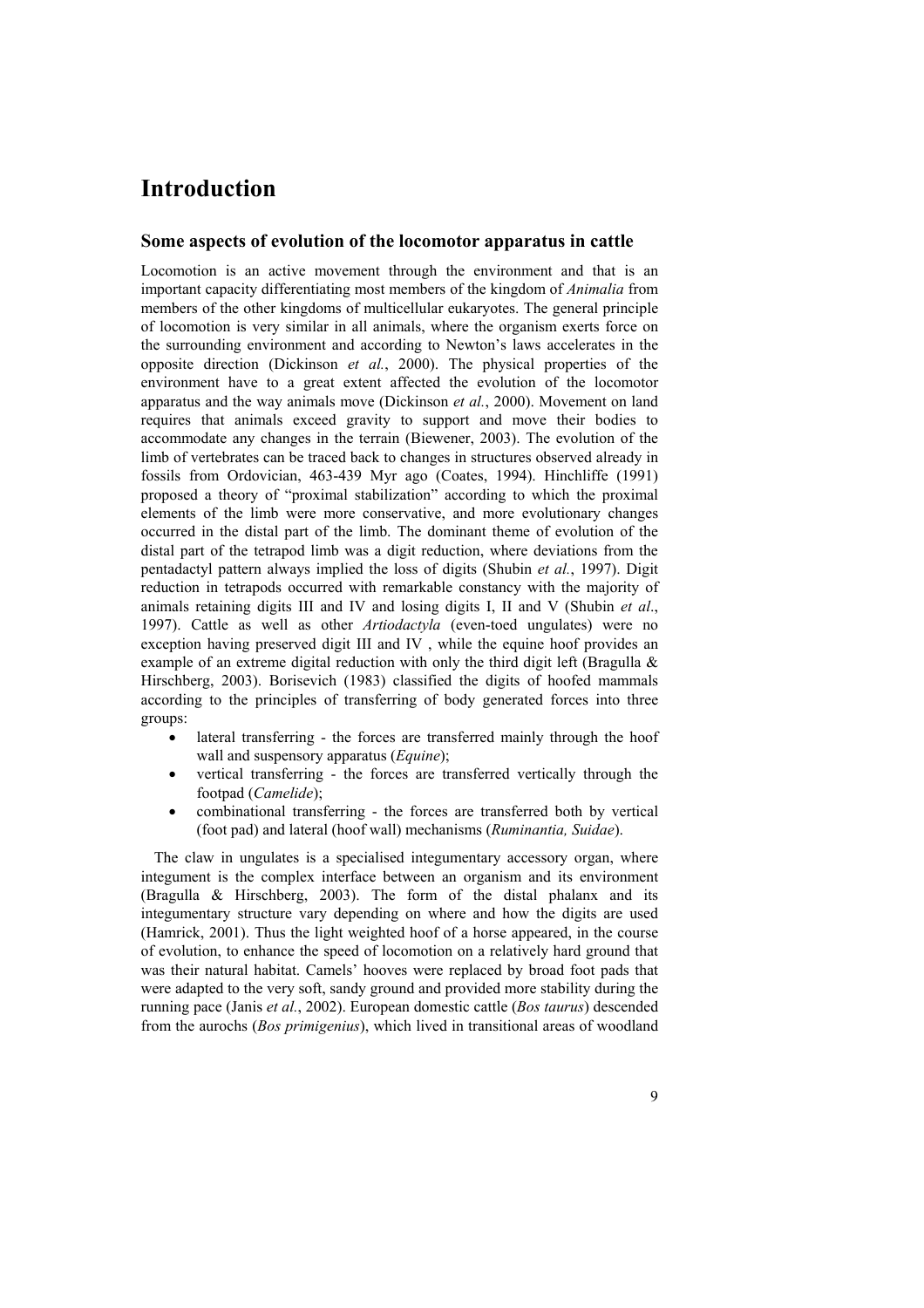interspersed with open spaces (Baars *et al.*, 2003). Thus cattle digits evolved under conditions of moderately soft ground found in these environments.

The domestication of cattle started towards the end of the  $9<sup>th</sup>$  millennium cal BC in the northern part of the Near East (Davis, 2005). One of the most essential reasons for the domestication of wild animals is believed to be an increased human population, where the environment could not provide enough food for the huntergatherers society (Davis, 2005; Diamond, 2002). Since that time cattle have been an important part of agriculture not only as providers of food and draught power but also as a source of land fertilisers where grazing played an important role (Baars *et al.,* 2003). Grazing as a main source of food implied also that domesticated cattle performed most of their locomotion activities under conditions of a natural terrain. Only recently, starting at the end of the  $19<sup>th</sup>$  century, the processes of industrialization of agriculture reduced the role of cattle as an important part of the farm's agrarian cycle (Baars *et al.*, 2003). Artificial fertilizers and developed infrastructure made it possible to decrease the pasture areas and use arable land for cattle food production, zero-grazing systems appeared. In other words the industrialization of agriculture decreased the possibility for cattle to move around in their natural habitat. Therefore, the functionality of the cattle locomotor apparatus (evolved to be used under conditions of grassland) may no longer be adequate in the unnatural environment of the industrial farm. Moreover, the tremendous genetic progress in milk yield achieved during the last 50-60 years has caused harsh challenges to the cow's metabolism, and the function of the locomotor apparatus has thus been dramatically compromised (Bergsten, 2001; Mülling & Greenough, 2006).

#### **Locomotion in cattle**

#### *Needs for locomotion*

Locomotion is part of the normal behavioural repertoire of cattle (Albright & Arave, 1997). Cattle move to obtain food, water, to interact with herd mates during social and sexual behaviour and to seek a birth site or shelter. Cattle have an innate motivation for locomotion, which has been found to increase with time of confinement (Loberg *et al.*, 2004). Locomotion maintains adequate blood circulation, develops the muscular system and promotes health (Zeeb, 1983; Gustafson, 1993). It has been shown that walking activity reduces blood concentration of nonesterified fatty acids, which implies a decreased risk of metabolic and digestive disorders (Adewuyi *et al.*, 2006). In their natural environment cattle are able to range over large areas. If cattle travel extremely long distances they will reduce feed intake and milk production (Coulon *et al.*, 1998), but there is a need to walk at least 3–4 km per day to stay in good physical shape (Phillips, 2002). Loose-housing systems aim to provide free-movement of animals but in reality, these confined systems with a daily walking distance of 600-700 m do not give sufficient exercise (Bockisch, 1993). It has been shown that not only cows in tie stalls (Gustafson, 1993) but also animals in loose-housing systems benefit from outdoor exercise (Regula *et al.*, 2004).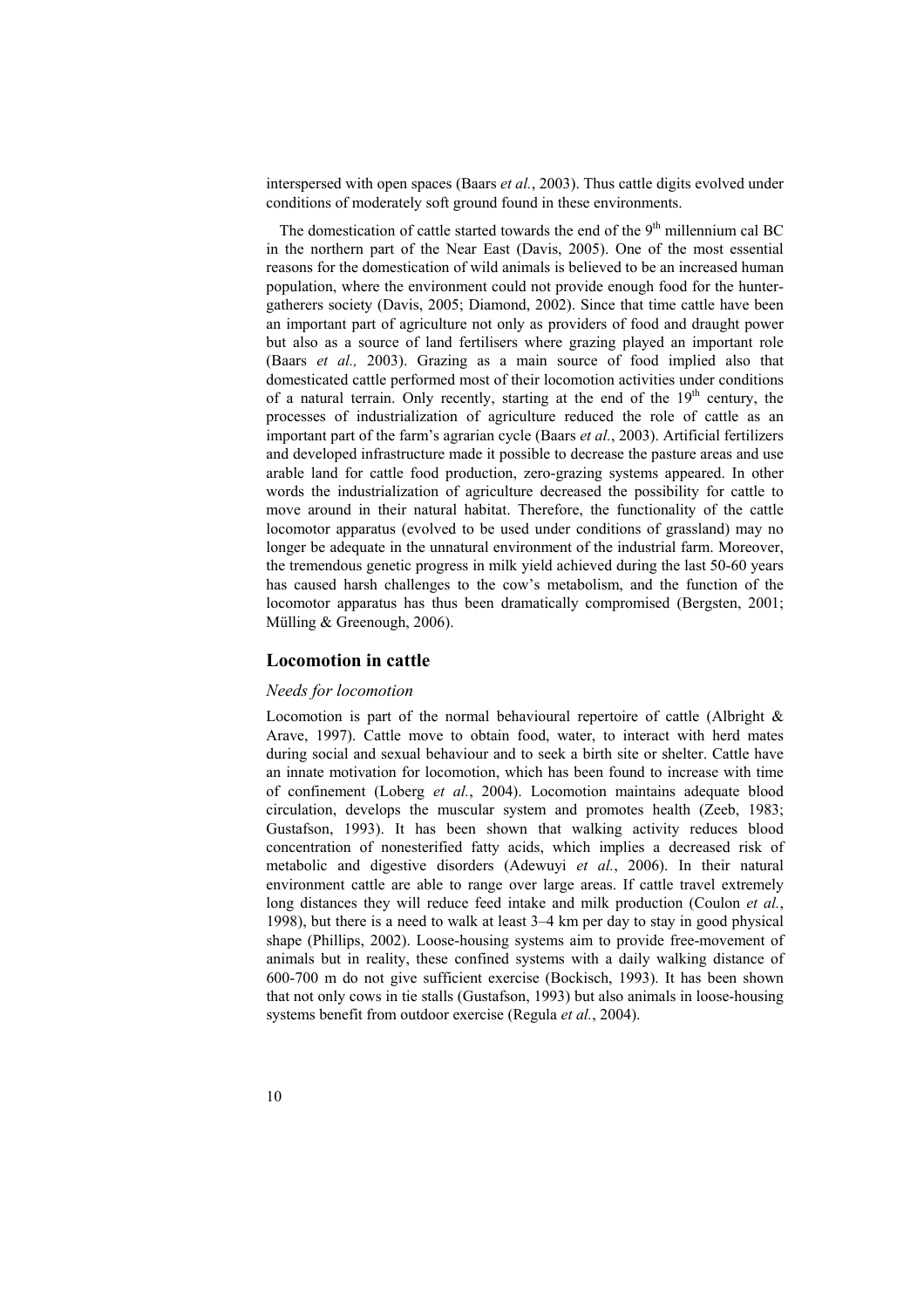#### *Some biomechanical aspects of locomotion*

The angulation and arrangement of the limb musculature provide strong evidence that the locomotion apparatus in cattle has mainly been developed for forward motion (Nickel *et al.*, 1986). The function of front and hind limbs in cattle is different. While front limbs support the body during locomotion, the hind limbs have the function of propulsion (Phillips, 2002). The shock absorption is also different between the front and rear limbs. Whereas there is no bony contact between the front limb and the axial skeleton (suspended by the *Serratus ventralis* muscle), the hind limbs are connected to the axial skeleton by the coxofemoral articulation and therefore have a limited ability for shock absorption (Mülling  $\&$ Greenough, 2006).

Cattle locomotion is usually fitted within three types of gait: walk, trot and gallop (Phillips, 2002). The walk is probably the most typical and most energy efficient gait, where the force to produce a forward movement is achieved by an exchange between gravitational potential and kinetic energy. At an intermediate walking speed this transfer can reach up to 70% of the total energy and only 30% will be supplied by muscles (Cavagna, *et al.*, 1977). To move faster, cattle use running gaits where kinetic and gravitational potential energy is stored in the muscles, tendons and ligaments when the leg strikes the ground, to recover later at the propulsion stage. No kinetic-gravitational energy transfer occurs when animals are trotting, but when galloping both mechanisms are involved (Cavagna, *et al.*, 1977). During a stride each limb passes two phases: stance (weight-bearing phase) and swing (non-weight-bearing). During the first half of the stance phase, body generated forces result in a decelerating longitudinal ground reaction force, which is directed backwards and brakes the progression. At the mid-stance the deceleration transmits to the propulsion, which propels the body forward. The load exerted to the limb increases to the mid-stance and decreases thereafter. When walking, dairy cows put approximately equal weight on the lateral and medial claws of front limbs, while in the hind limbs most weight is exerted to the lateral claws (van der Tol *et al.*, 2003). It was shown from high speed video of heifers walking on a treadmill, that the distal part of both the fore and hind limb were lifted and protracted with a slight inward rotation and contacted the ground with a slight outward rotation (Meyer *et al.*, 2007).

#### *Studying locomotion*

#### Subjective methods

Subjective locomotion assessment in cattle is a method commonly used in lameness research to estimate the quality of gait, with the majority of attention devoted to determining the degree of lameness. The most well-known scoring system for cattle locomotion has been published by Manson & Leaver (1988). This system uses a nine-point score from reflecting small changes in locomotion leading to severe lameness. Less detailed scoring systems have also been used to categorize the degree of lameness severity (Tranter & Morris, 1991; Whay *et al.*, 1997). Sprecher *et al.* (1997) developed a system focusing (along with gait scoring) on the back posture, a system that gained much popularity due to its simplicity (Juarez *et al.*, 2003; Amory *et al.*, 2006).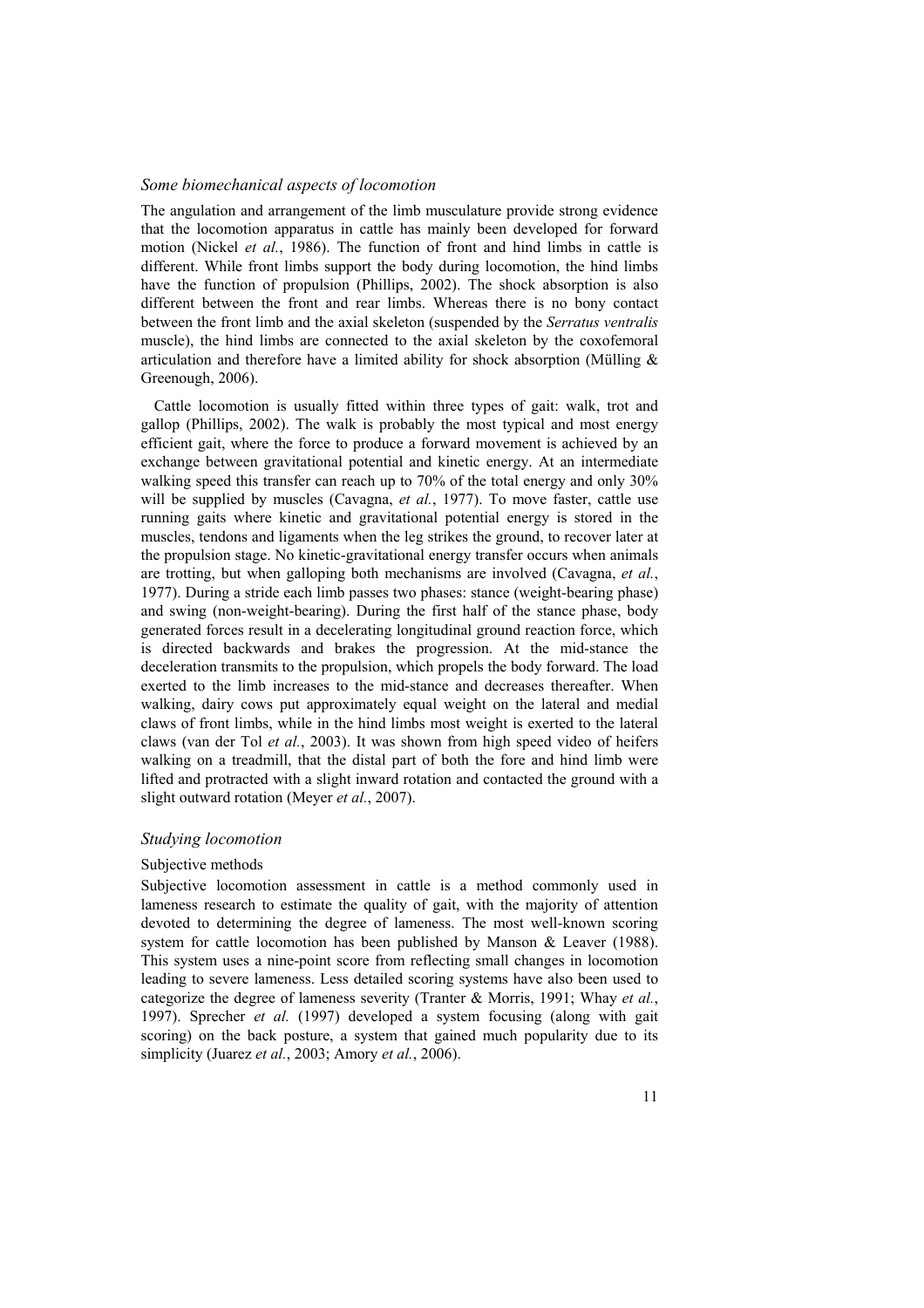#### Objective methods

While subjective lameness scoring can help to evaluate the disorder, it is plagued by observer biases thus there is need for more objective measures of gait. It has been demonstrated that the use of gait analysis with quantitative methods is more precise than results obtained through subjective locomotion scoring (Keegan *et al.*, 1998).

Kinetic and kinematic analyses have been successfully used to study gait in domestic animals, primarily horses (Clayton & Schamhardt, 2001; Barrey, 1999). Kinetics is a science that studies the causes of motion, explaining them by the force applied to the body, its mass distribution and its dimensions. Webb & Clark (1981) and Scott (1987) were among the first researchers studying the dynamics of pressure distribution under cattle claws. Van der Tol *et al.* (2003) used pressure sensors in combination with a force plate, to study ground reaction forces and between-/within-claw pressure distribution in cows walking on a flat surface.

Kinematics describes the geometry of animal movement, studying changes in the position of the body parts during a specified time. The first kinematic animal locomotion study using chronophotography was performed by Muybridge (1887). Since then many kinematic studies of animals have been performed and at present the majority of kinematic studies are carried out with videographic or optoelectronic systems consisting of integrated hardware and software components (Clayton & Schamhardt, 2001). However, only a few published studies have applied quantitative measurements when studying locomotion of cattle. The first and still best comprehensive kinematic study of cattle locomotion was carried out by Herlin & Drevemo (1997). They studied the locomotion of 17 dairy cows using high speed cinematography to determine the influence of different management systems and grazing on locomotion. Phillips & Morris (2000; 2001) studied locomotion in dairy cows on floors with different friction properties and with and without slurry contamination. Recently Flower *et al.,* (2005, 2006, 2007) performed a number of studies, where relationships between claw lesions, milking, flooring and some kinematic variables were established.

### *Concept of gait quality in cattle*

In cattle, no distinction has been made between gait quality and lameness (Manson & Leaver, 1988; Whay & Main, 1999). In sport horses, however, objective measurements of gait quality have been established which are not primarily focused to estimate lameness. Horses with good movements show more retraction in the forelimbs and more protraction in the hind limbs, a prolonged swing phase and ability to achieve a particular speed using a long stride length and a low stride frequency (Clayton, 2001). The assessment of quality of locomotion in cattle, even when it is beyond the detection of lameness (like in some breeding programs) relies on a subjective scoring. The subjective assessment of good movements in cows includes steady head carriage, flexible movements of joints, tracking-up (hind hooves land on or in the front of position of the front hooves) and symmetrical gait (Flower *et al.*, 2006). Impaired locomotion in cows has been described as stride shortening, a "stiff gait" and has also been described in terms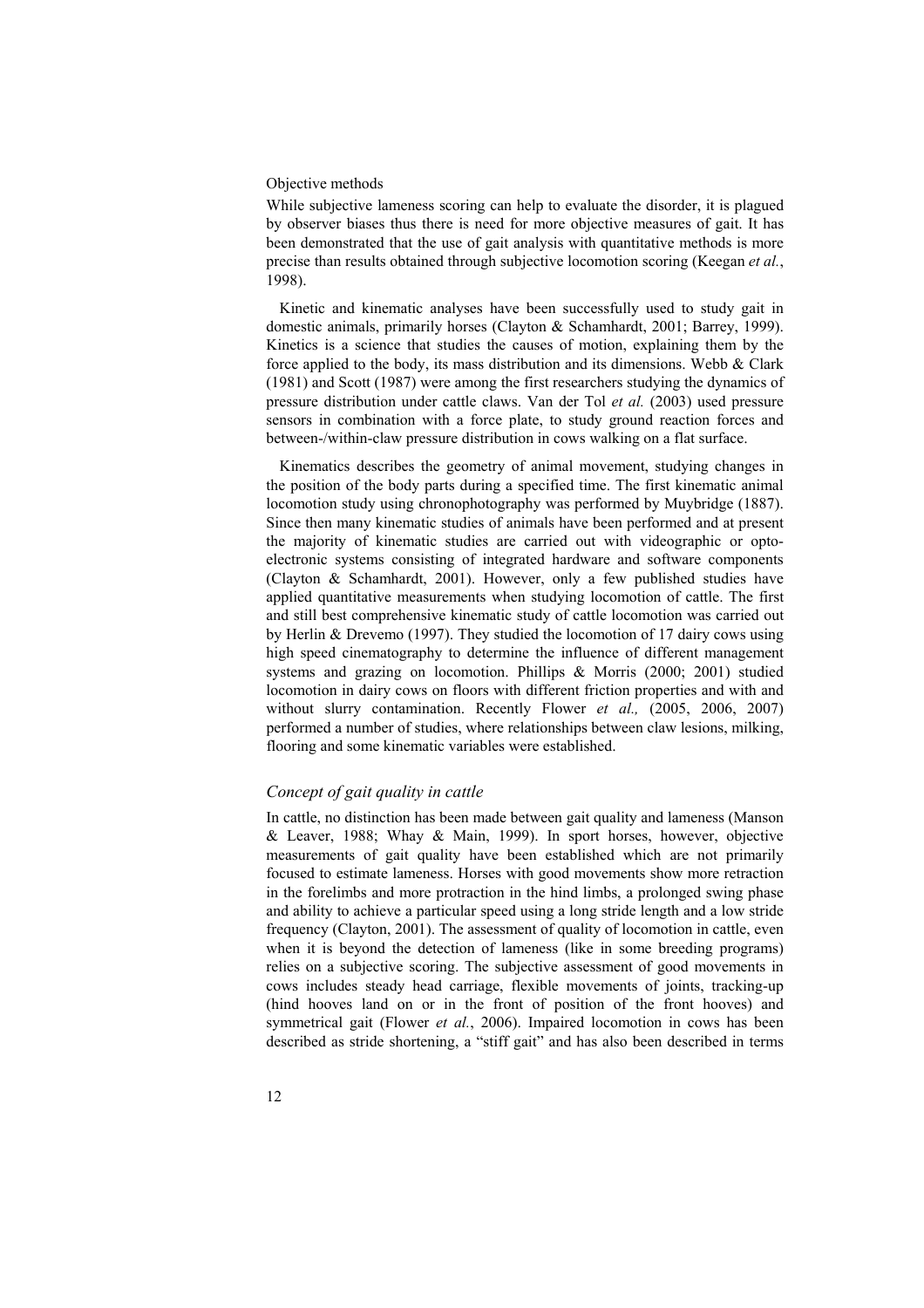of the degree of abduction or adduction of the hind limbs (Whay, 2002; Flower  $\&$ Weary, 2006).

Recently quantitative methods were introduced to characterize lameness by means of using kinematic (Flower *et al.,* 2005) or kinetic (Rajkondawar *et al.,* 2006) methods. One of the main objectives of these studies was to develop an objective automated lameness detection system. However the existing commercially available lameness detection systems are not as sensitive in determination of painful lesions as visual locomotion scoring performed by a trained veterinarian (Bicalho *et al.,* 2007).

Since the most efforts in biomechanical studies of cattle locomotion have been primarily directed towards describing changes in gait due to lameness, very little information is available on description of "good locomotion" in non-lame cows using quantitative methods.

#### **The function of the bovine claw**

The bovine claw protects the distal phalanx of the limb from harmful environmental factors; provides thermoregulation and transfers body generated forces to the ground (Westerfeld *et al.*, 2004). The epidermis of the claws, as the outmost layer of the integument, produces a cornified superficial layer which due to different keratinisation contains either soft or hard horn. Epidermis which is exposed to high mechanical stress is subjected to hard keratinisation (Bragulla & Hirschberg, 2003).

Different parts of the claw serve the function of force transferring: the digital cushion, the suspensory apparatus of the digit, the claw wall and the coronary cushion (Mülling & Greenough, 2006). The digital cushion plays the main role in shock absorption since the greatest part of it is situated posterior to the navicular bone and therefore does not take part in weight bearing (Räber *et al.,* 2004). The suspensory apparatus consists of a system of dense collagenous fibres extending between the pedal bone and the epidermal lamellae of the hoof wall thereby suspending the distal phalanx within the claw capsule (Westerfeld *et al.*, 2004). The suspensory apparatus is somewhat less extensive at the axial part of the claw capsule and is absent behind the insertion of the deep flexor tendon and in the region of the digital cushion. Consequently, stretching of the suspension apparatus fibres allows a slight displacement and rotation of the pedal bone, which is a part of the shock absorbing mechanism but is also predisposing to sole haemorrhages and sole ulcer (Lischer *et al.*, 2002). However, this part of the corium is usually protected by the natural concavity of the axial part of the sole. Mechanical stress is also transferred to the wall (mainly its abaxial part) and finally to a network of collagen fibres - coronary cushion, which mainly works as a pump but might have a certain biomechanical function (Mülling & Greenough, 2006).

#### **Disorders of the locomotor apparatus**

Lameness in dairy cows belongs to the top of a list of disorders plaguing the economy of modern dairy industry (Bennett *et al.,* 1999). Lameness is a term that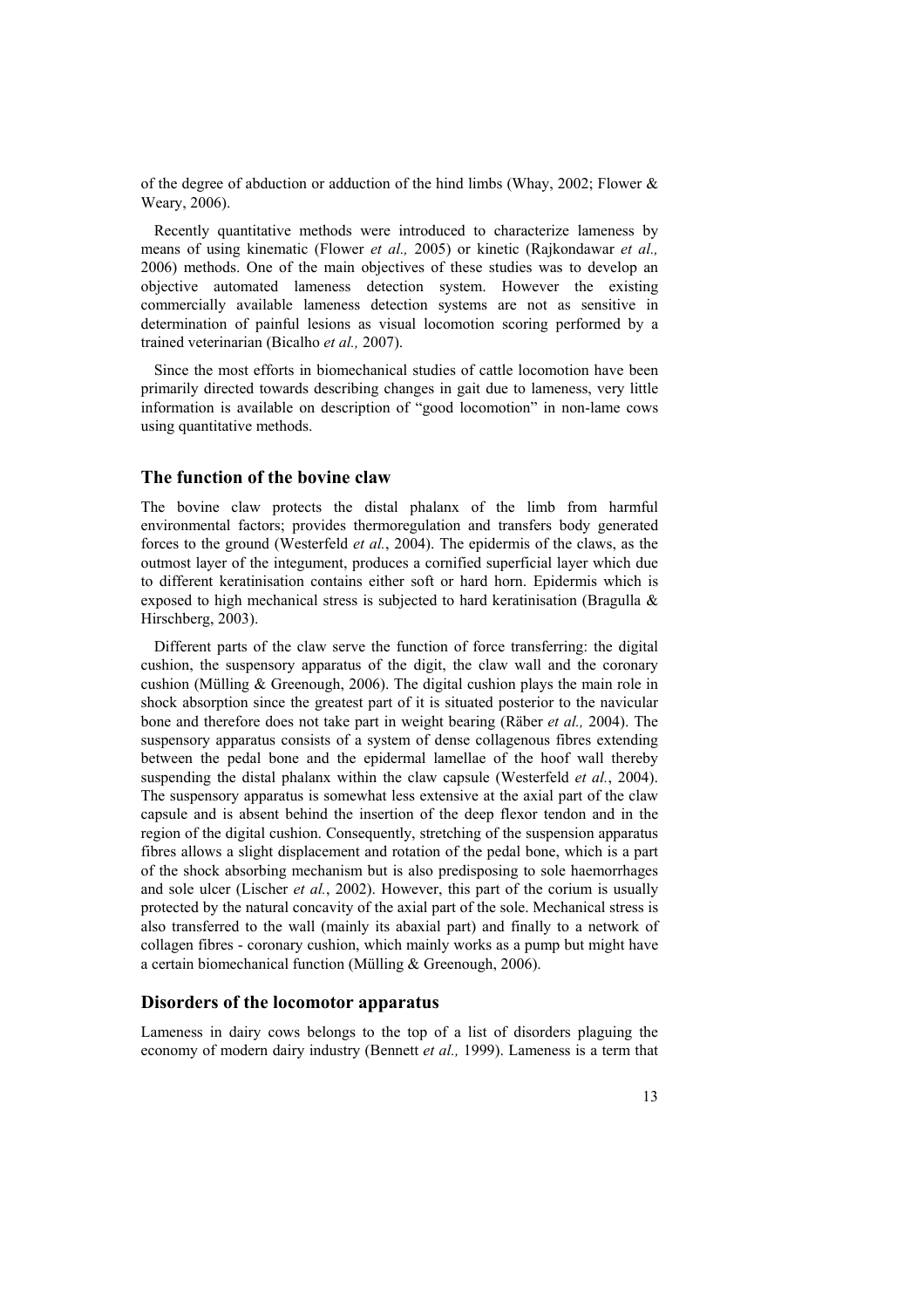generally describes a functional alteration of the locomotion system. The lameness may originate from different causes: congenital defect, infectious or metabolic diseases and or trauma (Greenough, 1997). Most commonly lameness in cattle is a behavioural reaction to pain and is thus a very important welfare issue.

Locomotor disorders in cattle are usually separated into two groups: disorders of the upper limb (proximal limb or leg disorders), and disorders of the distal part of the limb (foot disorders).

Leg disorders usually refer to problems with joints, tendons, bones, etc and have been reported to account for only 12% of clinical lameness caused by leg problems in dairy cows (Russel *et al*., 1982). However, the diagnostics of leg disorders usually requires using complicated and expensive techniques such as ultrasonography, radiology and infra-red thermography which are expensive and difficult to use on farms. Thus the real contribution of leg disorders to clinical lameness is difficult to appreciate. Moreover the cause of lameness may be confounded by disorders of the distal part of the limb, which are very common in dairy cows and easier to detect (Manske *et al*., 2002).

Disorders of the distal part of the limb are usually represented by claw lesions. Claw lesions can basically be divided in two groups: those caused by micro organisms affecting the skin surrounding the claw capsule and bulb horn (often referred to as hygiene related diseases) and those affecting the claw capsule, which are usually associated with laminitis or trauma (Manske, 2002).

Claw lesions are considered to be the major reason for lameness in dairy cows (Murray *et al.*, 1996). However, not all claw lesions do necessarily result in lameness. Kinematic gait analysis did not reveal any difference between locomotion of non lame cows and cows with sole haemorrhages (Flower *et al.,*  2005). Even very painful injuries such as sole ulcer may not be accomplished by lameness (Logue *et al.*, 1994, Manske, 2002). The failure to observe lameness may in part be due to the stoic nature of cows as their innate behaviour is to hide painful conditions as a means of protecting themselves from predators (Weary *et al.*, 2006). Such phenomenon, however, may cause human's to underestimate the herd lameness problem.

In a recent study in the UK the most common lesions were sole ulcer  $(27%)$ , white line disease (20%) and digital dermatitis (16%) (Amory *et al.*, 2006). In a Swedish study, 60% of 5000 cows examined had sole haemorrhages (the initial stage of sole ulcer and white line disease), 10% had sole ulcers and 5% were lame (Manske *et al.*, 2002). The causes of claw lesions are generally complex, with several metabolic and traumatic components (Mülling, 2007). Their prevalence is also influenced by several management factors (Bergsten, 1994, 2001).

It is well documented, that lesions are most commonly found in the outer rear claws of dairy cows (Murray *et al.*, 1996). The rear claws in dairy cows are often asymmetric and the outer claws usually become larger than the inner claws. It is believed that claw lesions develop from overload of the claw sole causing a compression of the corium between the claw bone and the sole horn (Toussaint Raven, 1973; Blowey, 1993). Compression of the solar corium both causes and may be caused by an inflammation related to laminitis, as explained by Ossent and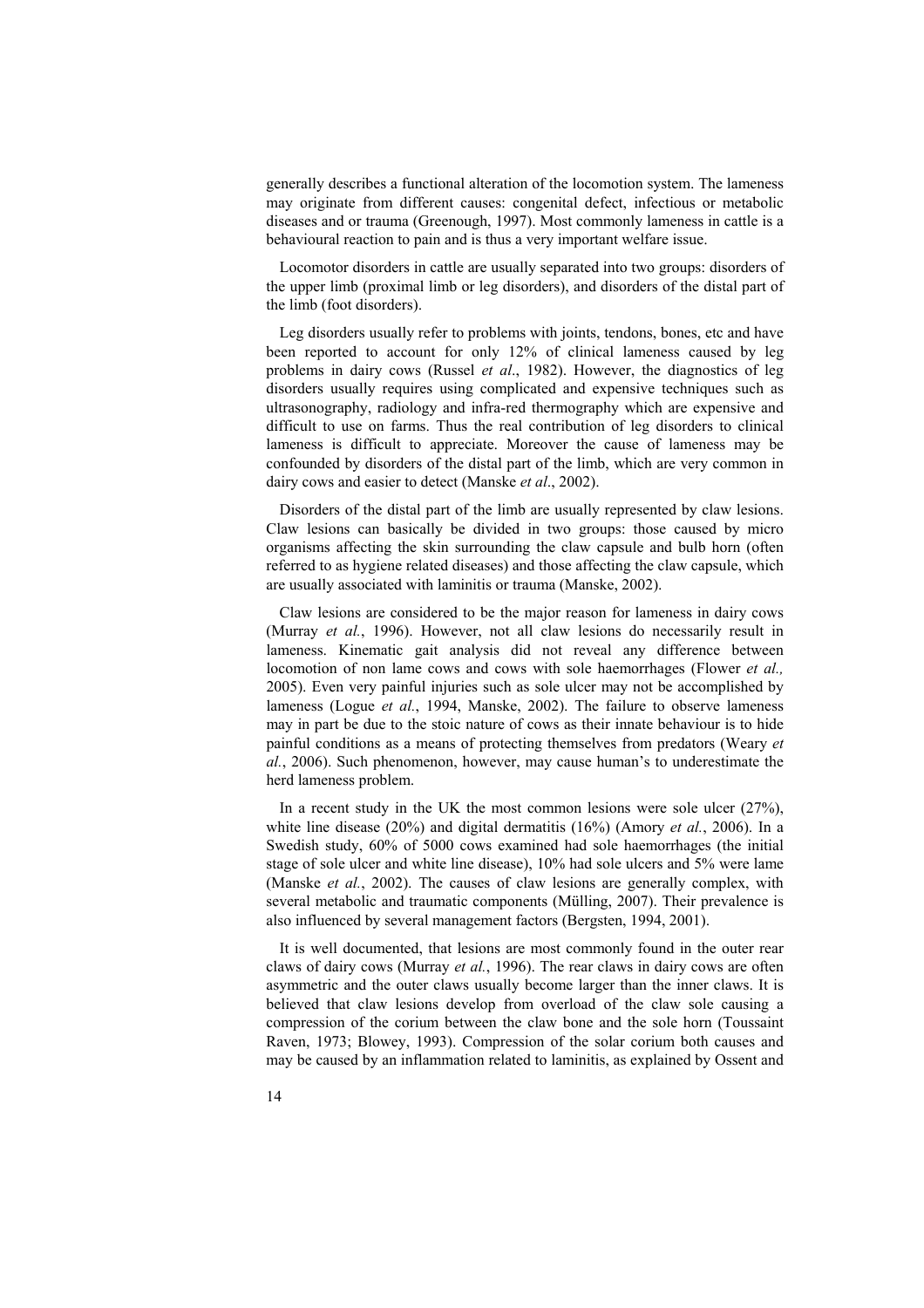Lischer (1998). One aspect of the inflammatory process that follows from compression of the solar corium, is that the cushioning effect of the adipose tissue beneath the pedal bone seems to be lost (Lischer *et al.*, 2002), but the cause-effect relationship is yet to be proven. Ossent *et al.* (1987) used scales and showed how the offload from the outer and inner claws of the rear legs shifted with the cows' movements when standing. They proposed that these changes in weight bearing stimulated the blood circulation and thus the growth of the outer rear claws. However, their hypothesis does not explain the initial asymmetry nor does it take into account the difference in weight distribution between the two claws of one hoof or between sole and white line areas within claws. Before calving, dairy heifers usually have symmetrical claws without significant sole haemorrhages or sole ulcers (Bergsten & Frank, 1996a). During a period of a few weeks around calving, the claws are impaired in their quality and sole lesions appear (Bergsten and Frank, 1996b). The outer rear claws become enlarged and the sole concavity disappears while the initial size and concavity of the inner claws remains (Toussaint Raven *et al.*, 1989; Tranter & Morris, 1992). It is well known that there is a seasonal fluctuation in the prevalence of lesions and also that sole haemorrhages are more common in autumn calving heifers, when newly housed, than in spring calving heifers (Bergsten & Frank, 1996b).

#### **Floor types and locomotion**

#### *Different types of walking areas for dairy cows in cubicle houses*

In response to intensification of the dairy industry, cubicle barns have become the dominant type of housing for dairy cows especially in new constructions. Usually there are two choices of floors in the walking areas: solid (with different degree of slope) and draining floors (slatted, with differences in width of slats and slots and in their orientation). Draining floors stay acceptably clean without additional labour for manure removal while solid floors are completely dependent on scraping or flushing at regular intervals. The dominating material used for flooring construction is concrete. Concrete is not a surprising choice as it is durable, strong, easily cleaned and disinfected as well as popular in other forms of construction.

However, due to properties such as hardness, slipperiness and/or abrasiveness, the concrete floor is not always considered to be animal friendly. Even initially appropriate concrete floors may become too abrasive or too slippery because of concrete degradation with time. The degradation of the concrete occurs due to significant amount of aggressive ions, lactic and acetic acid coming from manure and feed residues together with mechanical wear from animals and from cleaning (De Belie *et al.*, 2000). Excessive slipperiness in cow walking areas is often cited as a greater problem than excessive roughness (Faull *et al.*, 1996). The friction of the floor is a central part in the understanding of slipperiness (Franck *et al.,* 2007). The mechanisms behind friction during cattle locomotion on artificial grounds include an interaction between the claw and a rigid or elastic floor in the presence of manure contamination (lubricant). The friction force is the sum of different components including adhesion (molecular bonds between a claw and floor), hysteresis (periodic deformation at the contact interface) and shape effects, which is particularly important in case of the presence of a lubricant on the floor surface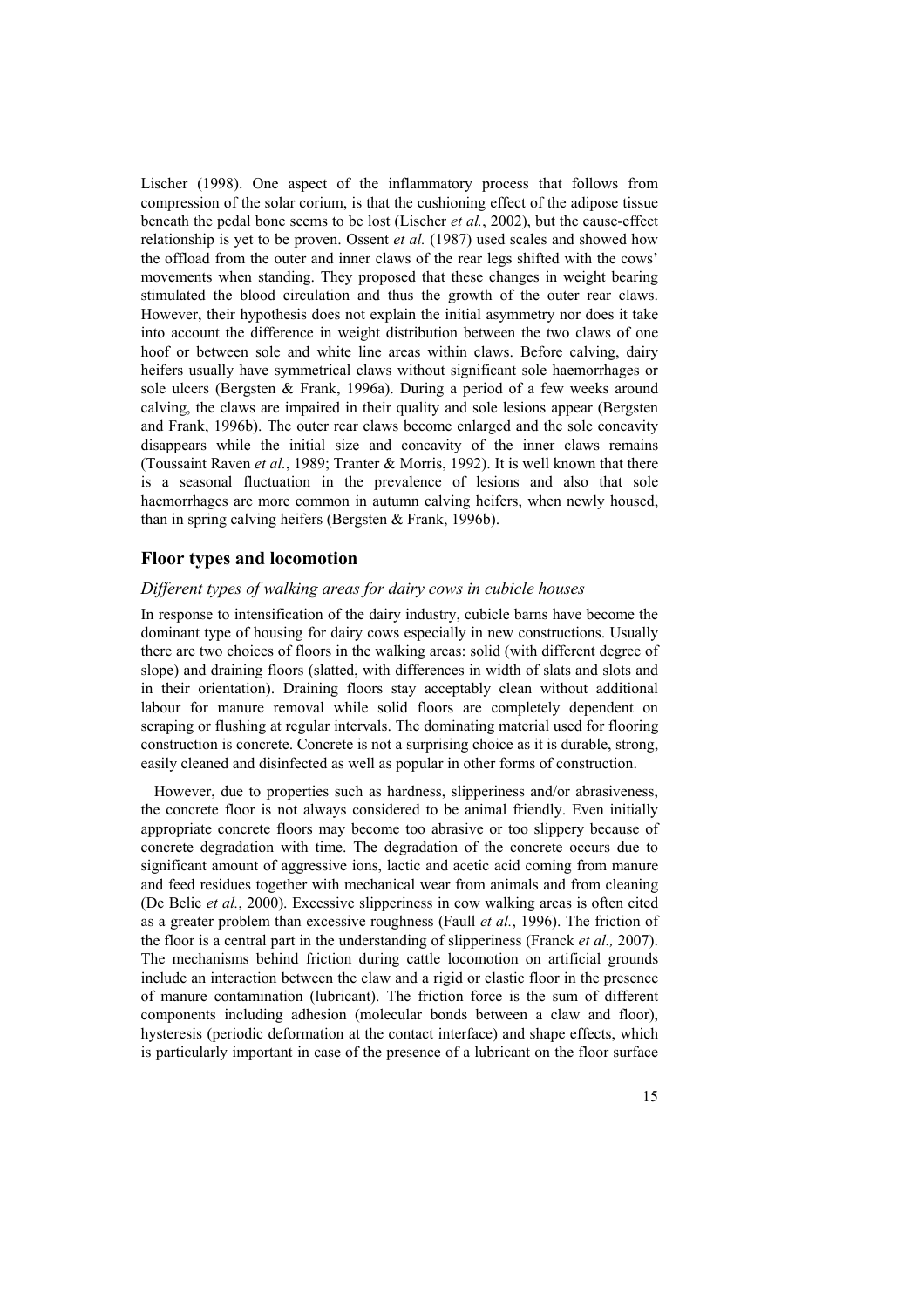(Leclercq, 1999). Prevention of accidents due to slipping has also been a human safety concern for a long time (Leclercq, 1999). Research concerning the shoe/floor contact interaction has resulted in a development of safety footwear and floor cleaning techniques (Manning & Jones, 2001). Developing footwear for cows is not practical and thus attention should therefore be directed to the design of the flooring systems. To prevent slipping, different finishing methods of concrete surface are applied as for example grooving, tamping, brushing etc. Besides treatments with epoxy aggregates, acid-resistant asphalt or rubber mats on top of the concrete floor are used (CIGR, 1994).

#### *Effect of flooring on cattle locomotion*

The "European Convention for the Protection of Animals Kept for Farming Purposes" states in article 4 that: "1. The freedom of movement appropriate to an animal, having regard to its species and in accordance with established experience and scientific knowledge, shall not be restricted in such a manner as to cause it unnecessary suffering or injury. 2. Where an animal is continuously or regularly tethered or confined, it shall be given the space appropriate to its physiological and ethological needs in accordance with established experience and scientific knowledge" (Council of Europe, 1976). Loose housing systems for dairy cows are therefore strongly recommended to achieve these goals. Although the distance walked by housed cows is considerably reduced compared to when grazed (Zeeb, 1983) there is still a significant amount of locomotion associated with social and other activities (Albright & Arave, 1997). According to Phillips (2002) the most important environmental factors influencing locomotion in cattle are space availability, floor quality and light. However, allocating space for locomotion in dairy houses is costly and is often restricted to a minimum (Anon., 2007) and takes into consideration general management procedures such as cleaning and cow traffic. Consequently, passageways are provided between cubicles and at the feeding areas and very few loafing areas are available apart from the holding pen. Inadequate quality of the floors in the passageways is one explanation for higher prevalence of lameness in cubicle systems than in tied and grazed animals (Faye & Lescourret, 1989; Bergsten & Herlin, 1996; Boelling & Pollott, 1998).

In addition to lameness problems, locomotion of cattle has also received some attention in the scientific literature. Slippery concrete floors may impede different types of natural behaviour in cattle because of reduced activity of the animals (Zeeb, 1983). Herlin & Drevemo (1997) showed that animals kept on slatted concrete floors had a stiffer gait compared to those on pasture. Phillips & Morris (2001) studied cows walking on floors with modified friction obtained using different sized bauxite surface aggregate and showed an improvement of locomotion in response to an increasing floor friction coefficient. However, when the floor was extremely rough, cows showed signs of discomfort by walking slower with decreased time of claw/floor contact. Rushen & de Passillé (2006) showed that cows walking on floors that provided more friction and more compressibility increased their walking speed and showed decreased risk of slipping.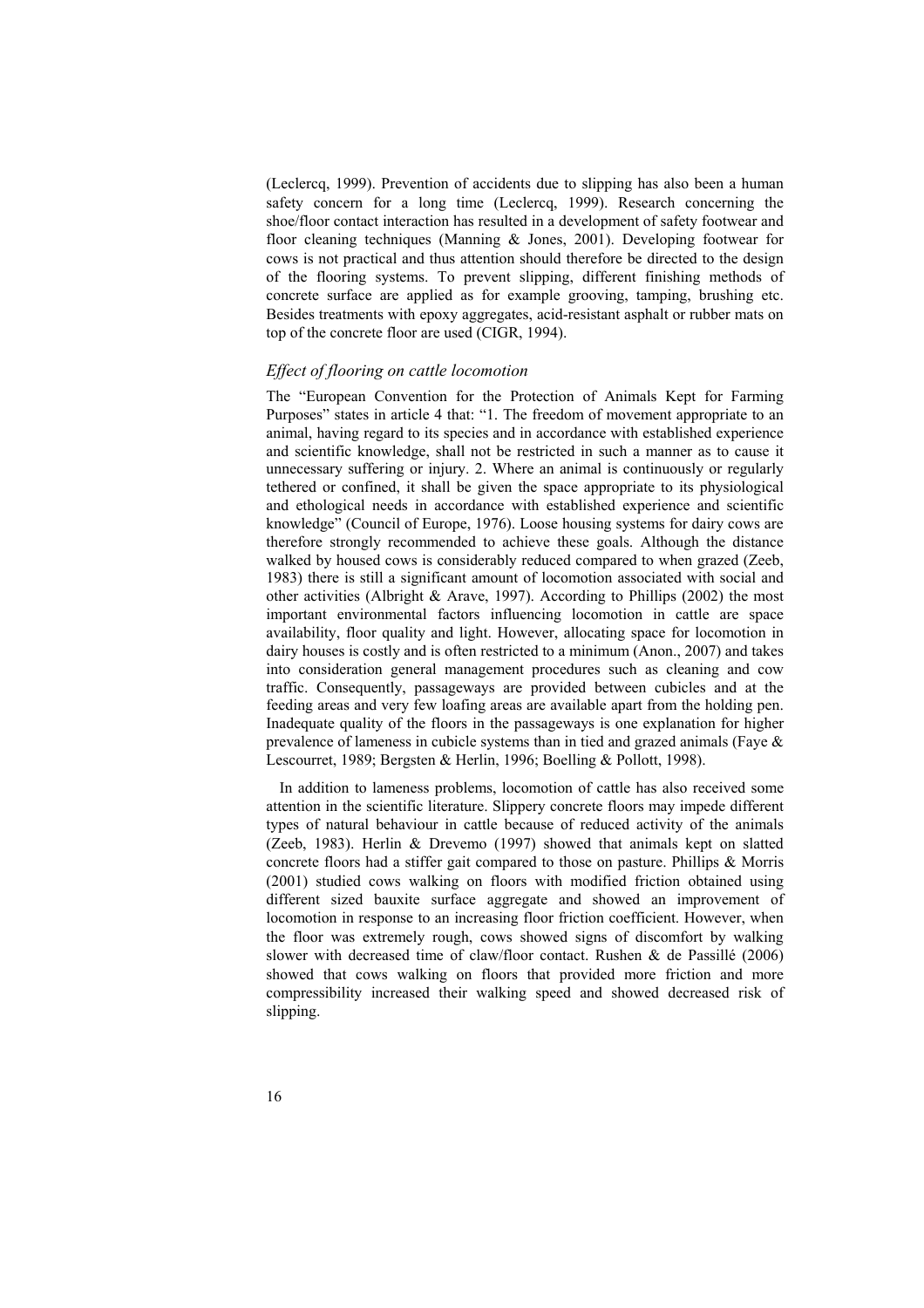### *Effect of flooring on cattle claws*

The interaction between the claw and the flooring surface has several aspects. The hardness and abrasiveness of concrete floors leads to excessive claw horn wear (Vermunt & Greenough, 1995). If growth is not enough then net growth of the claw will be negative and the thin horn will not protect the underlying soft tissue resulting in tender feet lameness and claw lesions (Van Amstel *et al*., 2004; Bergsten & Frank, 1996b). If an opening of the claw capsule to the corium occurs there is increased risk for secondary bacterial infection and development of a claw abscess. In contrast, lack of claw horn wear results in claw overgrowth which alters the position of the limbs such that the joint-ligament system is stretched and abnormal loading increases the risk of contusion of the corium which may contribute to the development of sole ulcer (Bergsten, 2001). Soft flooring materials decrease the pressure exerted on the claw (Hinterhofer *et al*., 2005) and there are studies which show that rubber mats (Benz, 2002) and straw yards (Somers *et al.*, 2003) decrease the presence of claw lesions. However, there is disagreement in the literature as a recent study (Vanegas *et al*., 2006) failed to find any significant effect in the overall prevalence of claw lesions when comparing the effect of concrete floor and interlocking rubber mats in the alleys. These latter authors did however find that the risk of becoming lame was higher for cows on concrete floors. Low abrasiveness of rubber mats appears to exacerbate the risk of claw overgrowth (Kremer, 2006). However, it has also been shown that rubber alleys results both in decreased wear and growth of the claw horn (Vockey *et al*., 2001; Vanegas *et al*., 2006).

Basing on the earlier studies it is obvious that the flooring surface is an important factor affecting dairy cow locomotion. However more comprehensive research is needed to describe the effect of new flooring products on a number of parameters related to locomotion, including biomechanical, behavioural and anatomical factors. A comprehensive study such as this would provide deeper insights when designing the optimal flooring system that maximizes locomotion comfort in dairy cows. The present thesis is a contribution to this comprehensive understanding of flooring and how it impacts the locomotion apparatus in dairy cows.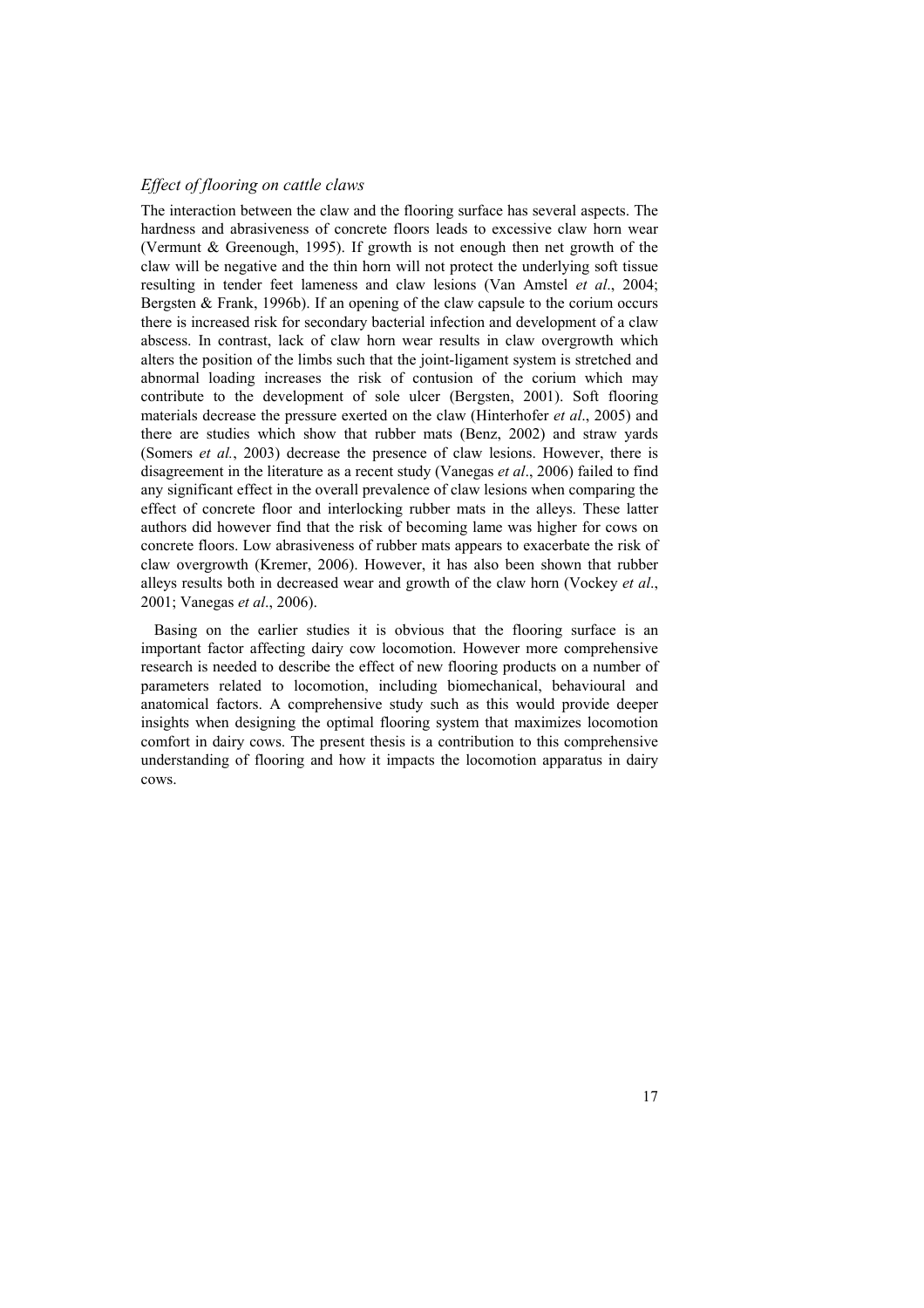## **Aim**

The aim of the thesis was to assess effects of different flooring systems on dairy cows' locomotion, preference and long term effect on claw conformation and related biomechanical aspects. Special emphasis was placed on the evaluation of indicators of cow locomotion comfort in different flooring systems.

Three main fields of interest were studied and within each the following questions were aimed to be answered:

#### Locomotion on different floorings.

- 1. How do different flooring surfaces affect the gait in cows in relation to a natural yielding ground?
- 2. Does soft flooring affect gait in lame cows differently than in non-lame ones?

#### Cow preferences for soft and hard flooring.

- 3. Do cows show a preference for soft flooring when standing or walking in a group?
- 4. Do lame cows show a greater preference for soft flooring than non-lame cows when tested in a group of cows?

### Long-term effect of different flooring systems on claw status.

- 5. How do flooring systems differing in hardness, abrasiveness and softness affect claw conformation, claw horn growth and wear rates?
- 6. Does pressure and weight distribution differ between claws exposed to different flooring systems?
- 7. Do different flooring systems affect the disproportion between the lateral and the medial claw?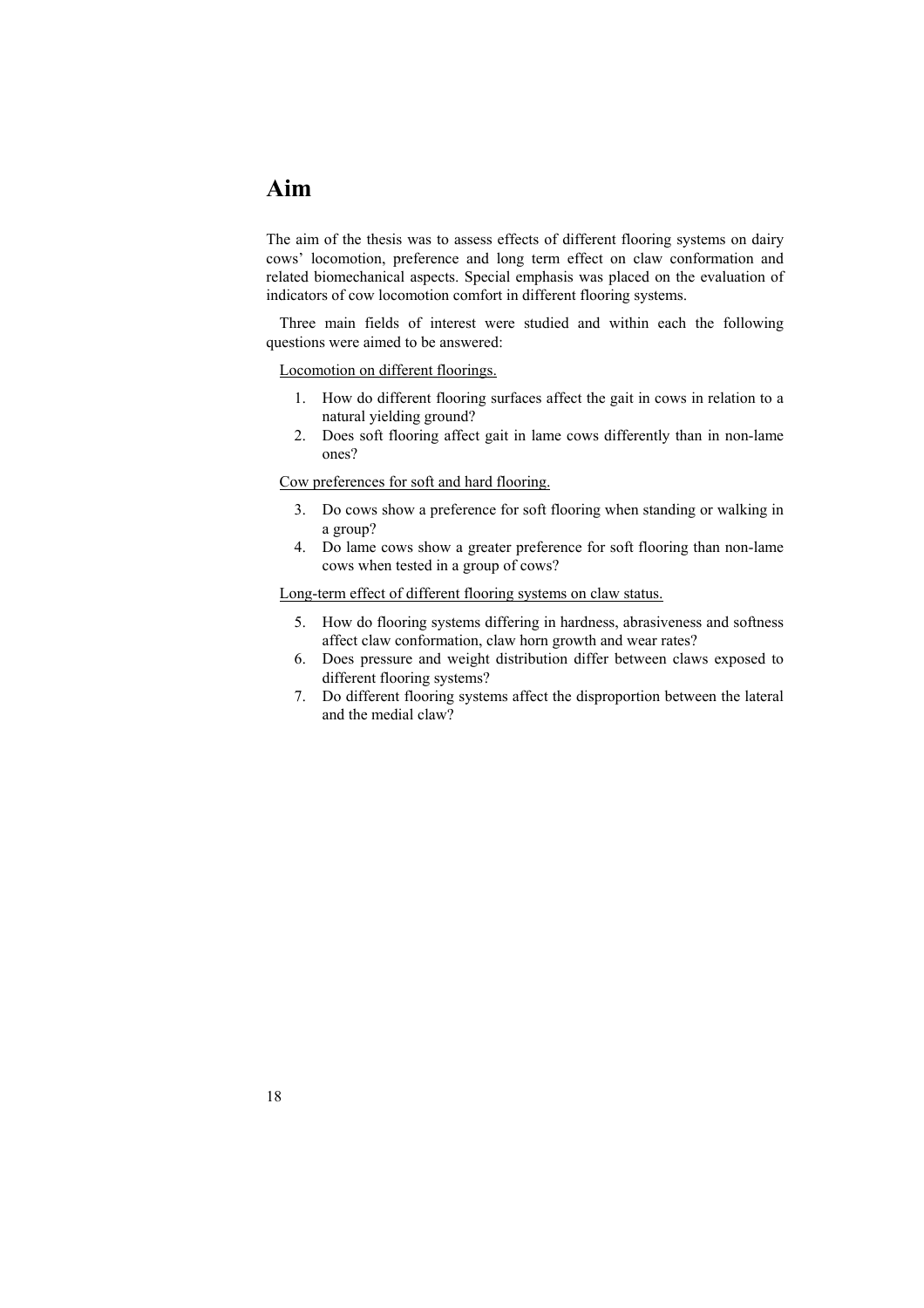## **Summary of materials and methods**

### **Animals and housing**

### *Paper I*

Eighteen Swedish Red and White and 18 Swedish Holstein cows were studied. The presence and severity of lameness was scored on a four-point scale, modified from Sprecher *et al.* (1997), according to which, animals with normal gait ( $n = 25$ ) and mildly ( $n = 6$ ) and moderately ( $n = 5$ ) lame cows were identified. No severely lame cows were used in the study. A walkway from the milking parlour to the pasture was used and the walkway included both slatted and solid concrete floors. Twenty mm thick KEN rubber mats (Gummiwerk Kraiburg Elastik GmbH, Tittmoning, Germany) with rubber-studded underside profiles were used on a 10 m section of the slatted and solid walkway. The rubber mats were introduced one month before any cow based measurements were taken. At the exit to the pasture a sand track was prepared using moist sand compacted by a tractor.

### *Paper II*

The study used 150 dairy cows (Swedish Red and White and Swedish Holstein) of a private, commercial, organic dairy farm (280 milking cows). Rubber mats of different quality (Gummiwerk Kraiburg Elastik GmbH, Tittmoning, Germany) were used to modify the existing solid and slatted concrete floors of the different test sections. The soft rubber mats (KEN; 20 mm thick) and extra soft rubber mats (KSL; 30 mm thick) were used in the  $120 \text{ m}^2$  holding pen to study standing preferences. Slatted rubber mats (KURA-S) and solid rubber mats (KURA-P; both 22 mm thick) were used on the  $12 \times 3$  m walkway from the milking parlour to study walking preferences.

#### *Paper III*

One hundred fifteen Swedish Holstein cows participated in Experiment 1 where 23 cows were allotted to each of five flooring systems: 1) solid, acid resistant, mastic asphalt (BINAB, NCC Roads AB, Stockholm Sweden); 2) solid, acid resistant, mastic asphalt with feed-stalls equipped with solid rubber mats (UBO, Barneveld, The Netherlands); 3) continuous, elastic rubber mats (KURA-P, Gummiwerk Kraiburg Elastik GmbH, Tittmoning, Germany); 4) rubber mats KURA-P and feed-stalls (as described for the system 1); 5) slatted concrete. Cows were housed in their respective flooring systems on average 170 days (43-232 range) after claw trimming. Cows kept on the rubber mats passed a 16 m distance of the asphalt floor and a 30 m distance of the slatted concrete floor four times per day on the way to and from the milking parlour.

In Experiment 2, 62 cows were used: 22 in the section with slotted rubber mats (KURA-S, Gummiwerk Kraiburg Elastik GmbH, Tittmoning, Germany) with scrapers, 21 in the section with the slotted rubber mats without scrapers and 19 in the section with concrete slatted floor without scrapers. The measurements were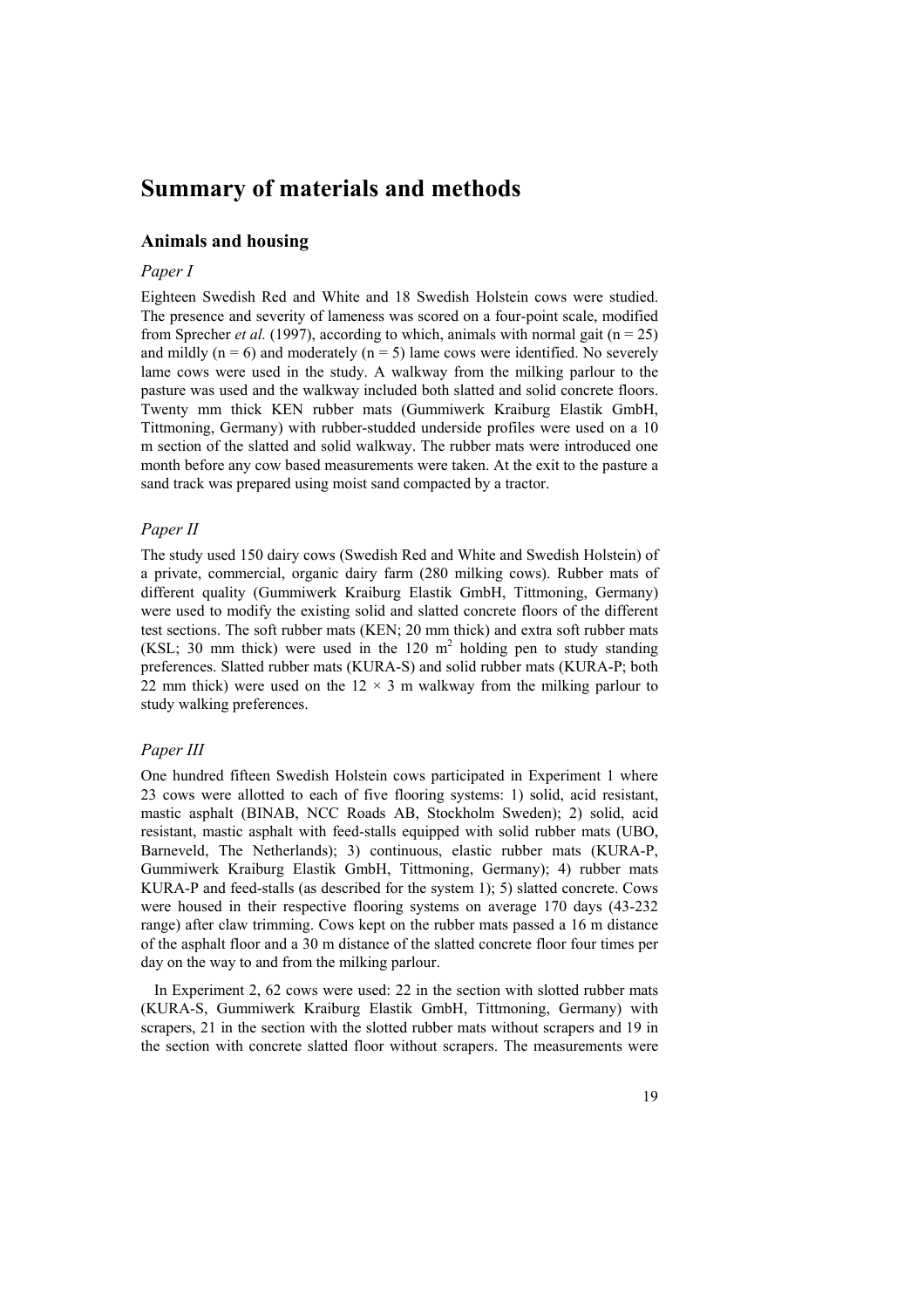carried out in April to May before claw trimming. The cows were kept in the respective flooring systems on average 174 days (118-213 range). All routines and conditions for including the cows in the study were similar to those in Experiment I except that they were not exposed to any mastic asphalt flooring.

#### *Paper IV*

The same facilities were used as described in the Paper III. The first experiment used 77 Swedish Holstein cows housed in different flooring systems: mastic asphalt ( $n = 16$ ), mastic asphalt with feed-stalls ( $n = 17$ ); continuous, rubber mats  $(n = 31)$ ; slatted concrete  $(n = 13)$ . The cows had been accommodated in the respective flooring system on average 189 days (76 - 249 range).

In the second experiment animals from the following flooring systems were used: slatted rubber mats with scrapers ( $n = 16$ ), slatted rubber mats without scrapers ( $n = 17$ ) and concrete slatted floor ( $n = 17$ ). The cows were kept in the respective flooring systems on average 172 days (134 - 213 range).

#### **Data collection**

#### *Paper I*

Cow gait was assessed using the trackway measurements on five different surfaces in one sequence; solid concrete without rubber mats, slatted concrete with rubber mats, slatted concrete without rubber mats, solid concrete with rubber mats and wet, compacted sand.



*Fig. 1.* Imprints of the left front (A) and the left rear (B) foot on the slatted concrete floor. The rear imprint is placed behind (negative overlap) and laterally of the front imprint. The arrow indicates the direction of movement. (Photo: E. Telezhenko)

To obtain visible foot imprints (Fig. 1), lime powder  $(Ca(OH)_2)$  was dispersed over the walkway and mixed with a thin layer of slurry (Fig. 2). The cows walked one by one over the prepared surface at their own chosen speed. In order to make the cows walk continuously, the author of the thesis followed them slowly at a distance of a few metres (Fig. 3). The following elements of trackways were measured: stride length (the distance between two consecutive imprints of the same rear foot); step angle (the angle between the lines connecting the three consecutive imprints of the rear feet); step length (the distance between two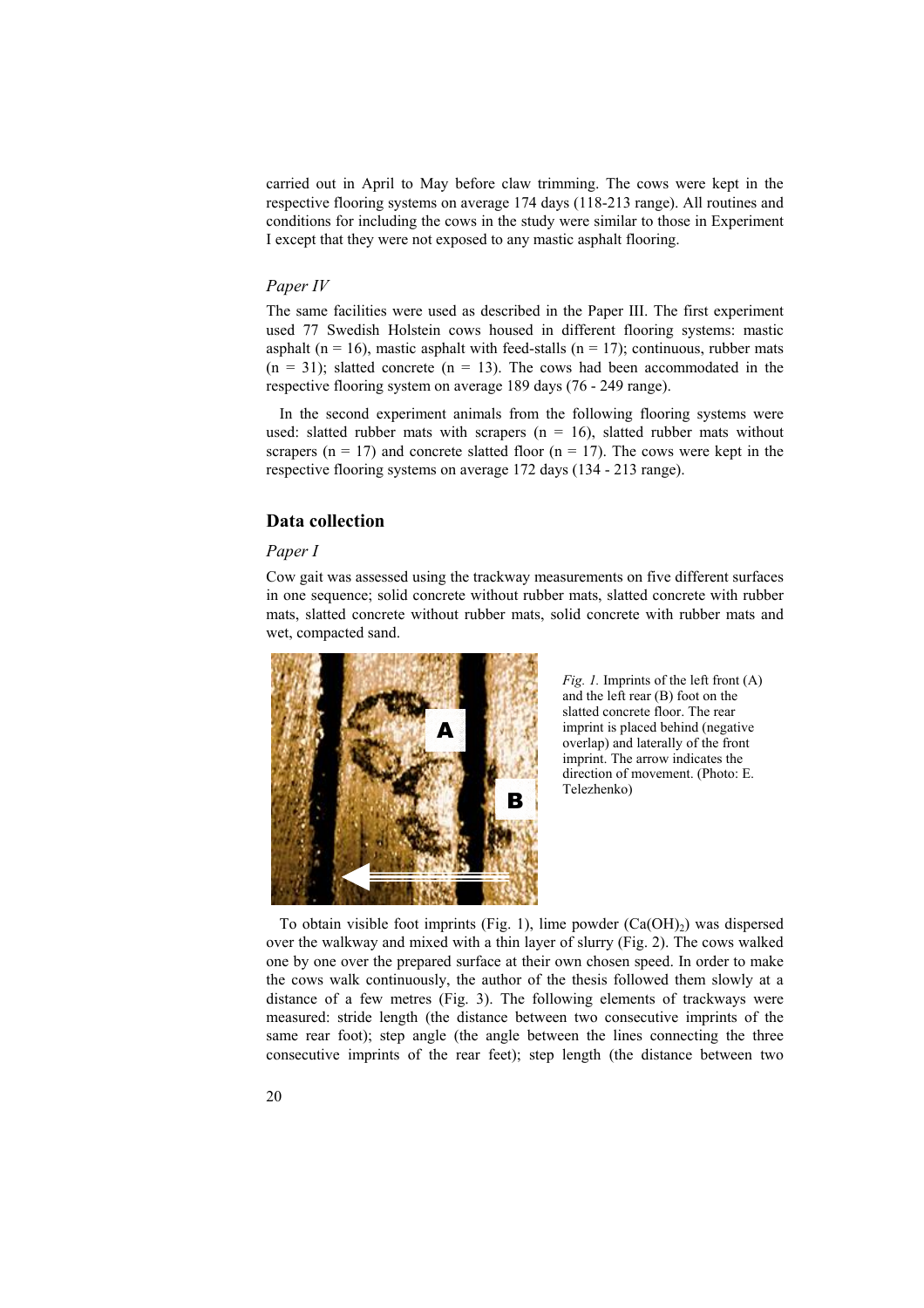consecutive imprints of the left and the right rear foot); step asymmetry (the absolute value of the difference between two consecutive steps); overlap (the lengthwise distance between the front foot imprint and the next imprint of the same side's rear foot).



*Fig. 2.* Preparing the walkway with lime powder and slurry (Photo: M. Magnusson)



*Fig. 3.* Obtaining the trackway and measuring the speed (Photo: M. Magnusson)

The measurements were taken from four consecutive strides using a folding rule and an angle meter (Fig. 4). The walking speed of each cow was measured with a stopwatch. All measurements were made by the author of the thesis.



*Fig. 4.* Measuring the trackway (Photo: M. Magnusson)

### *Paper II*

Floor preference for standing was tested in the holding pen before the cows entered the milking parlour. The holding pen was divided length wise into two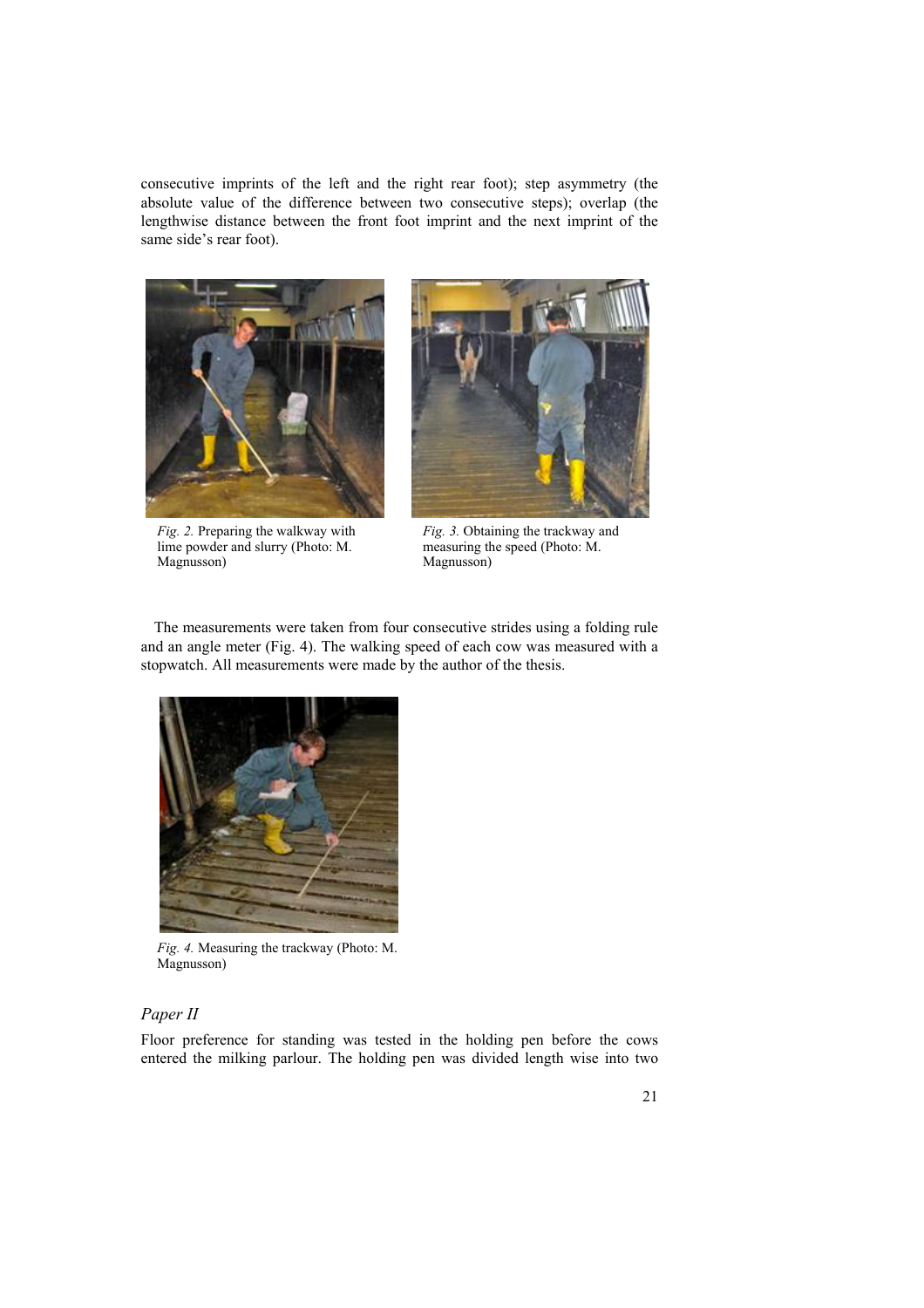sections and the following floor materials were tested: extra soft rubber mats versus soft rubber mats, soft rubber mats versus solid concrete, and extra soft rubber mats versus solid concrete. Prior to the comparison of different flooring materials, control observations were performed, using concrete in both sections. Every alternative was tested for four days on each side of the holding pen in association with the afternoon milking. All observations of cow distribution in the sections were made from video recordings, captured by a video camera positioned 3.5 m above the holding pen. The distribution of cows between sections was observed for the entire herd; however, only observations with more than  $3.2 \text{ m}^2$ free space available per cow within the holding pen were used for the analysis. The average proportions over multiple observations per day and management group were calculated and used for the subsequent analysis.

To test walking preference the walkway was divided lengthwise into two identical parts. Slatted and solid rubber mats were tested against each other and against slatted concrete. Each floor type was tested over four days on the left side and four days on the right side of the walkway in association with the afternoon milking. Concrete flooring on both sides of the sections was tested as a control method before the comparisons of different materials were made. All observations of the distribution of cows were made continuously from the video recordings. Lame cows were identified at each observation, and their floor choice was recorded separately. Only cows with moderate and severe lameness (clear visible gait asymmetry) were judged as lame.

#### *Paper III*

Measurements of the lateral and medial left, hind claws were assessed before and after the first (autumn) trimming and before the second (spring) trimming. Toe length was measured along the dorsal border from the tip of the toe to the proximal end of the claw capsule at the coronary band. Toe angle was measured at the tip of the toe. Sole concavity of the claw of the left foot was measured with a commercially available profile gauge. To characterise the depth of the concavity of the sole, measurements were obtained at 15 mm, 25 mm, 35 mm and 45 mm from the abaxial claw margin of each claw along the horizontal line crossing contour at 10 mm perpendicular to the abaxial margin. From the sole profile contour also the width of the lateral and medial claw and the height difference of the sole measured at the two outmost distal points of the medial and lateral soles were obtained.

Claw growth and wear were measured over a four-month period by measuring the distal displacement of a mark which had been burnt into the dorsal wall of the outer and inner hind claw at the start of the observation period.

#### *Paper IV*

Measurements of weight and pressure distribution of the claw soles were performed with I-Scan™ system and analysed with F-scan™ system (Tecscan Inc, Boston, MA, USA). During the measurements the sensor was placed on a stainless steel plate (1.5 mm thick) and was covered with a 1 mm thick rubber cloth. Three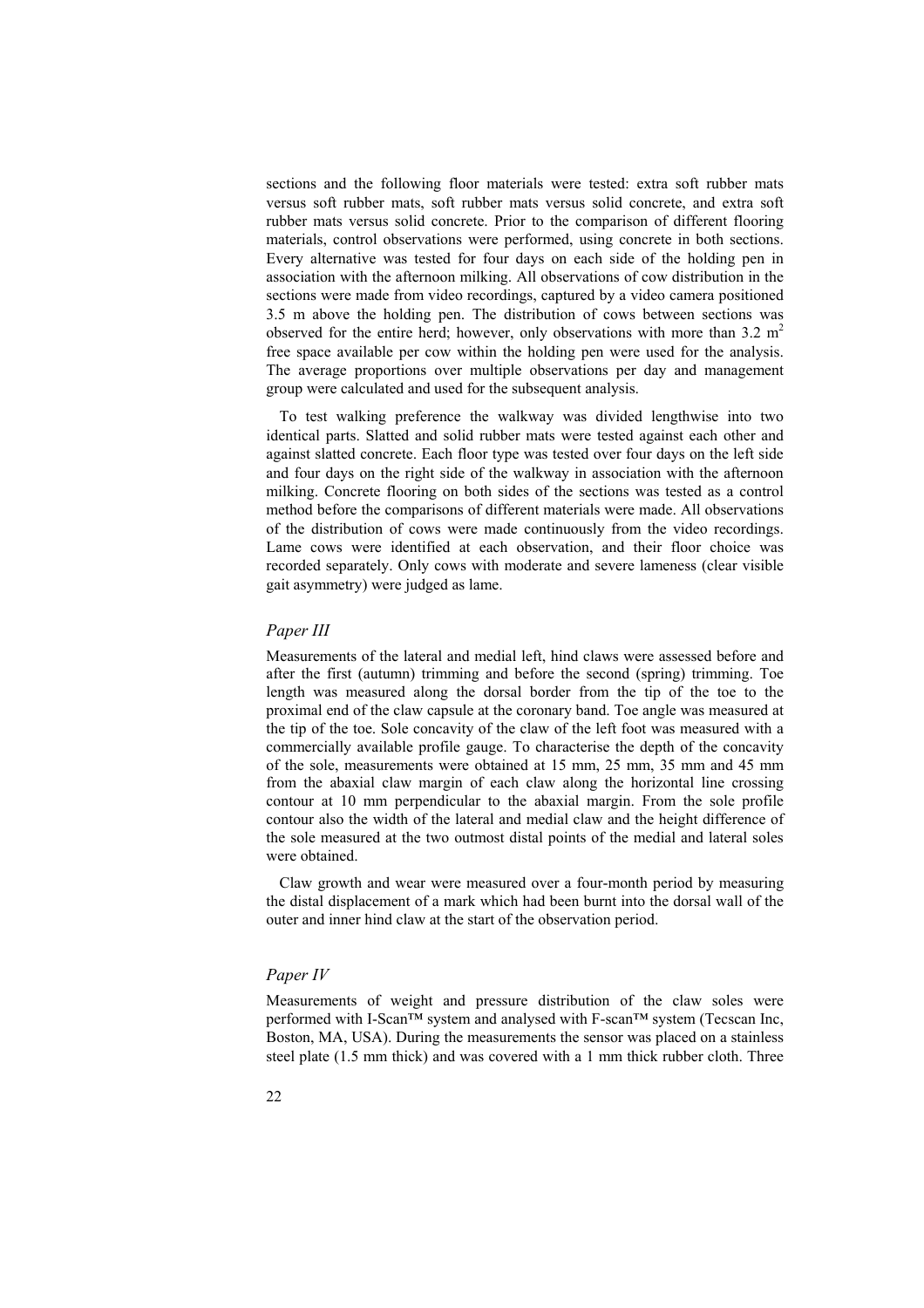measurements were made per cow, under which a total of 1,500 frames per cow were recorded with a frequency of 100 frames per second. Each measurement (500 frames) was averaged to a single frame. Each claw sole (lateral and medial) was divided into three zones: zone of bulb, zone of claw wall and zone of claw sole. To define the zone on the colour-coded outputs from the pressure measurement, digital photos of the corresponding claw sole of each cow were individually matched to the pressure picture. The vertical ground reaction force (GRF), contact area, and average contact pressure were determined within the defined zones.

#### **Statistical analysis**

#### *Paper I*

The speed and individual trackway means, obtained from measurements of four consecutive strides on each floor, were calculated with analysis of variance (ANOVA, JMP v. 5; SAS Institute, Inc., Cary USA, 2002) with the between- and the within-subject design. Two different statistical models were used to describe the data. The first model included floor as within-subject effect and lameness degree as between-subject effect. In the second model only cows without signs of lameness were included in the analysis. In this model breed and parity were included as between-subject effects, and floor as the within-subject effect. The cow effect was considered random and other effects were considered fixed in both models. Multiple comparisons were performed using Tukey's Honestly Significantly Different (HSD) test.

#### *Paper II*

A repeated measures Analysis of Variance with a mixed linear model (SAS 8.02; SAS Inst., Cary USA, 2003) with the first order autoregressive correlation structure, for the management group within a tested floor-combination and side, was used to analyze the effect of flooring on the choice of cows on a group level.

The model for analysis of preferences for standing included the effect of floor combination, the effect of side of the holding pen, the effect of the number of contacts with a floor on the same side of the holding pen and the effect of the management group (defined as a subject in the model). Because the proportion of cows standing on a particular side might be based on different numbers of observations within each group and day, the data were weighted by the number of observations for each day and group.

Due to a significant interaction between floor and contact number with the floor in Experiment 2, the effect of floor was built as ten categories: control observations and interaction term between floor combination and the contact number with a particular floor. Other effects in the model were: the side of the walkway, cows walking alone or together with other animals, and the management group (defined as a subject in the model). The proportions of cows walking on a particular side were weighted by the number of observed animals for each group and day. Due to a weak negative correlation between the distributions of lame and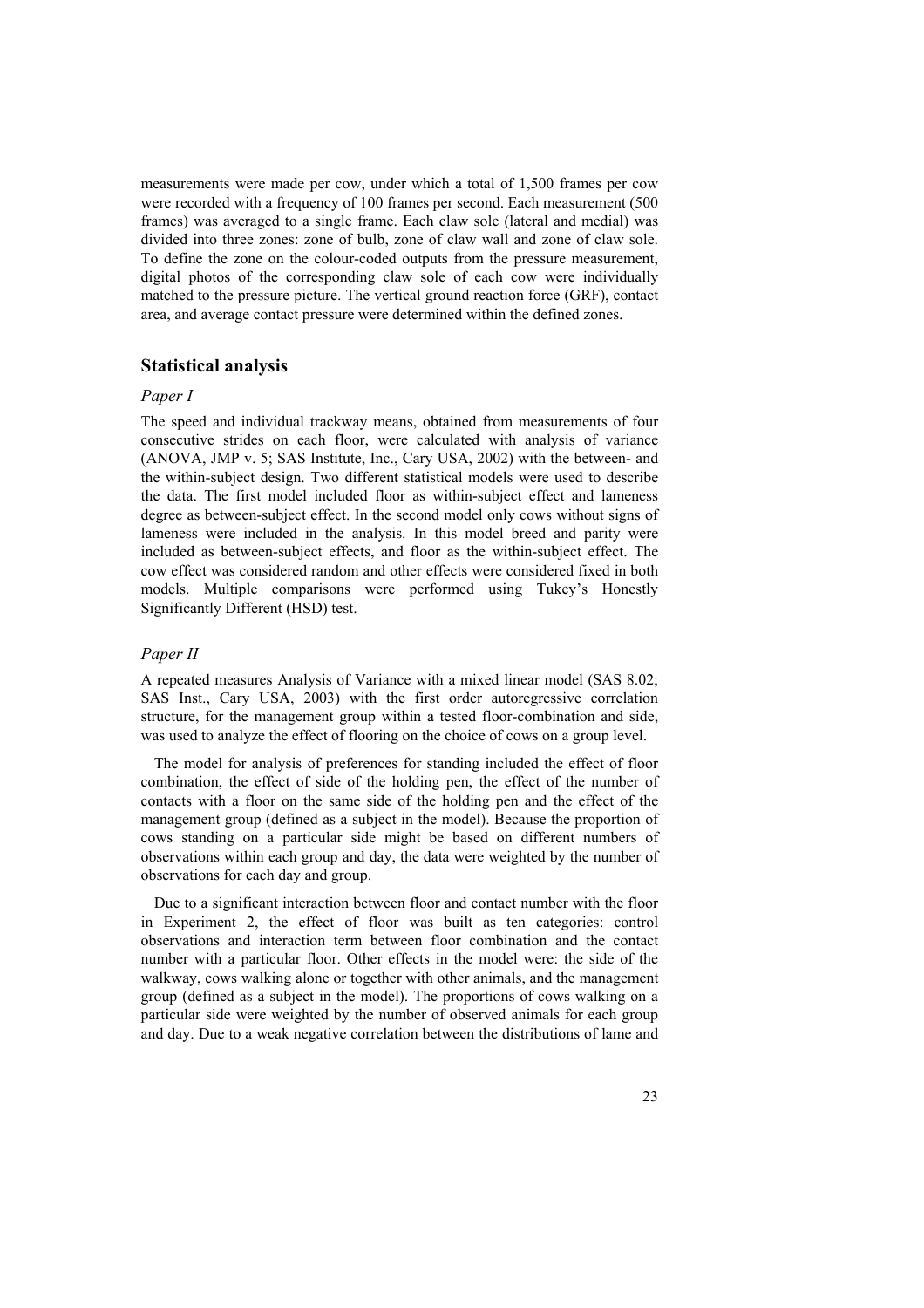non-lame cows, these two subgroups were analyzed separately using the same model.

Multiple comparisons of the least squares means for "floor combination" (holding pen) and "floor combination  $\times$  contact number" (walkway) with the control observations were performed using Dunnett adjustment (Dunnett's 2-tailed t-test).

#### *Paper III*

The statistical analyses were performed using statistical package JMP 5 (SAS Inst., 2002).

In Experiment 1, solid rubber flooring with and without feed-stalls and in Experiment 2 slatted rubber floorings with and without scrapers were treated as one flooring system respectively and data were analysed with separate but similar models.

The final model for data on claw conformation and claw horn growth/wear rates included the following factors: flooring system, month when cow entered the flooring system, parity (*1, 2, 3 or more*), lactation stage and interaction between flooring system and lactation number. In addition, the model for analysis of conformational traits included a covariance of a measurement after the first claw trimming as a correction for a baseline.

Least square means were processed from the models and multiple comparisons were performed with Tukey-Kramer adjustment. The paired t-test was used to compare outer and inner claw measurements within a flooring system.

#### *Paper IV*

The statistical analysis was made using Analysis of Variance with a mixed linear model (PROC MIXED procedure in SAS 8.02, SAS Inst., Cary, 2003). The preliminary analysis found no differences between cows in the sections with rubber mats with or without feed-stalls and with or without scrapers. Therefore all animals in sections with rubber mats within each experiment were combined into one group (rubber mats) for the statistical analysis. The final model was similar for both experiments and included for the force and pressure data the following effects: flooring system, lactation number and categorized days in the study as fixed effects, cow as repeated and random effect nested within the flooring system, lactation number, and days in study. The vertical force was analyzed as percentage of the total force applied to the foot. To describe contact area and contact pressure, a covariate of total weight applied to the foot was used in the models. A compound-symmetry correlation structure was used for repeated measurements. Least square means was processed from the models and multiple comparisons were performed with Tukey-Kramer adjustment.

A 5% ( $P < 0.05$ ) significance level was used throughout all the papers.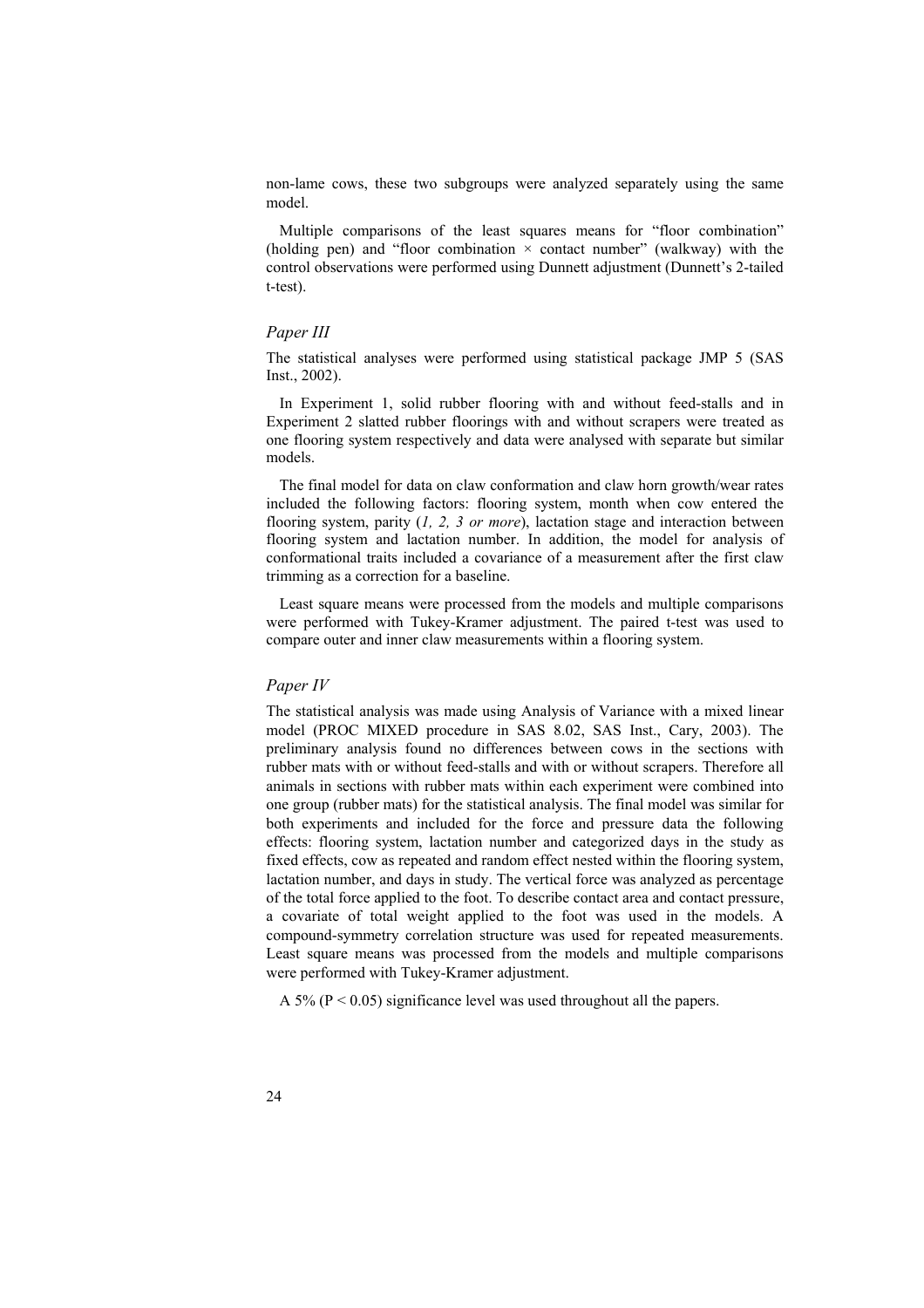## **Summary of results**

### **Locomotion on different floors (Paper I)**

According to measurements of coefficient of friction, the slatted concrete floor was the most slippery surface, the solid concrete floor was the least slippery and the rubber mats were intermediate.

The gait pattern deviations from the sand surface (value obtained on the sand minus corresponding value on an artificial floor) are presented in Fig. 5. Strides and steps were considerably shortened and the rear foot imprints were placed at a greater distance behind the front ones (larger negative overlap) on the slippery slatted concrete floor in comparison with all the other flooring surfaces. Although cows walking on the solid concrete floor took shorter strides and step than on the sand surface, they did not differ in walking speed. Length of strides and steps increased on solid and slatted elastic rubber mats compared with the corresponding concrete floors.



*Fig. 5.* Differences of parameters of gait measured on the compacted sand and on the artificial floorings. The larger the deviation from the X axis the larger the difference from the natural surface was.

\*, \*\* due to significant interaction between lameness and flooring the step angle and step asymmetry presented separately for lameness scoring 0 (non-lame), 1 (mildly lame) and 2 (moderately lame).

In moderately lame animals speed was lower and the stride and step lengths were shorter compared to non-lame and mildly lame cows. Analyses within each lameness degree revealed that the moderately lame cows walked with a significantly wider posture on solid and slatted concrete than on the yielding surfaces. Comparisons of cows with different lameness scores within a floor type showed that the moderately lame cows had a smaller step angle on the concrete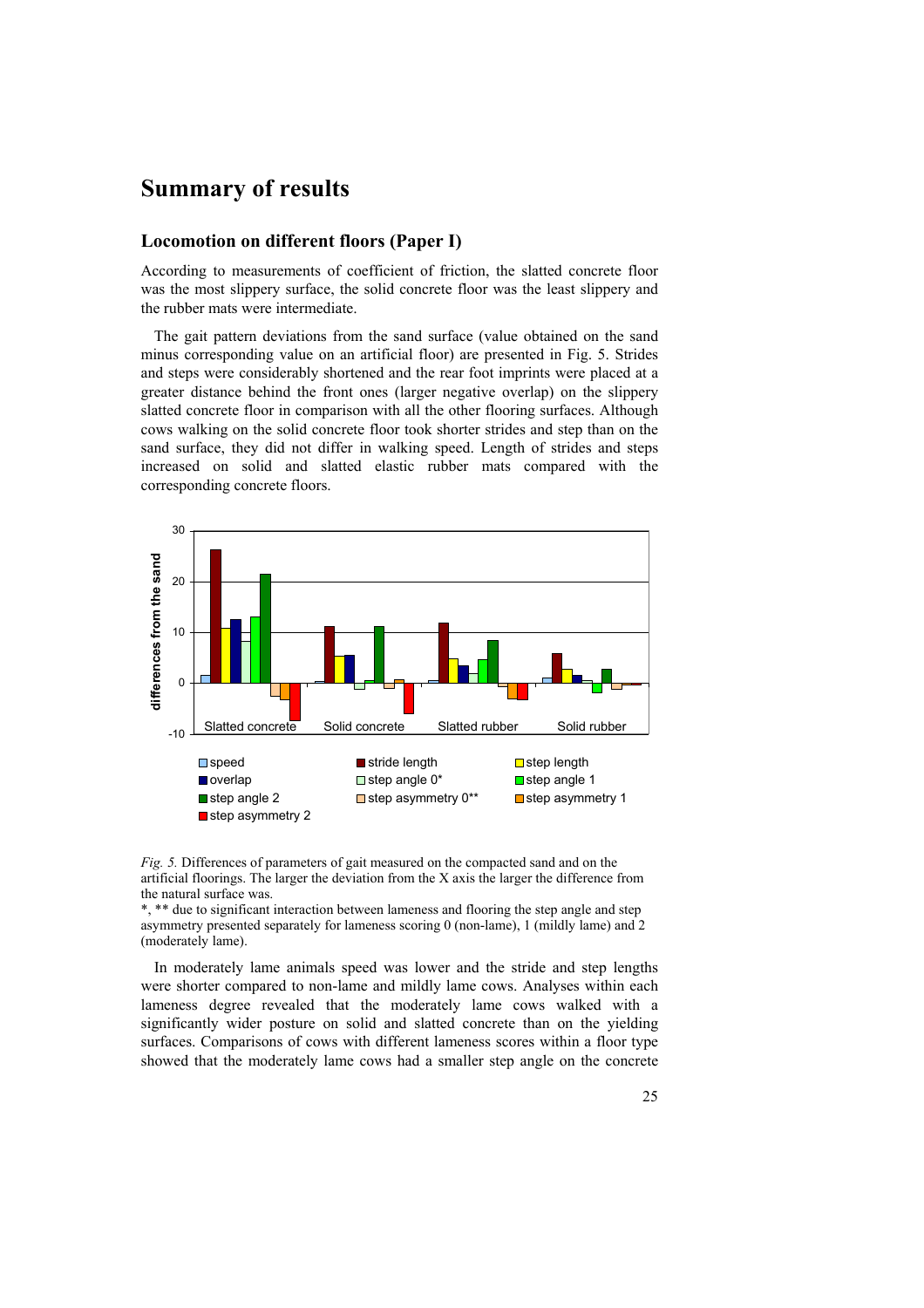flooring compared with the non-lame ones while there were no significant differences between lame and non-lame animals when walking on yielding surfaces. In cows with moderate lameness the step asymmetry was less pronounced on the sand and on the floor with solid rubber covering.

### **Preferences for different floors (Paper II)**

The proportion of cows standing on the side of the holding pen with rubber mats of both types was significantly higher than during control observations when only concrete floor was available. There was no interaction between day of contact and the particular floor combination in the holding pen.

During preference testing on the walkway the proportion of cows walking exclusively on the rubber mats increased gradually during the four days of testing on the same side. In non-lame cows, the application of slatted rubber mats and solid rubber mats resulted in a  $25\%$  and a  $30\%$  increase at the 4<sup>th</sup> day, respectively. A slightly higher preference was observed for walking on solid rather than on slatted rubber mats. The preference of lame cows for soft surface was not as distinct as in non-lame cows (19% and 12% of increase on the  $4<sup>th</sup>$  day for the slatted rubber and solid rubber mats, respectively). The proportion of solitary nonlame cows walking on the side with rubber mats was greater and the proportion of solitary lame cows walking on the rubber tended to be higher than the proportion of cows walking together with other animals.



*Fig. 6.* Cows showing preference for the rubber mats on the left side of the walkway (Photo: E. Telezhenko).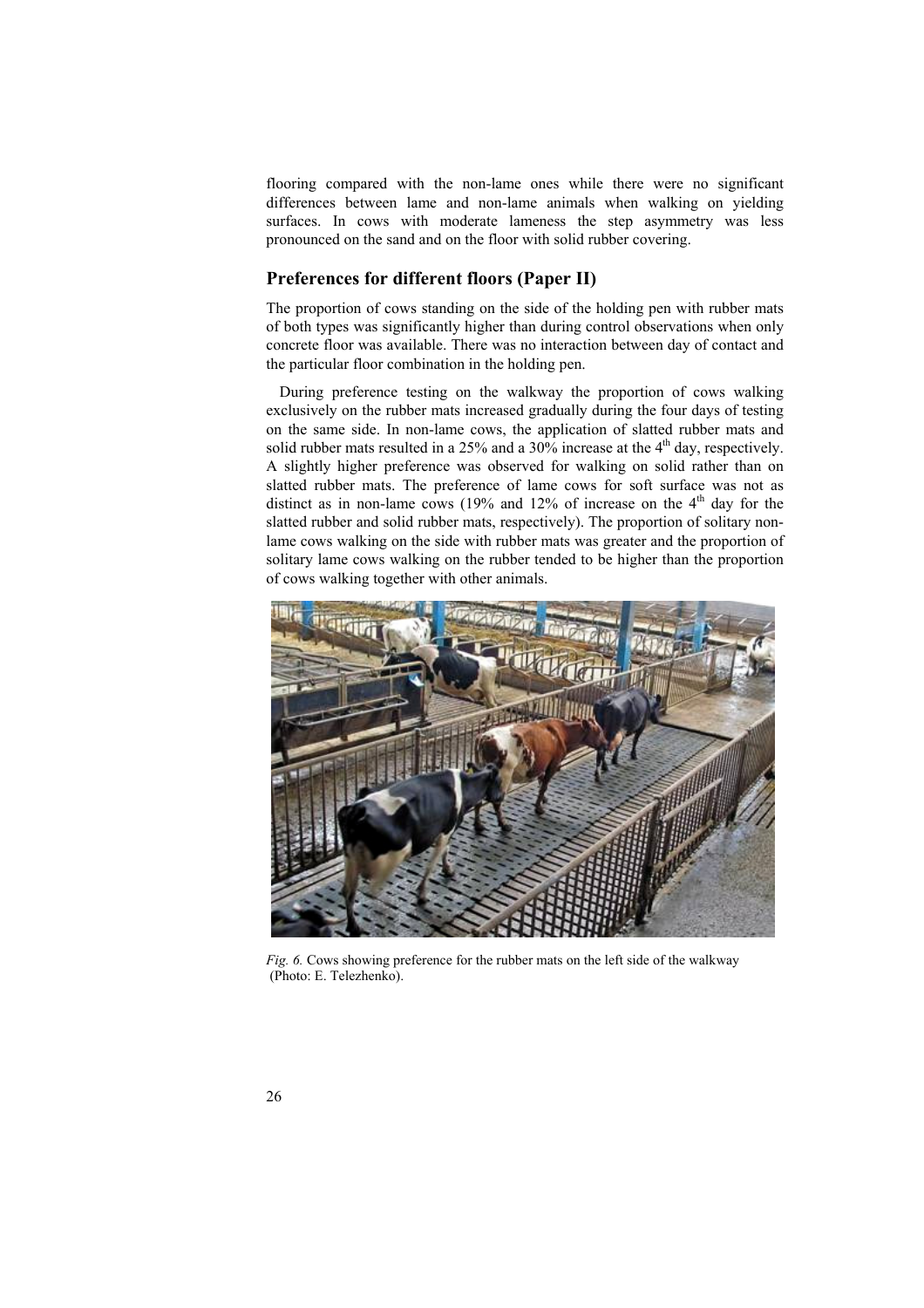#### **Claw conformation in different flooring systems (Paper III)**

On the more abrasive asphalt floors, cows had shorter toes and steeper claw angles. The concavity of claw soles was reduced on abrasive floorings, especially in the lateral claws. Rubber equipped feed-stalls reduced the loss of sole concavity caused by asphalt floors. Asphalt floors caused greater wear of the rear claws, which responded with a more rapid horn growth rate (Fig.7). Rubber mats on walking areas and feed places reduced both wear and growth. When cows were kept on rubber mats and had a limited access to the asphalt floor on the way to the milking parlour (Experiment 1), the wear rate was not different from cows housed on the aged concrete floor. Without any access to asphalt flooring (Experiment 2), animals on rubber flooring had lower wear rate and greater net growth than cows housed on concrete floors. The combined results of wear and growth rates of lateral claw in the both experiments are presented in Fig. 7. In all the flooring systems, the wear of the toe was greater in medial claws than in the lateral claws. Measurements of asymmetry between lateral and medial claw did not differ across the flooring systems and associations between different traits of asymmetry were generally low.



*Fig. 7.* Growth and wear rates of dorsal border of lateral claws (during 4 months after calving) in cows from different flooring systems (mean  $\pm$  SE).

<sup>1</sup> Average value for experiments 1 and 2.

<sup>2</sup> Rubber mats, experiment  $1$  – solid rubber floor (KURA-P) with short access to asphalt floor.

 $3$  Rubber mats, experiment 2 – slatted rubber mats (KURA-S) without contact with asphalt floor.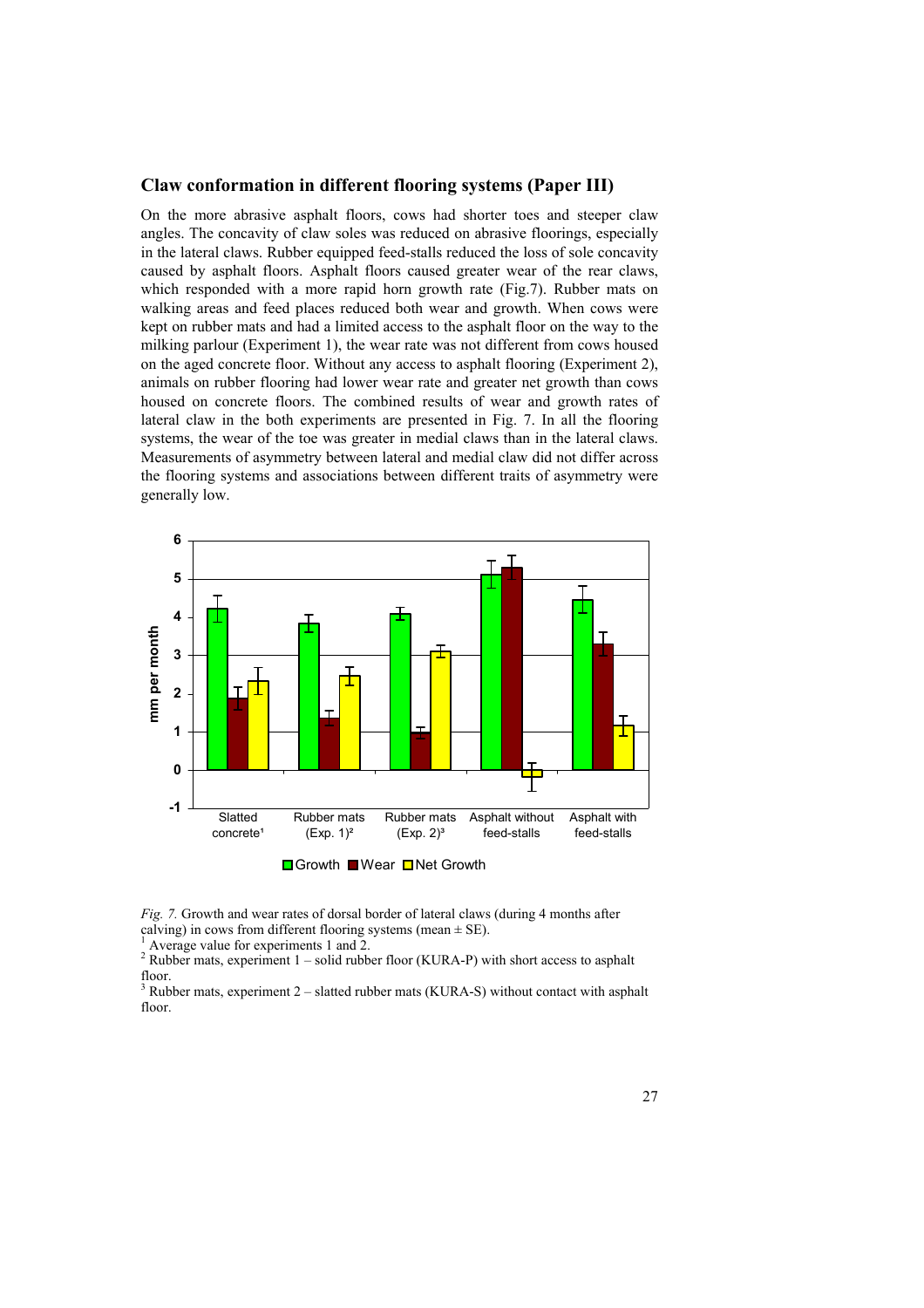## **Weight and pressure distribution as a result of exposure of different flooring systems (Paper IV)**

Generally, the animals exerted about 1500 N of load on their rear left limb. Analysis of the distribution of vertical GRF (weight) revealed a significant difference within claw weight distribution across different flooring systems.

The results of colour-coded output of I-scan system (Tecscan Inc, Boston, MA, USA) matched with claw sole images in cows kept in the different flooring systems are presented in Fig. 8.



*Fig. 8*. Pressure distribution between and within claws of Swedish Holstein cows, a) low abrasive concrete slatted floor; b) rubber mats (KURA-P ™) without access to the asphalt floor (Experiment 2); c) mastic asphalt floor with feed-stalls; d) mastic asphalt floor without feed-stalls.

Most of the weight was carried by the "bulb" and the "wall" zone when cows were exposed to low abrasive concrete floors. With a short daily contact to asphalt flooring (Experiment 1), the measured parameters of claws exposed to rubber mats did not differ from those on less abrasive slatted concrete floors. However, when cows were prevented any access to the asphalt (Experiment 2) the weight bearing of the "sole" zone in cows kept on rubber mats was smaller compared to that in cows housed on the slatted concrete. At the same time the cows housed on the rubber mats in Experiment 2 had significantly greater proportion of weight exerted to the lateral bulb.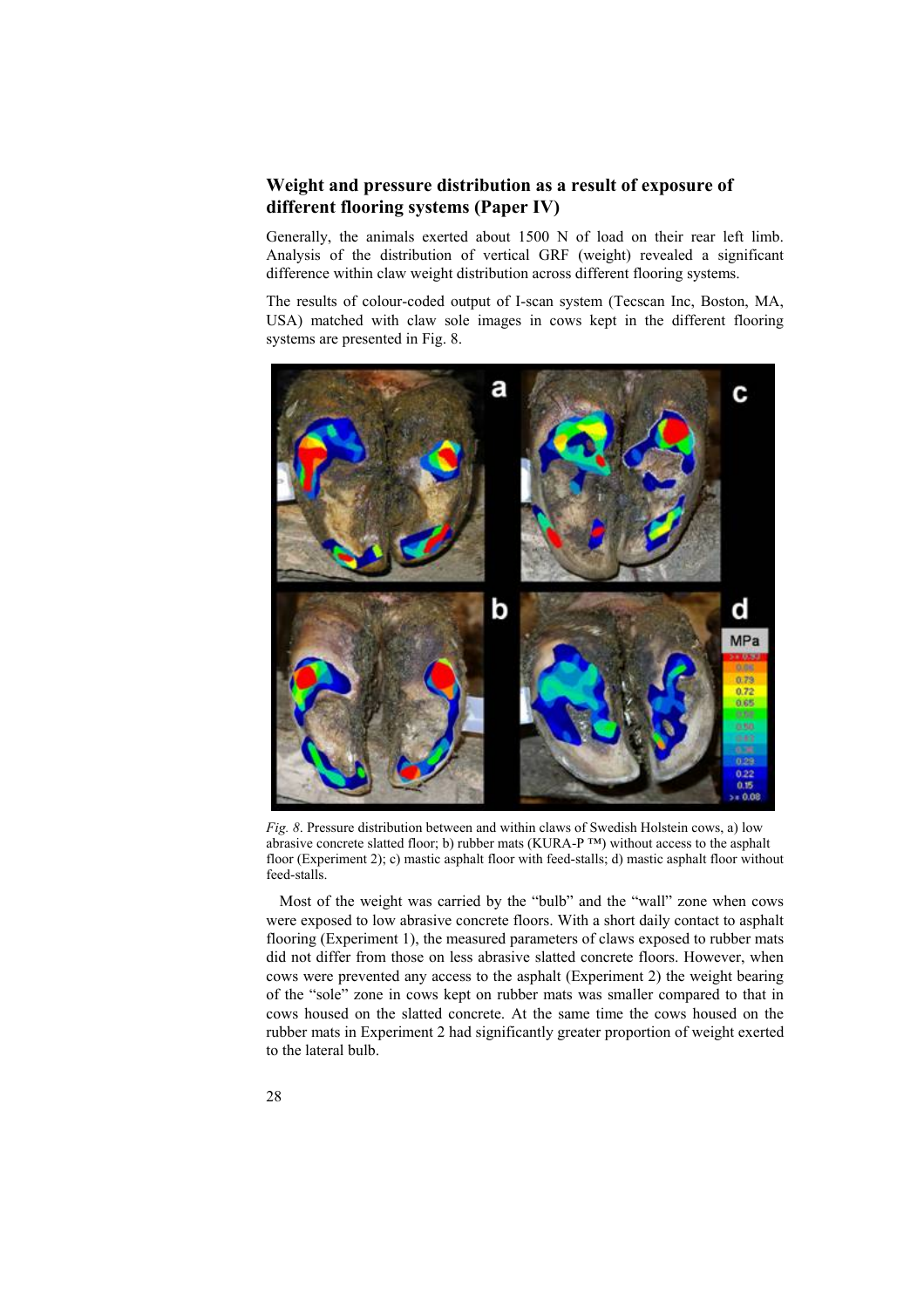In cows on asphalt flooring without feed-stalls most weight was exerted to the "sole" zone, they had the largest total contact area and as a consequence the lowest average pressure. Feed-stalls in combination with asphalt floors resulted in a decreased total contact area in comparison with claws exposed to asphalt without feed-stalls and apparently a higher pressure was exerted to the "sole" zone compared to the other flooring systems. The cows confined on slatted concrete floors had significantly higher average contact pressure exerted to the lateral claw than animals in all other flooring systems. None of the flooring systems differed significantly in relative weight distribution on the whole medial or lateral claw. In general the proportion of the vertical force (weight) applied to the lateral and medial claw can be described as 60% and 40%, respectively.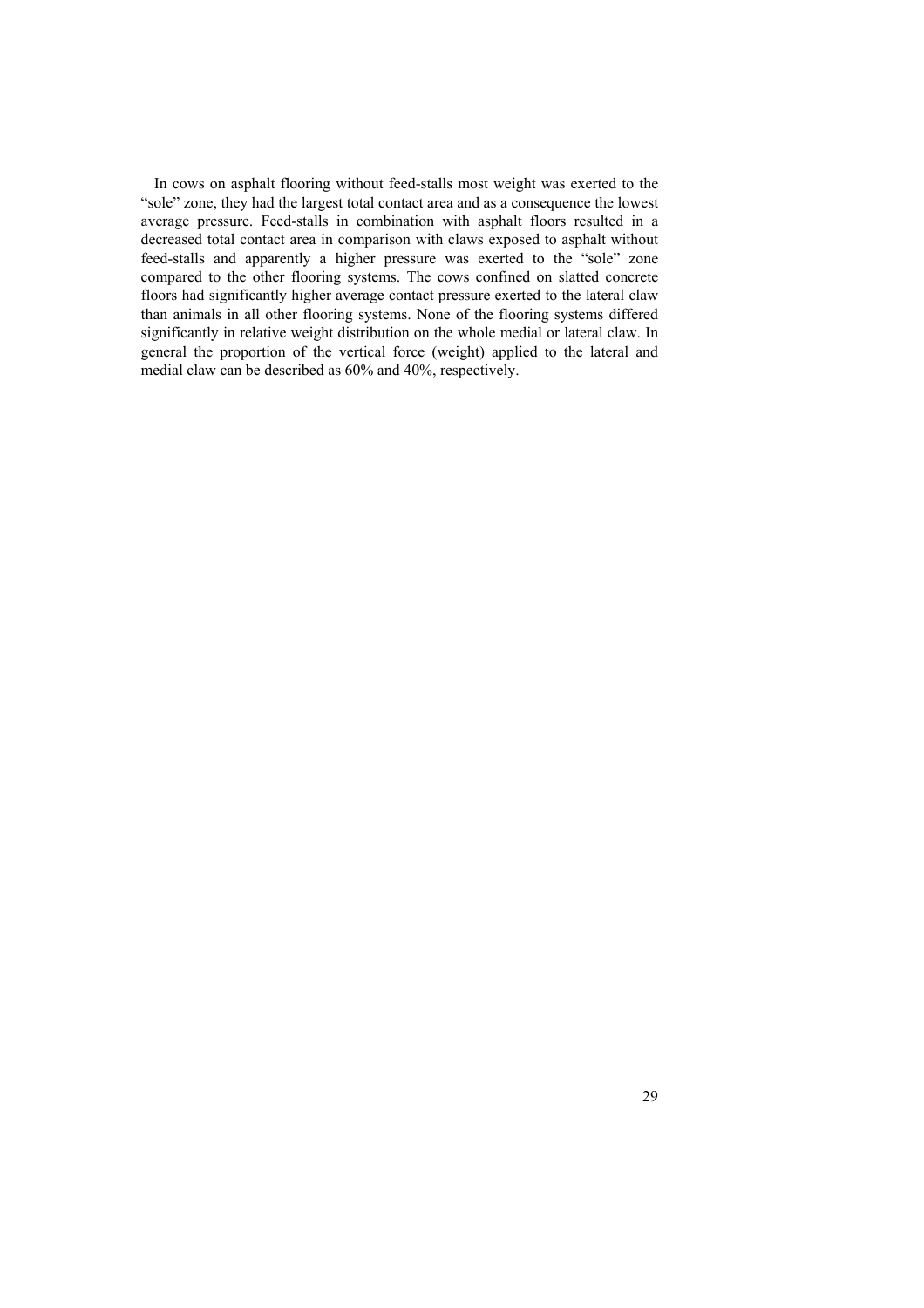## **General discussion**

### **Methodological considerations**

#### *Paper I*

Measuring the space between footprints is a simple way to obtain information about animal locomotion even when direct observations are impossible, as in the case of extinct animals. The first intensive study of fossil tracks was carried out by Hitchcock (1836). Data obtained from footprints are used in human biomechanics as a simple and inexpensive method to quantify important aspects of gait (Wilkinson *et al.*, 1995).

The study described in Paper I was to the author's knowledge the first systematically implemented use of trackway measurements for locomotion analysis in dairy cows. In addition, the paper was the first published work objectively assessing the effect of different flooring surfaces on locomotion of lame cows.

Measurement of trackways is a method for obtaining several spatial kinematic variables. In addition, the method is inexpensive, easy to apply and interferes minimally with the movement of cows in their "home" environment. However, it should be noted that, the information obtained from trackways is not as precise and as complete as that obtained by a sophisticated computer based motion analysis system. The measurements of trackways lack some important kinematic parameters such as angulations and trajectories of joints as well as important temporal stride characteristics. The only temporal parameter used in the present study was speed, calculated as the time used for passing the tested walkways. By measuring the time with a stopwatch, certain measurement errors are inherent.

It has been shown that the presence of slurry may overcome the slip resistant properties of the floor (Rushen & de Passilé, 2006). A recent biomechanical study of pig locomotion revealed a significant effect of contamination of the floor on the animal gait (Thorup *et al.*, 2007).Yet, the presence of the thin film of slurry in the present study did simulate real farm conditions.

#### *Paper II*

Preference studies for different floorings were carried out under normal conditions of a commercial dairy farm and on a group level which has its *pros* and *cons*  described below. Several types of free-choice tests have been used in applied ethology to answer questions about what animals prefer. The majority of the studies used social animals, which both were housed and tested individually (Fraser & Matthews, 1997). It has been shown that the presence or absence of companion animals may have a significant effect on the animals' motivation for resources, and this effect is resource dependent (Sherwin, 2003). Therefore the preference of group housed animals, tested without the social context, might have limited external validity. In addition, choices made under specially designed test conditions may differ from choices made under conditions of real-life (Lawrence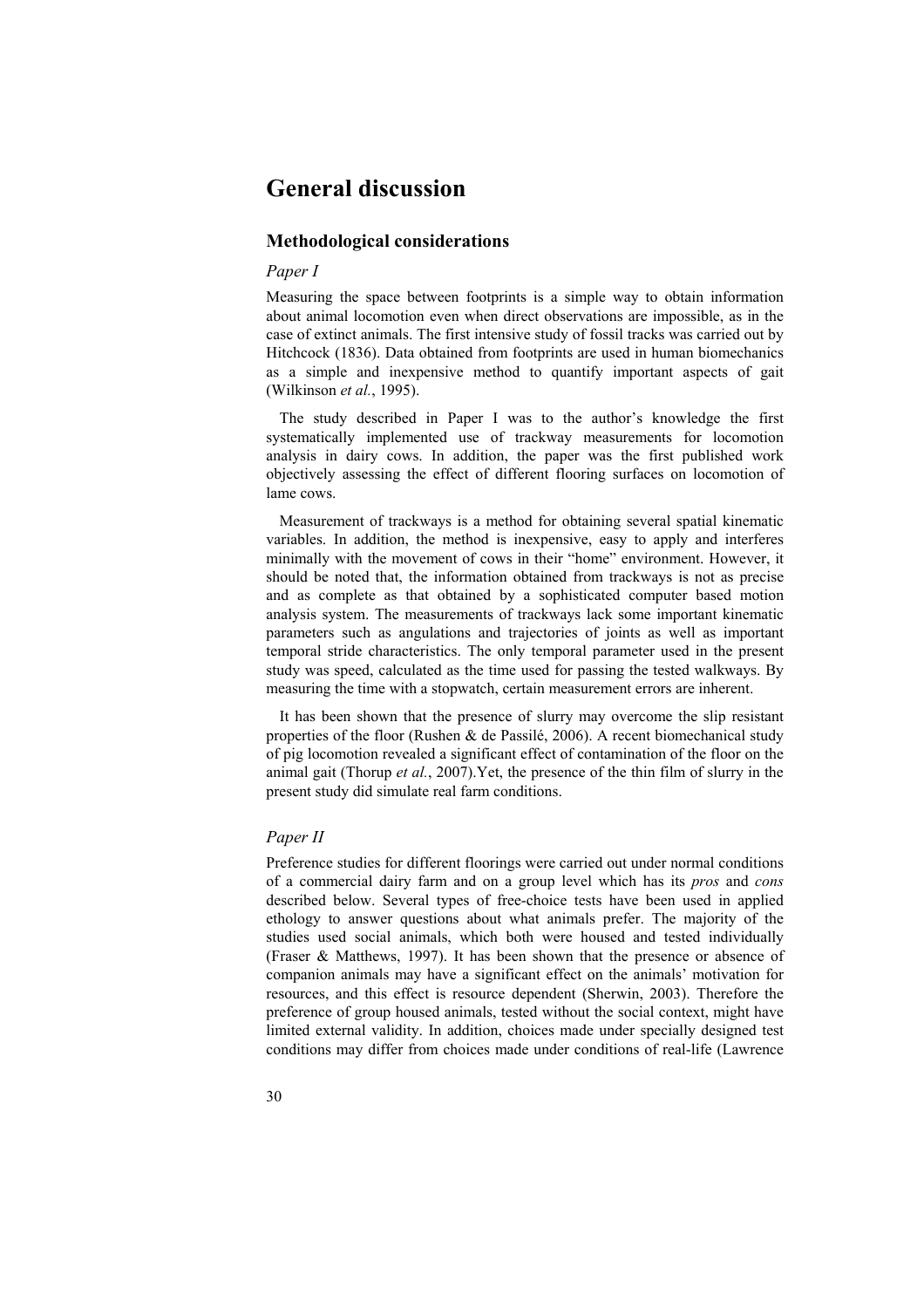& Illius, 1997). On the other hand, the complexity of relations between different members within a group of cows makes it difficult to correctly analyze and interpret the results (Bouissou *et al*., 2001). To avoid dealing with complex relationships between members of size-fluctuating groups, data in Paper II were analysed on a group level and the management group was considered as the subject for the analysis.

Certainly it would be interesting to investigate social interactions in a controlled experiment using small groups, where all are individually marked. However the behaviour of individual cows was not the primary objective of study as it is dependant on many factors e.g. social interactions. Rather, the main ambition of the study was to assess the preferences of cows at the group level, under similar conditions present in commercial herds. A controlled experiment, e.g. separating cows of different ages or physical characteristics, or using focal animal observations, would limit our ability to understand the preferences of the group. For instance, a focal animal could behave quite differently depending on which other cows happened to be in the holding pen or in the walkway at the same time.

#### *Paper III*

The measurements of toe length and toe angle along with wear and growth rates of claw horn were carried out according to standardized methods on both lateral and medial claws of a hind foot. In addition the claw sole profile was measured using the technique initially used by Tranter *&* Morris (1992). It would be quite logical to propose that the conformation of the weight bearing surface is one of the most important conformational traits in relation to claw function. However, surprisingly few research groups have investigated the conformation of the plantar/palmar surface (sole concavity) of the claw. The profile gauge, which was used for reproducing the sole contour, was also useful for measuring sole width and difference in height between lateral and medial claw. All the measurements were carried out by the author of the thesis, thus the error source "due to operator" was minimized. However the measurements of horn growth were presumably at a greater risk of the error "due to measurement" because the proximal end of the claw capsule is less firm than tip of the toe and it is more difficult to establish consistent reference points there.

To control the effect of physiological factors, horn growth and wear were measured at the same lactation stage (approximately 120 days in milk). However, the introduction of animals into the experiment over a four month period may have introduced some bias as horn growth has been shown to be influenced by season and related length of the day (Vermunt, 1990). Therefore, the effect of month at the start of the study was used in the statistical model.

The higher wear rates on asphalt floors in comparison with slatted concrete may be explained not only by higher abrasiveness of the asphalt surface but may also be a consequence of higher humidity on the solid floors. The solid asphalt floor provided a presumably more humid environment (despite frequent scraping) than on the concrete slats, and higher moisture content might contribute to higher wearing rate (Bonser, *et al.*, 2003).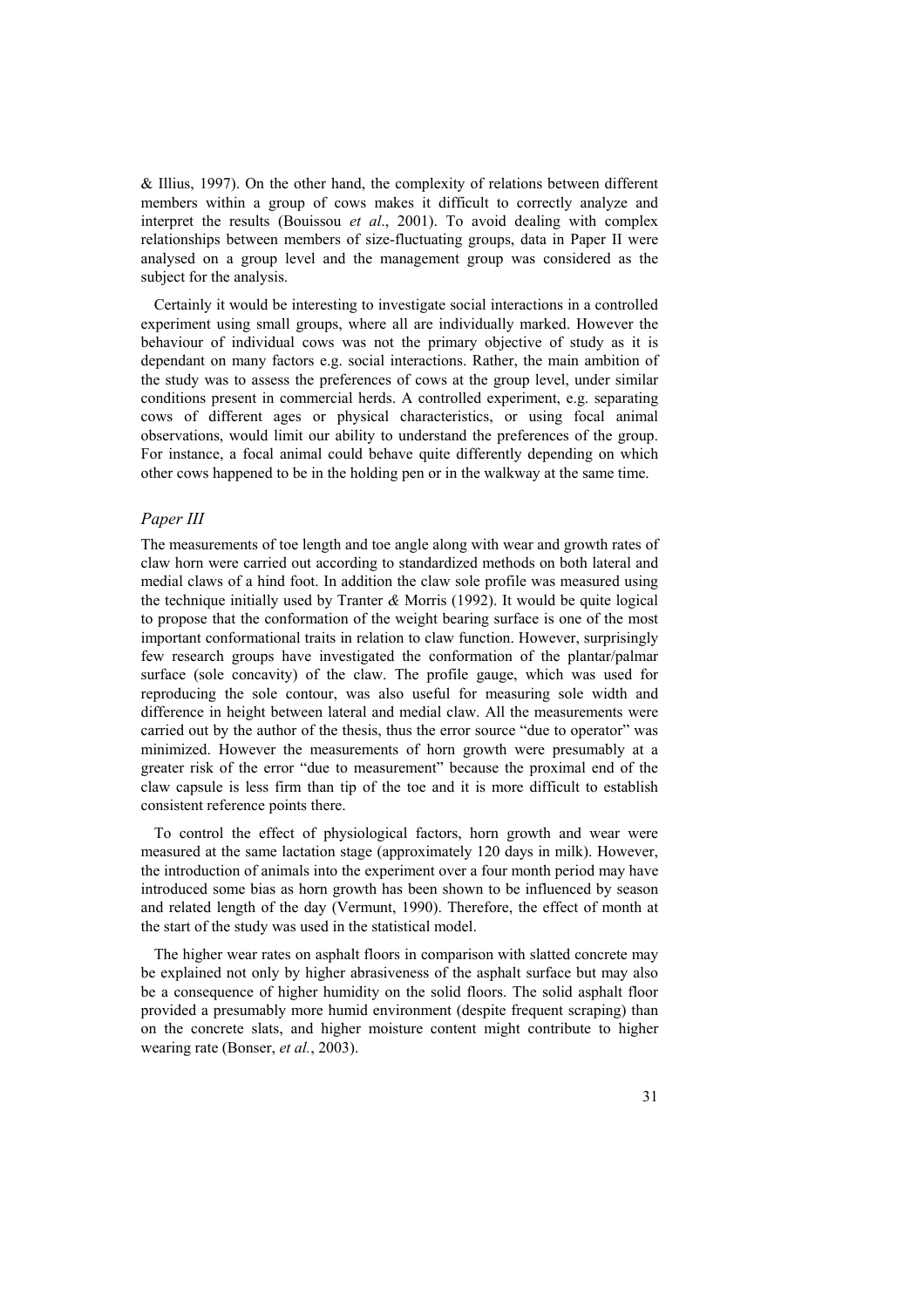#### *Paper IV*

The results obtained in Paper IV provide insight into the functional conformation of the claw and the relative effect of different flooring systems. However, the method in which the vertical GRF and pressure distributions were captured puts certain limitations on a wider extrapolation of the obtained results. Unfortunately, none of the tested flooring systems could be fully represented by the smooth, rather hard and solid surface of the pressure plate.

Since it was difficult to control how much of the cow's weight is applied to the foot and because a standing cow will likely shift weight from one leg to the other (Neveux *et al*., 2006) the relative values of the vertical GRF were chosen for the analysis. The contact area and pressure are dependent on the loading applied (De Belie & Rombaut, 2003), therefore, the contact area and pressure were corrected for the total weight exerted to the foot.

The defined claw sole zones only partly corresponded to the anatomical segments of the weight bearing surface of soft bulb ("bulb zone"), abaxial and axial wall and white line ("wall zone"), hard bulb and sole ("sole zone"). A better definition of the claw zones was limited by the technical abilities of the F-scan system and restricted ability to completely recognize all the reference points of the colour-coded output. However, solely using the color-coded contact image for division on different zones might lead to misjudgement on the different reference points of the claw (Van der Tol *et al*., 2002). Thus, we used scaled digital photos of the corresponding claw, which made it possible to establish adequate reference points. As this manual incorporation of the claw picture into sensor images is labour intensive we encourage future research to find ways of computerizing this process. Other possible sources of error may occur due to an unusual posture of the limb. In the present study attempts were made to place all limbs in a standard position, which may not have been a natural position for certain cows and therefore may not have been representative of her normal loading.

#### **Synthesis of Papers I-IV**

#### *Perception of floors*

Reducing slipperiness of the walking areas in cubicle barns have been a major issue of floor improvement for a long time. The coefficient of friction (ratio between frictional and normal force,  $F_{\mu}/F_N$ ) was regarded as the most informative technical parameter of slip resistance (Chang *et al.*, 2001). It should be noted that the coefficient of friction (COF) is not a fixed value but a function depending on a number of factors including weight, sliding speed, characteristic of the interacting materials, and character of lubricant (Grönqvist *et al*., 2001). To increase the mechanical interlocking between the claws and floor there are two basic approaches: when the floor protrudes into the claw horn (hard floor option) and when the claw sinks into the surface (soft floor option). While walking on the surfaces with higher friction properties cows increased their stride and step length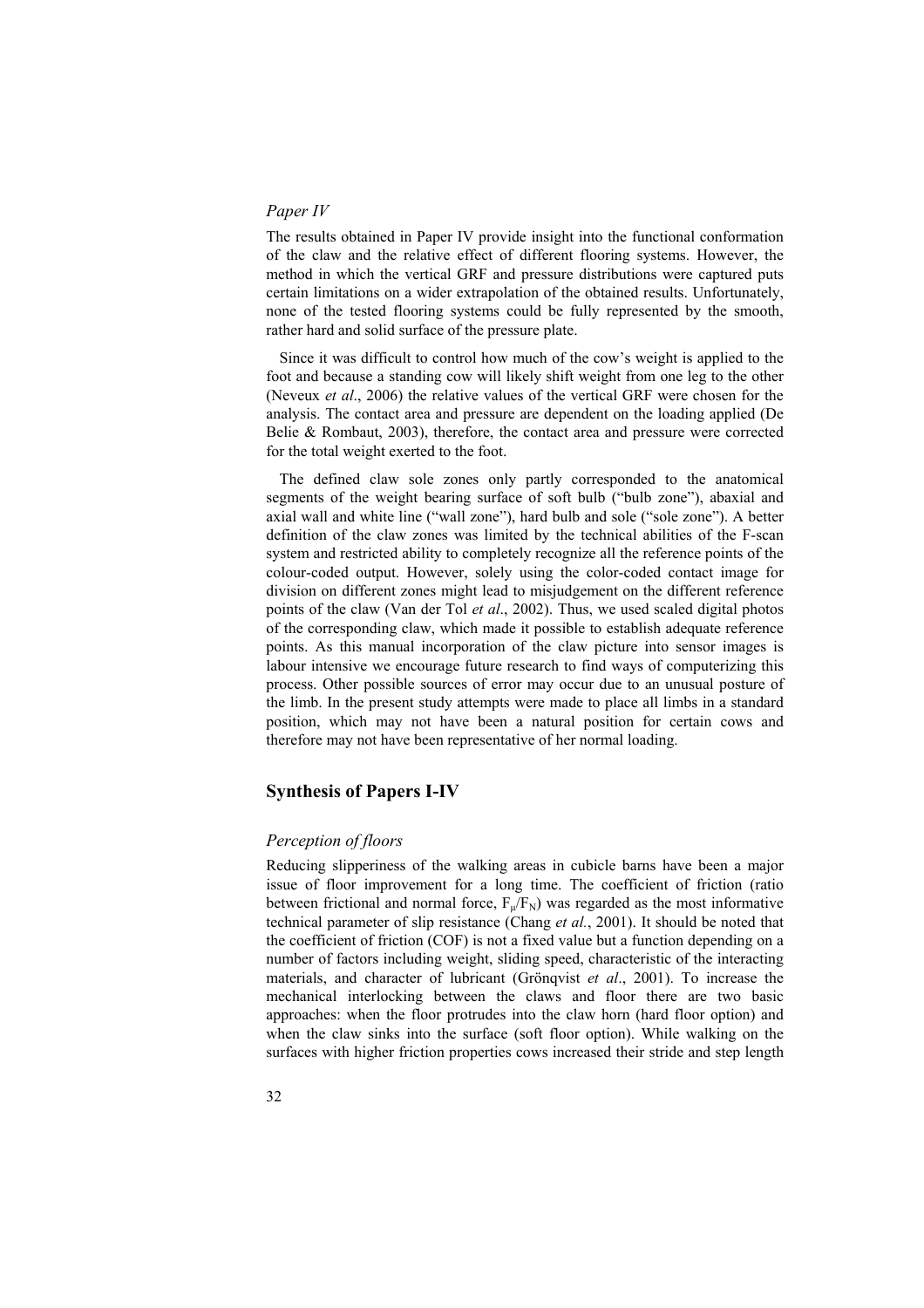(Paper I) which is in agreement with results by Phillips & Morris (2000, 2001). As the rubber flooring resulted in a less constrained walking than did the hard floor with a higher COF (Paper I), it can be presumed that a technical test of a surface has limited ability to model the interaction between the animal claw and the floor during locomotion. The results obtained for locomotion on soft rubber mats in Paper I were recently confirmed by a study where computer-aided kinematic techniques were used for analysis of cattle locomotion (Flower *et al.,* 2007). In that study cows walking on rubber mats had longer strides, greater overlapping and shorter periods of triple support than cows walking on concrete. Walking with shorter strides on a slippery floor is an adaptive mechanism for preventing slipping, in which the COF required for walking is kept below the available COF (Van der Tol *et al.*, 2005). Besides shortened strides, slippery floors force cows to modify their posture i.e. step angle was considerably diminished (Paper I). With a small step angle the centre of mass is placed centrally within a cow's base of support and a more balanced position is provided. In contrast, a large angle (narrow walking posture) is characteristic of a more efficient gait due to minimal lateral displacement of the centre of gravity (Alexander, 1985). Alterations of the gait adopted on a slippery surface may remain even when a cow walks on a floor with acceptable friction (Herlin & Drevemo, 1997).

Cows could discriminate flooring surfaces with low and high friction but they did not show a particular preference for a certain COF value (Phillips & Morris, 2002). In the present study cows did, however, prefer soft floorings when they had a choice (Paper II). Therefore we may conclude that the softness of the flooring played a more important role than friction when cows chose soft rubber mats over concrete surfaces. Some scientists have questioned whether the choices animals make under artificial conditions always lead to increased welfare (Houston, 1997). Since the long-term consequences of the instant choice for the softer floor fall outside the cows' cognitive capacities, it was necessary to analyze the long-term effects of the flooring particularly on the claws (the part of the locomotor apparatus in direct contact with the flooring).

#### *Effect of floor on claw conformation and claw functionality*

Claw measurements were long ago suggested as indirect markers of claw health and susceptibility to lameness (Smit *et al.,* 1986). The term "Claw Quality" was established as a general expression for horn characteristics, claw conformation, anatomical and physiological parameters of the inner structure of the claw (Politiek, *et al.*, 1986). It is however still a subject for discussion whether the claw shape is a predisposing factor or a result of the lesion.

In a number of investigations the associations between claw shape and lameness were established. It was shown e.g. that cows with long toes and shallow toe angles are more probable to have impaired claw health (Distl *et al.*, 1990). However the association is not so simple. The claw conformation in Paper III was affected by floor abrasiveness, which is in agreement with other studies (Vermunt & Greenough, 1996; Vokey *et al.,* 2001) Abrasive floors in general resulted in shorter claws and steeper claw angle, but did not automatically result in better claw health. Instead, exposure to the abrasive asphalt floor causes the loss of sole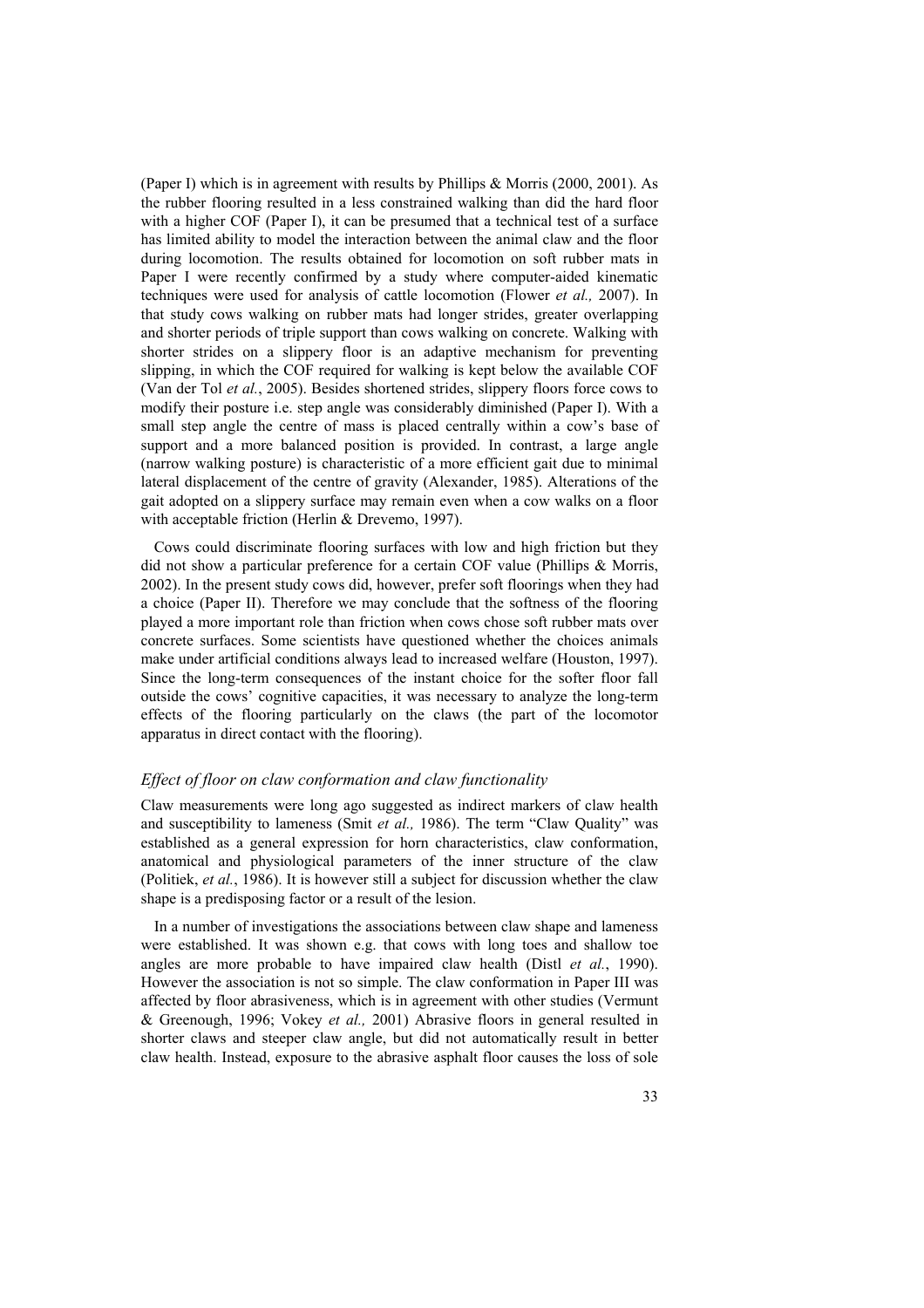concavity (Paper III) and the lack of concavity was associated with lameness (Tranter *et al.*, 1993). The lack of sole concavity resulted in a decreased weight bearing role of the claw wall (Paper IV). The exclusion of the claw wall from the weight bearing indicated that the function of the suspensory apparatus was reduced. Thus claw sole and digital cushion (the prime function of which is shock absorption) became the main components in transferring body generated forces.

It was shown that older cows had reduced strength of the suspensory apparatus (Maierl *et al.*, 2007), which could be a result of a general, physiological, aging. But it might also be explained that the claw walls in older cows are less involved in the weight bearing due to abrasive floors and/or improper claw trimming. Since the suspensory apparatus was not properly exercised its strength could be reduced resulting in a higher risk for sole ulcer. Moreover, the most intensive exposure to the abrasive flooring (mastic asphalt without feed-stalls, Paper III) resulted in a convex shape of the sole of the lateral claw. The most protruding part of the convex claw, observed on the hanging limb, was at the axial portion of the sole. Sole overloading may cause bruising of the corium and be one of the predisposing factors of sole ulcer (Vermunt & Greenough, 1995).

The reason for developing a convex shape on hard abrasive floors could possibly be explained as follows: during weight bearing the claws are separated resulting in stretching of the distal interdigital ligament which is attached to the axial aspect of the distal phalanges (Greenough, 1997). During stretching the elastic energy may be stored in the ligaments and when it recovers a tension directed to the abaxial edge of the claw will take place. This tension would contribute in loading the more robust abaxial edge of the claw even if the sole is flat but on an abrasive floor it will contribute to the wear of the abaxial wall. Besides, the claw horn of the wall is hardest but maybe not as resistant to wear as the elastic horn of the solear portion of the claw. To support the latter statement future research is required on the abrasion resisting properties of different parts of the claw capsule.

The convex shape did not, however, result in weight bearing solely by the axial segment of the sole, rather the contact area included a large portion of the sole and even some part of the abaxial wall (Paper IV). This suggests a supination of the claws (especially lateral ones) under load. Serious supination would cause a stretching the interdigital space and possibly make it more susceptible to infectious agents. On the other hand, the large contact area of the sole obtained when cows walked on the abrasive floor, resulted in low pressure, which compensated for the hard floor impact (Paper IV). The feed-stalls caused less wear of the sole horn, but did not prevent the wall from wearing on the asphalt floor, resulting in a smaller contact area and higher pressure exerted on the sole (Paper IV). The claw health data obtained Experiment 1 in Paper IV also revealed no effect of the flooring system on the risk of claw lesions with the exception of the feed-stalls, which resulted in higher risk of sole haemorrhages (Hultgren *et al.,* 2007). In cows housed on the rubber mats without daily access to the abrasive flooring (Experiment 2 in Papers III and IV) considerable amount of weight was carried by the lateral bulb. The shift of the weight bearing towards posterior part of the claw on the hard surface presumably was caused by claw horn overgrowth due to low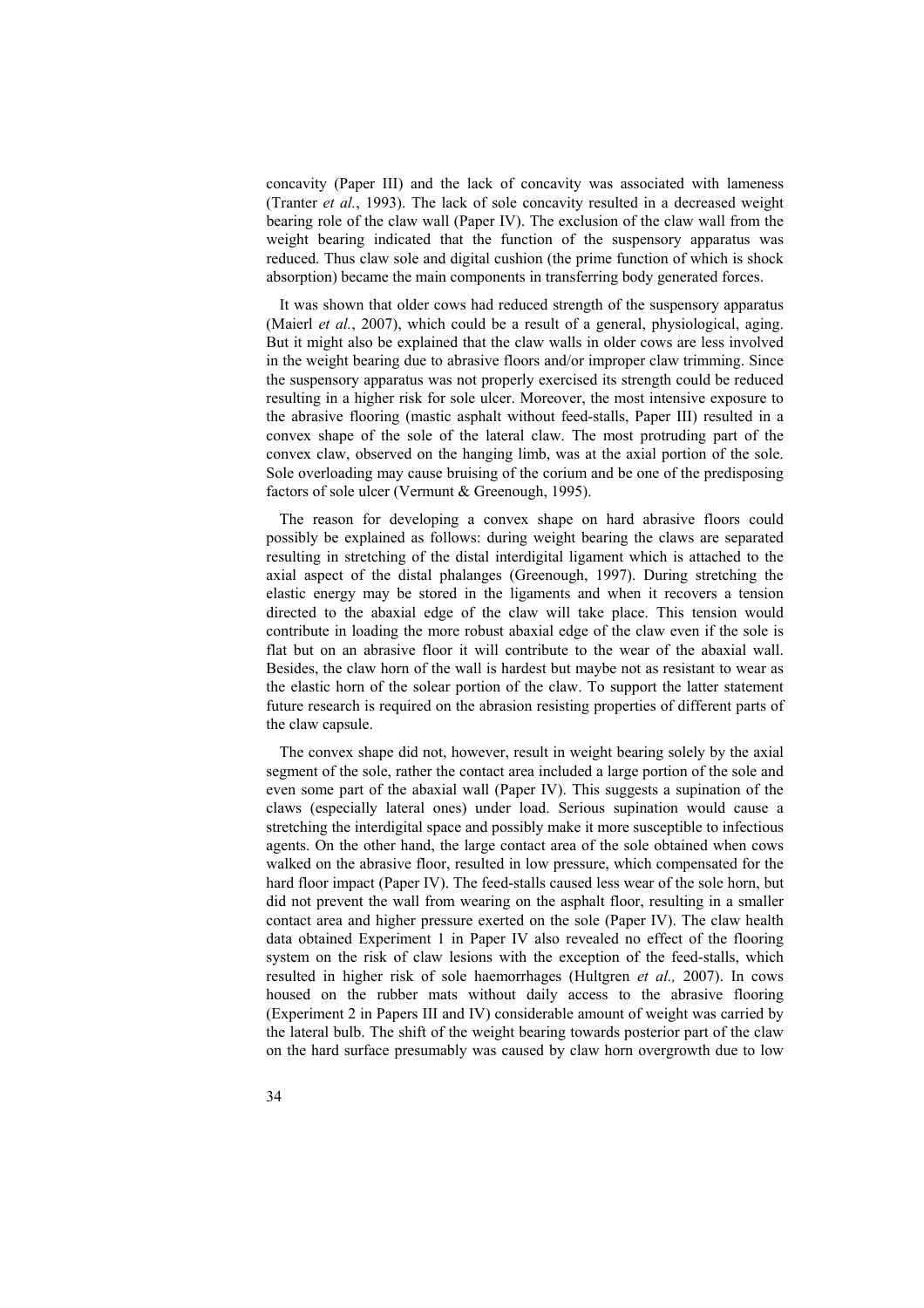wear rates on the rubber mats (Paper III). While the loading pattern may be different on the soft floor, on the hard surface (*e.g.* when the cows walked to the milking parlour) the overburdening of the rear part of the claw may cause the contusion of the corium (Bergsten, 2001).

Since flooring affected posture during locomotion (Paper I) the weightdistribution between claws may have been different on different floors. It is believed that a greater load on the lateral claw stimulates claw growth and results in progressing claw asymmetry (Bergsten, 2001). Yet, the conformational study revealed that development of asymmetrical claws could not be attributed solely to a certain flooring system (Paper III). Neither was it found that floors with different slipperiness affect the disproportion in weight distribution between lateral and medial claws (Paper IV). The larger size of the lateral claw is usually associated with its rapid growth (Vokey, et al., 2001), but the results of Paper III suggest that a greater net growth was determined by the less effective wear of the lateral claw. In addition, the hypothesis that greater pressure causes more rapid growth of the claw horn seems to not be confirmed. Indeed greater pressure on the claw wall in cows kept on concrete slatted floor did not result in such rapid growth as on the asphalt flooring (where pressure on the wall was actually lower). On the other hand, the high contact pressure registered at the wall area did not imply high pressure that would be transferred to the dermis. The pressure exerted on the distal part of the wall will spread on the large area of lamellae resulting in lower average pressure. Therefore the high pressure on the wall may be even lower when it reaches the dermis than the pressure exerted on the sole where pressure would be applied directly to the underlying structures.

#### *Lameness and floor quality*

In Paper I it was described that the stride length was significantly decreased in moderately lame cows, and non-lame as well as lame cows increased their stride length on the yielding surfaces. The stride shortening during lameness is characterised by shortened swing durations and longer stance durations, which is an important method of reducing the peak loads on the lame limbs (Buchner, 2001). On the hard concrete surfaces lame cows walked with a significantly smaller step angle compared with non-lame cows, while on the soft surfaces the step angles of lame cows were no different from those of non-lame cows (Paper I). The difference in step angle between lame and non-lame animals could be explained by more hind limb abduction in the lame cows. Another important parameter influenced by lameness was step asymmetry. Step asymmetry arises primarily from shortening of one step, but varied step abduction can contribute to greater step asymmetry as well. Lame cows showed exaggerated step asymmetry on all the hard floors, while non-lame cows increased the asymmetry only on the slippery floor (Paper I). The findings in Paper I were recently confirmed by a study by Flower *et al.* (2007), where rubber mats significantly improved locomotion in cows with sole ulcer. The reaction on the rubber mats was similar to that observed by Weary & Flower (2006) where lame cows decreased in subjectively assessed step asymmetry in response to ketoprofen treatment. This finding suggests that soft flooring decrease the discomfort due to pain, which is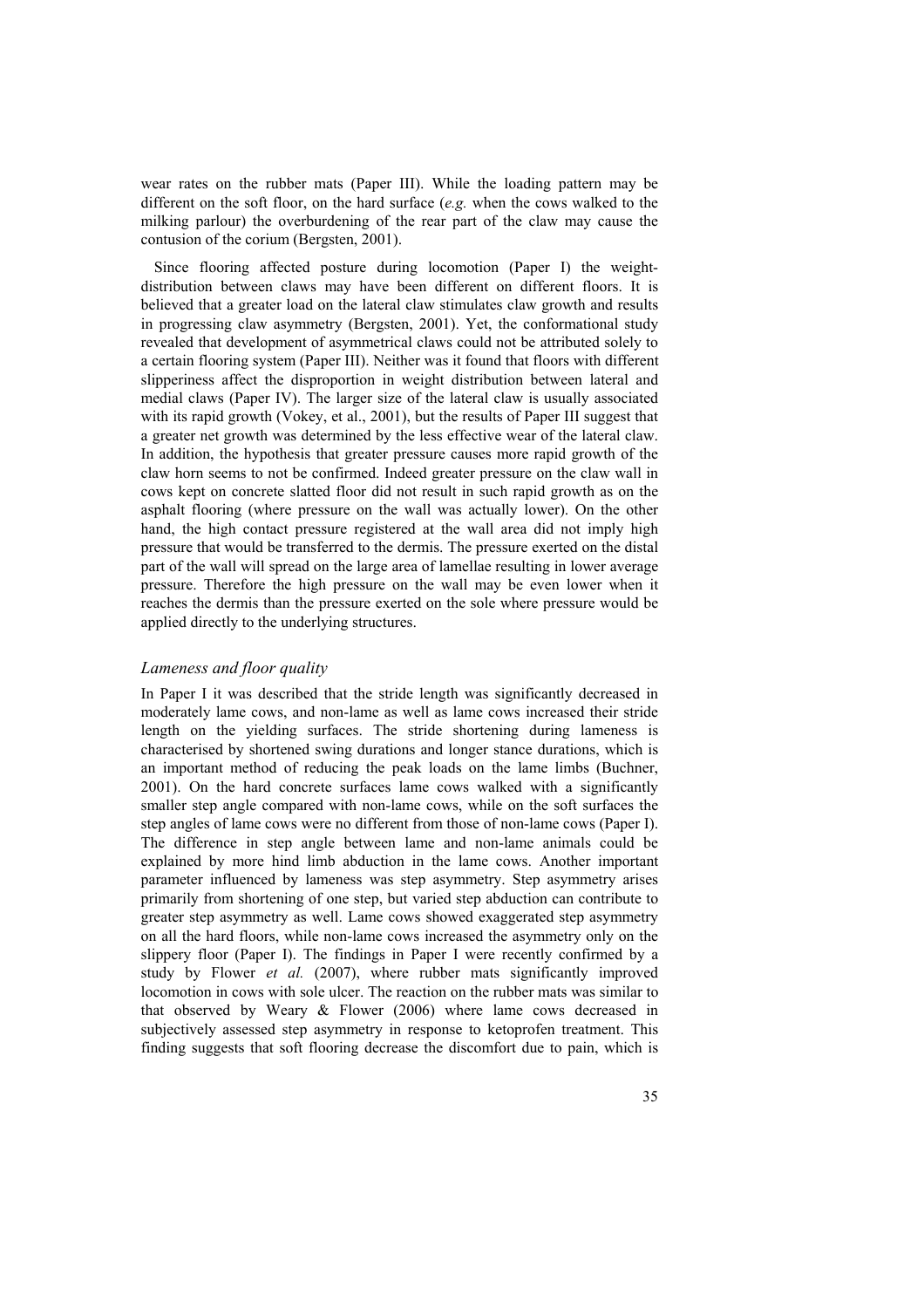important to take into account while comparing lameness scores between different flooring systems. Although soft floors appear to give some pain relief and reduce the expression of lameness it is not a complete solution of the problem of pain management of lame cows.

Despite the improved locomotion parameters observed in cows walking on the soft flooring, lame cows, being part of the group, would not always take advantage of the opportunity to walk on the surface providing greater comfort (Paper II). The fact that lame cows did not always choose the soft floor may be explained by a number of factors. Firstly, competition from other higher-ranked non-lame cows may have prevented the lame cows from accessing the softer walking area. Further, the continuous threat of competition may have resulted in the lame cows learning to use the less comfortable walking surface even when no competitors around. The first hypothesis has been confirmed by a recent study by Platz *et al*. (2007). These authors showed that high ranking cows occupied the rubber flooring (covering 45% of the total floor area) significantly longer time than low ranking animals did. Secondly some type of lameness my not result in pain relief when moving on a soft surface. In horses, for example, lameness deriving from soft tissue injuries tends to be worse on a soft ground (Ross, 2003).

Although the effect of the different flooring systems on lameness was beyond the scope of the thesis, analysis of lameness scoring data obtained from Experiment 1 (Paper III and IV) revealed that rubber mats resulted in a lower risk for lameness in older cows (Hultgren *et al.,* 2007).

#### **Concept of a flooring system for the best locomotion comfort**

The term locomotion comfort refers broadly to how well an animal copes with the environment in which it moves. The essence of locomotion comfort fits well with the concept of "Five freedoms" (Webster, 2001) especially concerning the freedom from discomfort, from pain and freedom to express normal behaviour. For a long time the concept of cow comfort has referred exclusively to the technical properties of the stall. Moreover, the measurements of time spent lying has been considered as a valid measure of cow comfort (Cook *et al*., 2005). Yet, the attempts to reduce the time a cow spends outside the stall may ignore the animal's need to express natural behaviour.

Poor locomotion is not only an issue of animal welfare but also an important aspect of a well-functioning milk production in loose housing systems. The slipperiness of the walking areas has been the main concern of the appropriate design of indoor walking areas (Faull *et al.,* 1996). The two most common solutions to control slipperiness were discussed extensively in the thesis, namely using hard flooring having a consistent rough surface (acid resistant mastic asphalt) or using yielding materials (elastic rubber mats). Yet, it was stated that hard floors fail to provide sufficient friction for normal cow movement including turning, accelerating and stopping without being too abrasive for claws (van der Tol *et al.*, 2005). The excessive wearing of claw horn and loss of a natural, functional claw shape on a hard floor with good friction properties was confirmed in the present thesis (Paper III, IV). A yielding surface would provide good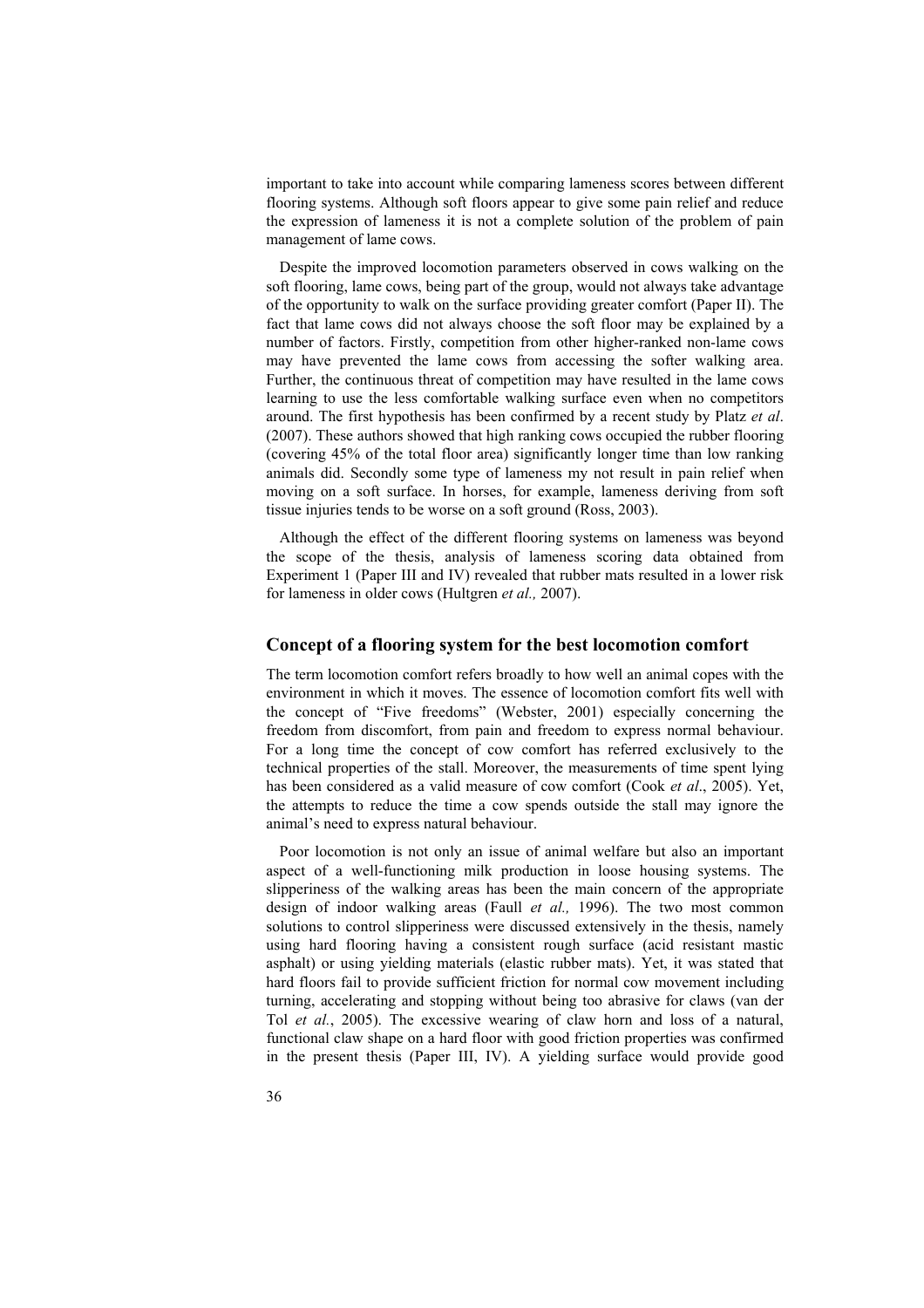footing and therefore decrease slipping risk without deterioration of functional claw shape. It seems that soft flooring not only provides safe footing, but also might decrease discomfort due to lameness and increase general locomotion comfort in cubicle systems (Paper I-II).

It should be noted that to achieve good locomotion, rubber mats should be soft enough to provide a good grip especially in the presence of a lubricant (slurry) and at the same time they must provide steady support when fully loaded. Extremely soft mats do not assist in effective propulsion and may cause muscle fatigue (King, 2002). It has also been reported that the energy cost of walking increased when cattle walked through 300 mm deep mud in comparison with a hard surface (Dijkman & Lawrence, 1997).

Although health parameters are important justifications of locomotion comfort, the effect of flooring systems on health status of the locomotion system was beyond the scope of this thesis. In spite of several reports indicating improved health and locomotion in cows housed on rubber flooring (Benz, 2002; Vokey *et al*., 2001; Vanegas *et al*., 2006) we still can not state for certain that soft rubber flooring improves the clinical condition of the locomotion apparatus of cattle. In reviewing the literature it is apparent that the idea that soft flooring may promote health is based on the following statements:

- soft flooring results in lower contact pressure (Hinterhofer *et al.,* 2005) which should result in lower risk for bruising the corium (Manske, 2002, Bergsten, 1994);
- better grip on a vielding floor reduce the slipping risk and therefore prevent injuries related to traumas (Rushen & de Passillé, 2006);
- soft flooring results in increased locomotion activity (Benz, 2002) which facilitates cow health (Gustafson, 1993) and might even solve some metabolic problems (Adewuyi *et al.,* 2006);
- when standing on an ergonomic vielding floor the body naturally and imperceptibly sway which encourages subtle movements which stimulate blood circulation (King, 2002). It has been shown that standing on soft flooring decreased muscle fatigue in working personnel (Rys & Konz, 1994).

The last statement is interesting as it may have some application to the control of laminitis without providing long distance motion.

Since none of the flooring materials available on the market today totally satisfies the requirements for the best possible locomotion comfort there are attempts to combine different floorings into one flooring system. For example the problem with higher net growth of the claws exposed to the rubber flooring may be solved by short exposure to abrasive surface (Paper III). Providing soft surface only at feeding sites (feed-stalls) might have a less desirable effect when the animals exposed to the highly abrasive floor in the walking areas, since the excessive abrasion of the wall on asphalt floors was not fully prevented by the use of feedstalls (Papers III-IV). It appears that corrective claw trimming based on the principals of optimal function of the claw continues to be an important component of the locomotion comfort management of dairy cows housed indoors.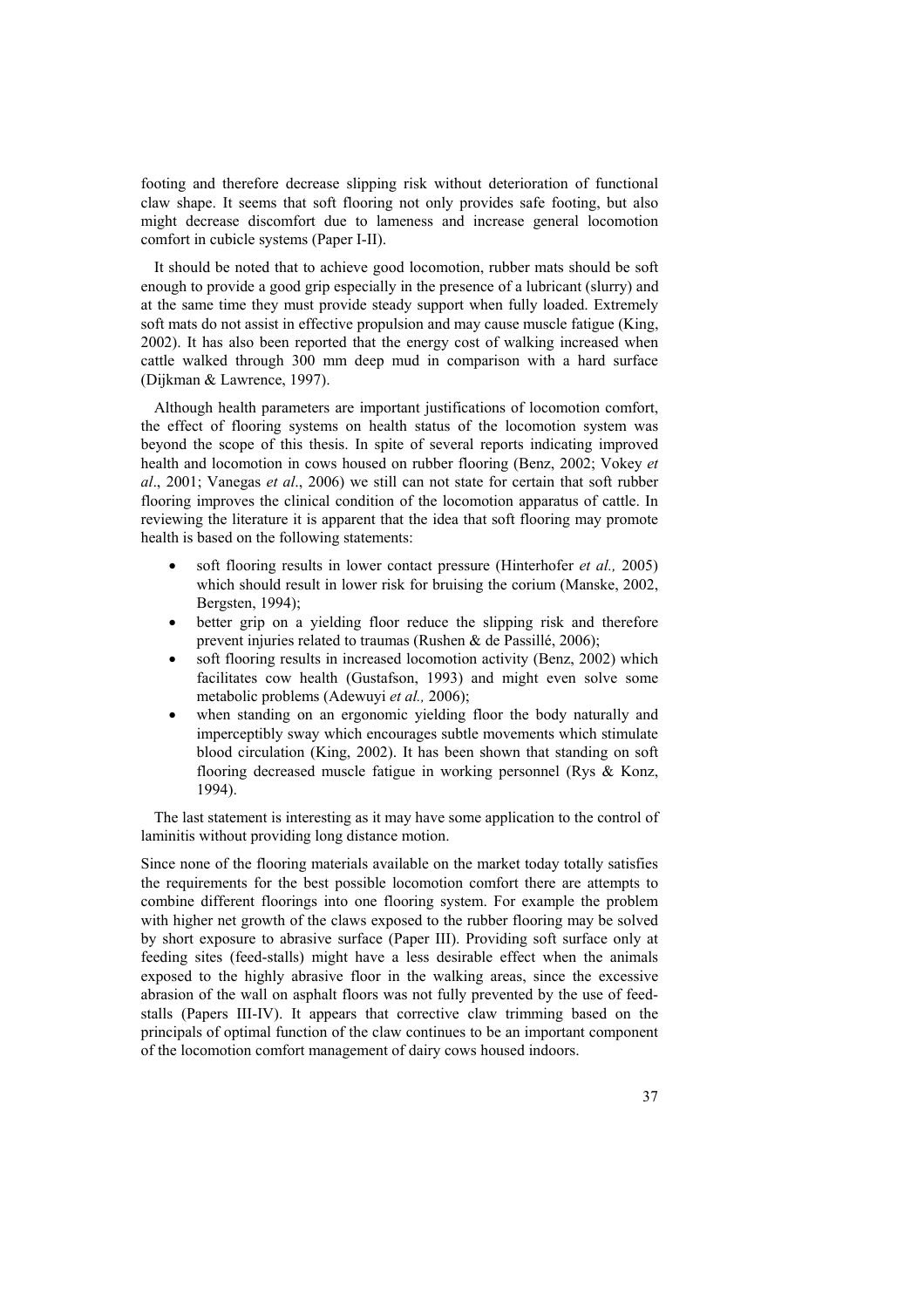Locomotion apparatus and particularly the distal part of the limb in cattle evolved under conditions of yielding ground surface. We should, however, realise that even a floor design, which has been optimally approximated to the "natural" ground, will not solve all locomotion problems observed in modern highproducing dairy cows. For many generations cows have been bred for production traits which dramatically altered their functionality. A modern high-producing dairy cow is not a very "functional" animal and thus we can not expect from her "a natural" locomotion even if she moves on a natural ground. Therefore, the flooring and management should be adjusted to the existing welfare needs of today's high producing dairy cow, in order to promote the best achievable locomotion comfort.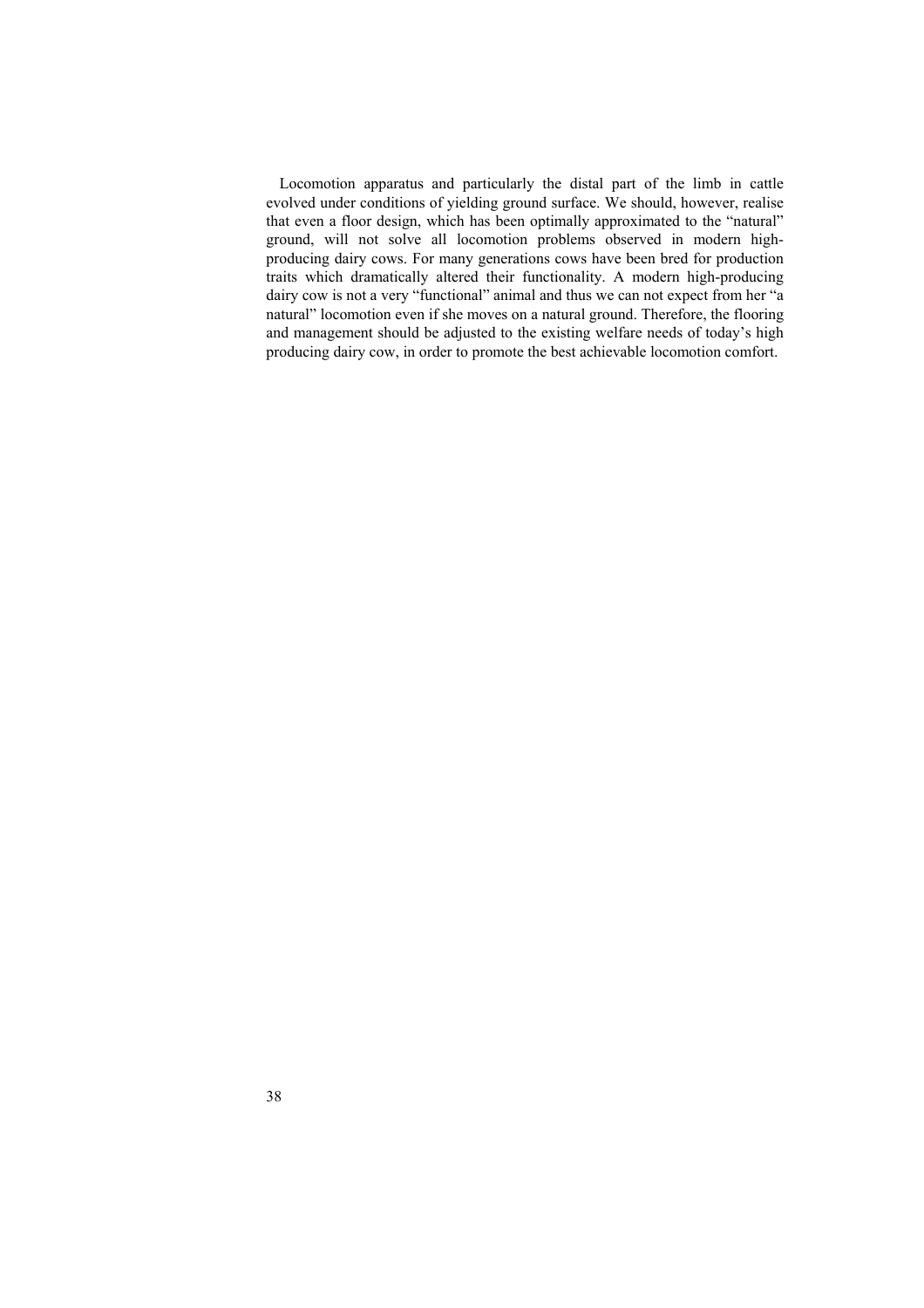## **Conclusions**

From the results obtained in the present thesis the following conclusions can be drawn:

- 1. Elastic rubber mats improved the gait of both lame and non-lame cows especially in comparison with gait on the slippery concrete slatted floor.
- 2. Lame cows showed reduced discomfort related patterns (such as step asymmetry) while walking on soft floorings.
- 3. When provided with a choice, cows preferred to stand and to walk on a softer flooring. However, lame animals within a herd did not express higher preference for soft flooring compared to non-lame cows. This finding may be attributed to competition with high ranked cows.
- 4. Abrasiveness of the flooring surface was the most important property in its influence on claw conformation and rates of claw horn wear and growth. The most intensive exposure to the abrasive flooring resulted in exaggerated wear and growth rate (but very low net growth) of claw horn; furthermore, concavity of the sole was lost.
- 5. Cows housed with the least exposure to the abrasive floorings preserved the concave form of the claw sole, had low rates of claw horn growth and wear but had largest net growth of the claw horn.
- 6. Changed conformation on the abrasive floors resulted in altered weight and pressure distribution within the claws, where the weight was directed mainly on the sole segment of the claw and weight bearing role of the claw wall was diminished.
- 7. No significant effect of any flooring system was found on functional and conformational disproportion between lateral and medial claws.

## **Practical recommendations**

The results in this thesis provide some practical recommendations regarding flooring design of dairy houses. Slip resistance should be provided by the softness of the floor. Hard, abrasive surfaces should be used only to control claw overgrowth and should not be used as a solution to reduce slipperiness or to substitute regular claw trimming. The optimal solution for flooring at the walking areas therefore seems to be a soft flooring (to improve comfort and slip resistance) with moderate abrasion (to control claw overgrowth and provide normal function of the claw). Since available rubber floorings do not provide the required degree of abrasion, short exposure to abrasive floors may be a viable alternative. Cow traffic should be organized in such a way that all the cows in the herd are equally exposed to the abrasive flooring. The degree of abrasiveness and intensity to exposure for different floorings should be explored through future research. Floor claw interaction that simulates the natural conditions present on grassland should provide the onset of claw horn growth and wear and decrease the need (or amount of work) for functional claw trimming.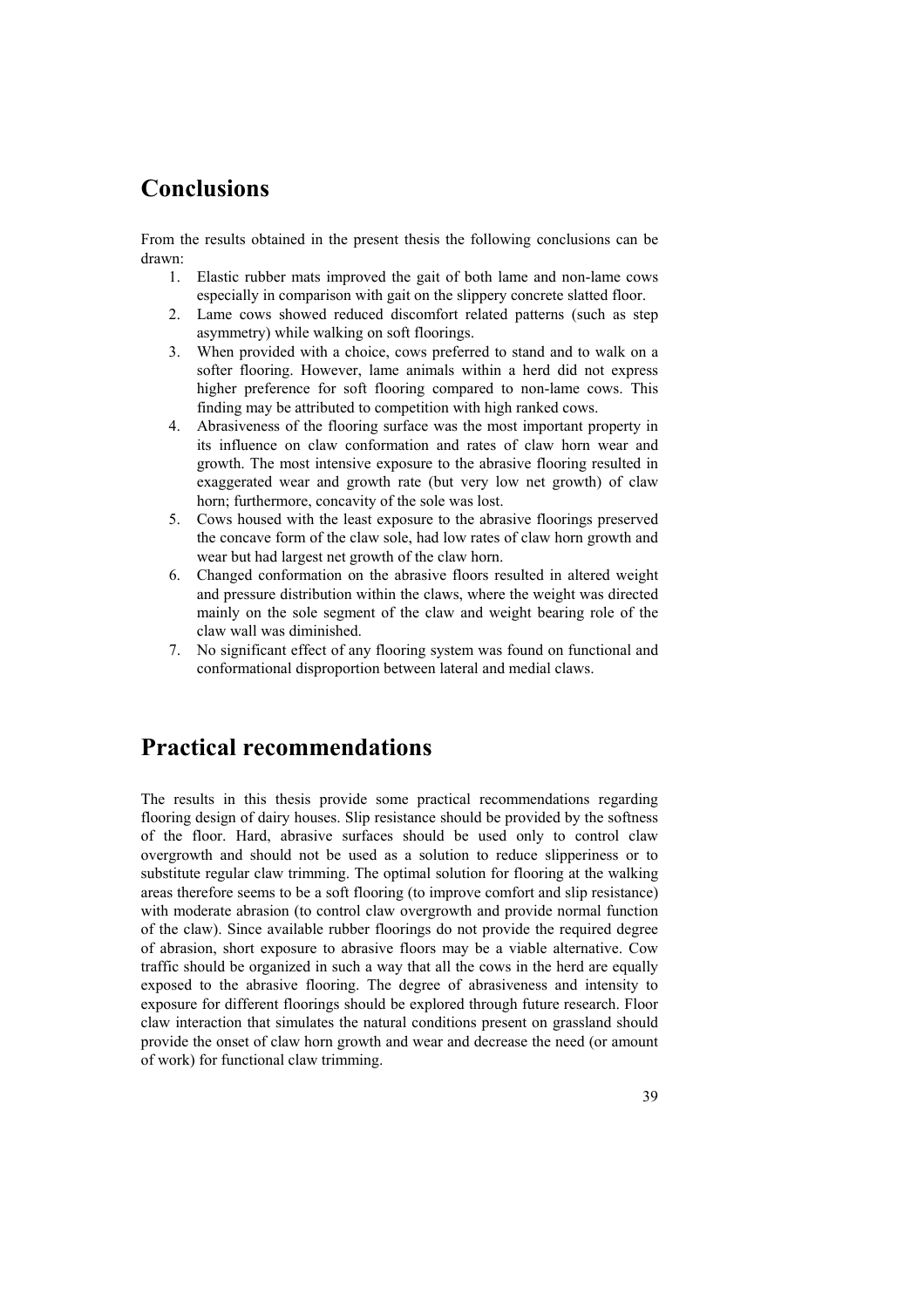## **Summaries in other languages**

### **Svensk sammanfattning**

Mjölkkors rörelsefrihet är en viktig del av deras naturliga beteende och tillfredställs av naturliga skäl bättre i lösdriftssystem än i uppbundna system. Även om kor i lösdriftstall har större möjlighet till fria rörelser och sociala kontakter än uppbundna kor, kan lösdrift å andra sidan innebära en större påfrestning på rörelseapparaten, varför utformningen av gångytorna är av största betydelse. Djurens rörelseapparat har utvecklats i nära samspel med deras naturliga miljöer. De europeiska mjökkoraserna härstammar från uroxar, som levde i ett omväxlande landskap med skog och betesmark. Kornas klövar anpassades därför till rörelser på ett relativt mjukt och i normalfallet hygieniskt underlag. Större exponering för en undermålig miljö i form av snävt tilltagna rörelseytor, dålig hygien och hårda och halkiga golv kan bidra till en större risk för och en högre förekomst av skador på framförallt klövar och ben, med rörelsestörningar och hälta som följd. Vid utformningen av ett väl fungerande lösdriftsstall krävs ett golvsystem som ger optimal rörelsekomfort, dvs möjlighet till och stimulans av fria naturliga rörelser med liten halkrisk samt förutsättningar för en god ben- och klövhälsa.

Syftet med denna avhandling var att studera effekten av olika golvsystem på mjölkkors rörelsemönster, preferens för olika golvtyper och dess långsiktiga effekter på klövform och belastningsförhållanden mellan och inom klövarna.

För att undersöka olika golvsystems effekt på rörelsemönstret användes fotspårsanalys, dvs. mätning av avstånd och vinklar mellan kornas fotavtryck då de fick gå ca 10 meter på ett plant underlag. I rörelsestudien användes både halta och icke halta kor. Rörelsemönstret hos varje ko undersöktes på fem olika underlag: betongspaltgolv och helt betonggolv med och utan mjuka, 20 mm tjocka gummimattor (Kraiburg Gummiverk GmbH) samt på ett naturligt, eftergivligt underlag i form av fuktig, packad sand. Rörelsestudien visade på tydliga skillnader mellan olika underlag. Det rörelsemönster som mest avvek från naturligt underlag var halkigt betongspaltgolv där korna, i jämförelse med de andra underlagen, gick med förkortade steg, bred benställning och bakklövens avtryck placerat långt bakom framklövens avtryck. Rörelsemönstret på mjuka gummimattor karakteriserades av friare rörelser än på betonggolv och närmade sig därmed det på naturligt sandunderlag. Mjukt underlag resulterade också i minskat uttryck för hältrelaterade gångparametrar såsom stegasymmetri hos kor med hälta, vilket tydde på att de hade mindre ont på mjukt underlag.

För att kunna rådfråga korna själva om vilket golv de skulle föredra, gjordes preferensstudier. Studierna genomfördes i en mjölkbesättning med ca 280 kor i ekologisk drift. Först testades preferensen för att stå på mjuka respektive extra mjuka gummimattor (Kraiburg Gummiverk GmbH) eller betong i samlingsfållan. Ett år senare testades preferensen för att gå på hela gummimattor, spaltgummimattor eller betongspaltgolv på gången från mjölkgropen till stallet. Varje underlag testades mot ett annat underlag under fyra dagar på varje sida av samlingsfållan eller gången. Djurens fördelning jämfördes med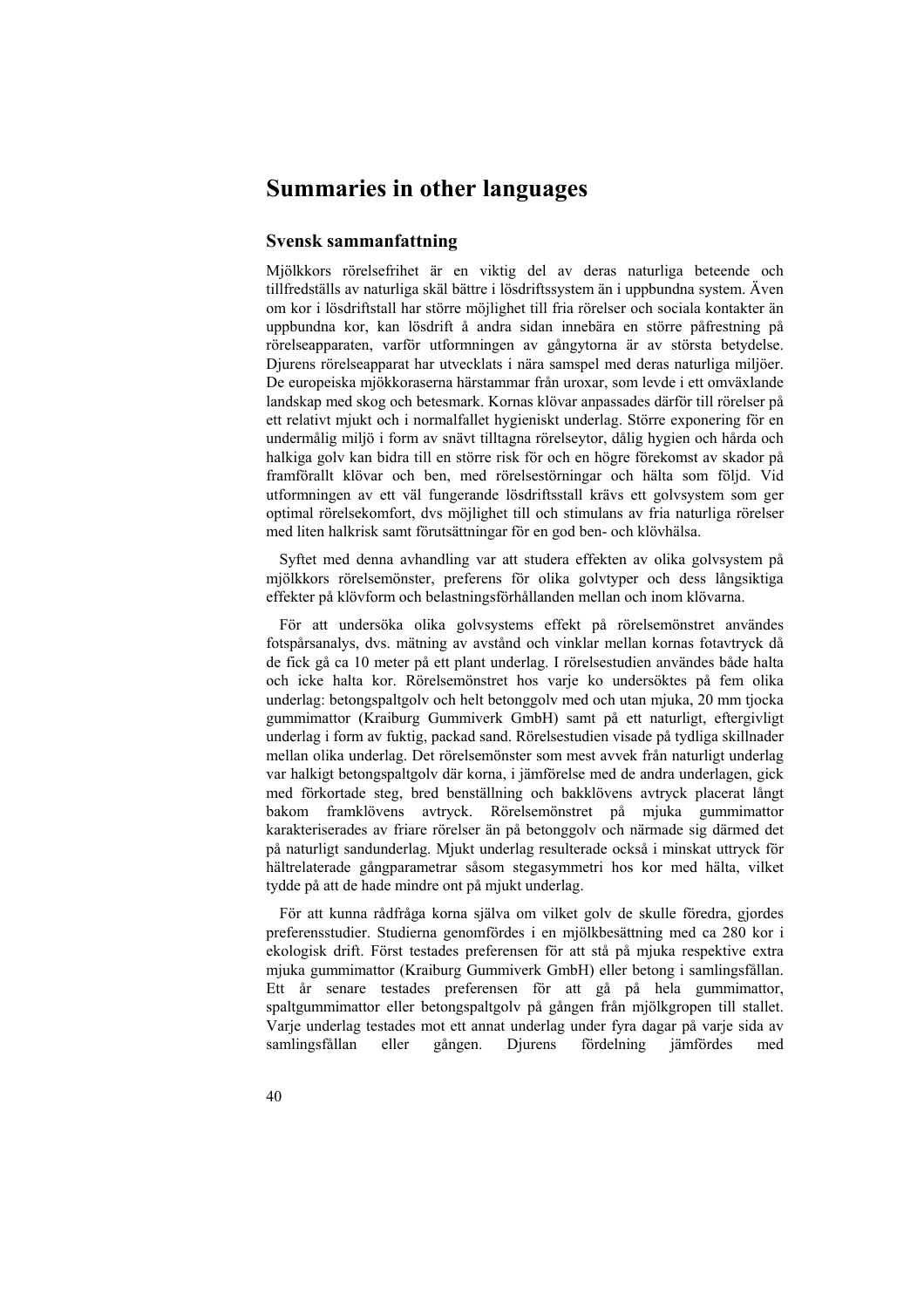kontrollobservationer under fyra dagar i samlingsfållan eller gången innan gummimattorna introducerades.

Andelen kor som stod på den sida av fållan som täckts med gummimattor, oavsett typ, var signifikant högre än vid kontrollobservationerna med betonggolv. Det fanns en svag preferens för extra mjuka gummimattor jämfört med mjuka gummimattor, men denna skillnad var inte statistiskt säkerställd från kontrollen. Vid preferenstestet på gången från mjölkgropen ökade andelen kor som enbart gick på sidan med gummimatta, oavsett typ, gradvis under de fyra dagar försöket pågick. Hos icke-halta kor ökade preferensen för gummispalt respektive hel gummimatta med 25 respektive 30 % fram till den fjärde observationsdagen. Preferensen för hel gummimatta var något starkare än för gummispalt. Preferensen för mjuka golv ökade mindre hos halta kor än icke halta (12 respektive 19 % ökning fram till dag fyra för gummispalt respektive hela gummimattor).

Slutsatsen var att majoriteten av korna föredrog att stå och gå på gummimatta jämfört med betonggolv, men att halta kor visade lägre preferens förmodligen på grund av konkurrens från högre rankade, icke halta, kor.

Klövform och klövens tryckfördelning mellan och inom klövar studeras i en långtidsstudie där olika golvsystem jämfördes under två stallsäsonger i fem, förutom golven, likvärdiga stallavdelningar om vardera 20 liggbås. Första stallsäsongen jämfördes betongspaltgolv, med hela golv med gummimatta eller gjutasfalt, samt med eller utan gummimatteförsedda ätbås. Andra stallsäsongen studerades gummispaltmatta med och utan skrapor på spalten, samt betongspaltgolv utan skrapor.

Vid en jämförelse av klövväggens slitage och tillväxt visade sig både tillväxten och slitaget vara störst på gjutasfaltgolv i stallar utan ätbås. Klövslitaget på gjutasfalt utan ätbås översteg något tillväxten, vilket resulterade i en negativ nettotillväxt av tålängden. Med gummimatteförsedda ätbås minskade klövslitaget i gruppen på asfalt och både tillväxt och slitage minskade för kor som gick på gummimattor med eller utan ätbås. Under första stallsäsongen passerade korna från gruppen med gummimattor avdelningen med gjutasfalt på väg till mjölkningen och då skiljde sig inte deras klövtillväxt och slitage från dem inhysta på betongspaltgolv. Under andra stallsäsongen hade korna på gummimattor inte kontakt med gjutasfalt och då minskade deras klövslitage, vilket resulterade i högre nettotillväxt än på betongspaltgolv.

Vid analys av tryckfördelningen mellan och inom klövar hos kor efter ca 6 månaders inhysning i de ovan nämnda golvsystemen, visade det sig att på asfaltgolv hade klövarna mycket större kontaktyta än på betongspaltgolv och gummimattor. Större kontaktyta på asfaltgolv resulterade i lägre tryck. Hos dessa djur var emellertid den största belastningen koncentrerad till klövsulan. Klövarna hos kor inhysta på gummimatta hade mindre kontaktyta och en stor del av lasten var fördelad på klövväggen, att jämföra med asfaltgolv där belastningen på klövväggen var obetydlig. Analys av klövsuleprofiler bekräftade att sulkonkaviteten, som skapades vid verkning vid försöksstart, kvarstod på mjuka gummimattor och slitet betonggolv men försvann på det grövre asfaltgolvet.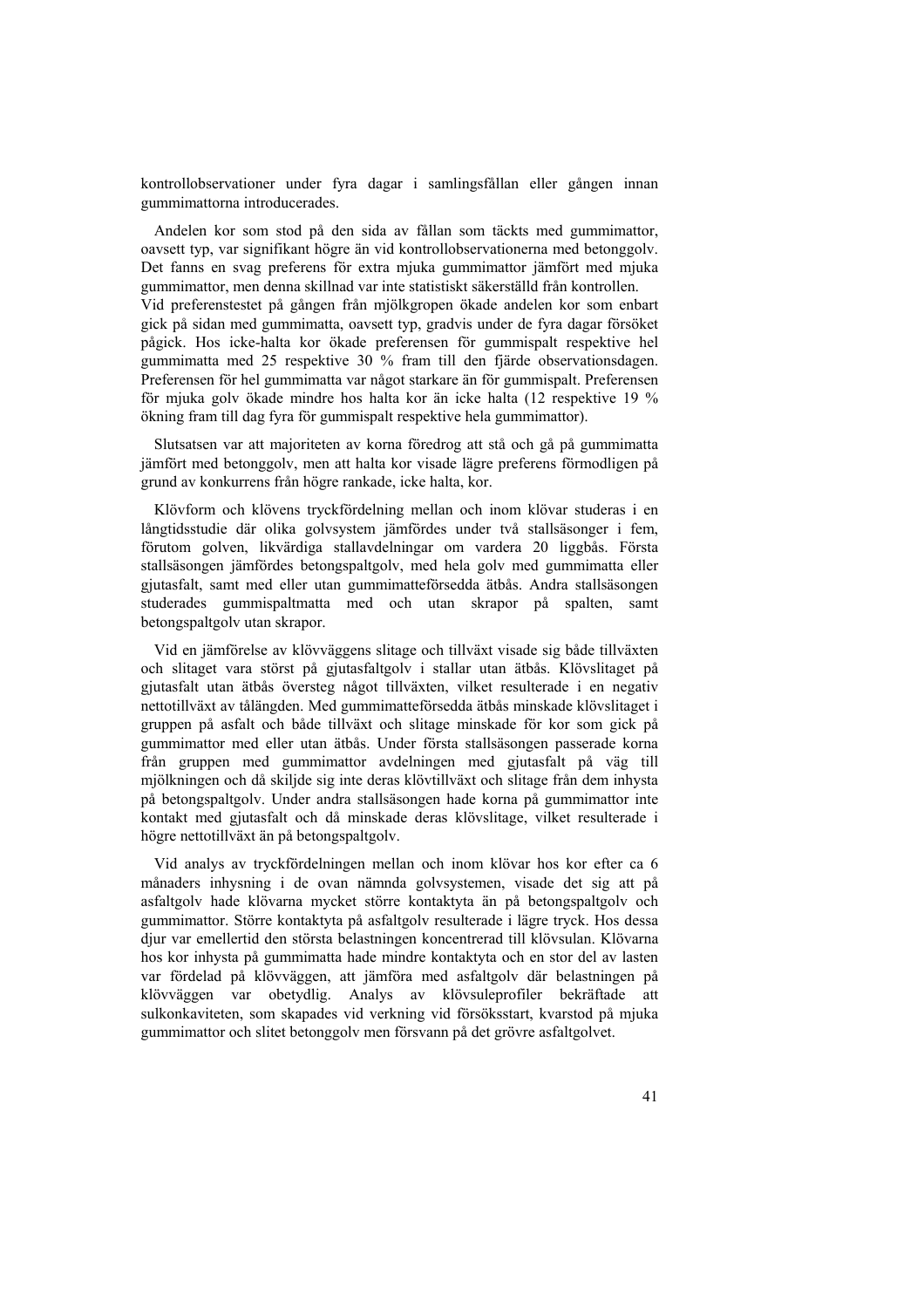Studierna visade inte att olika golvsystem påverkar asymmetri i klövform eller viktfördelning mellan ytter- och innerklöv.

Slutsatsen från långtidsstudien var att, golvets ytstruktur hade störst effekt på klövkapselns form och relaterad lastfördelande funktion. Ett hårt slitande golv resulterade i en klövform där klövväggens viktbärande funktion minimerades med en överbelastning av klövsulan som följd och därmed ökad potentiell risk för klövskador. Ökad nettotillväxt på golv med för lågt slitage skulle kunna resultera i överbelastning av ballar och felaktiga benaxlar och riskera att ge andra typer av skador.

Resultaten av avhandlingen tyder på att mjuka gummimattor gynnar naturliga rörelsemönster, komfort och djurens välbefinnande. Ett hårt slitande golv ger bra friktion som minskar halkrisken men ändrar klövformen så att viktiga funktionella egenskaper förloras. Optimala golvsystem måste vara mjuka för att ge god komfort och vara mindre halkiga men samtidigt ge visst slitage på klövarna för att behålla klövens normala form och funktion. På grund av att gummimattor inte ger tillräcklig slitage på klövarna kan viss exponering för ytor som ger ett visst slitage rekommenderas. Med avseende på djurpreferenser för olika golv måste kotrafiken utformas och utrymme medges så att alla djur ges möjlighet att exponeras i likartad utsträckning för olika golvtyper i stallet. Om kor med rörelsestörningar, på grund av trånga utrymmen och konkurrens från andra djur, inte ges tillgång till den bästa miljön utsätts djuren för onödigt lidande och skadorna kan förvärras. Halta djur bör därför avskiljas tills skadorna har behandlats och avläkt.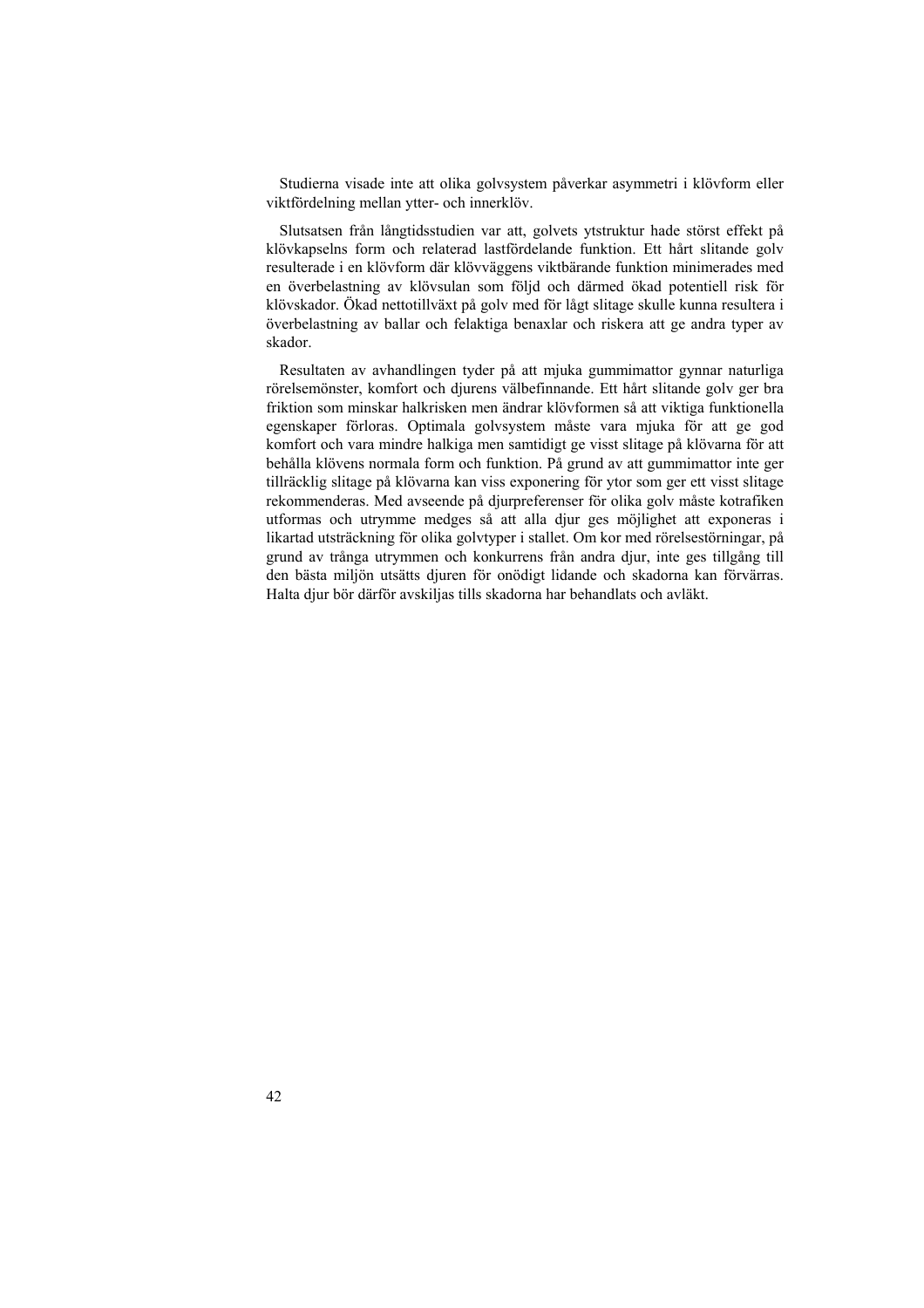## **Резюме**

Передвижение в пространстве или локомоция является неотъемлемой частью нормального поведенческого репертуара крупного рогатого скота. Кроме того, локомоция необходима для общего здоровья продуктивных животных, их нормального роста и развития, плодовитости и увеличения продуктивности. Беспривязная система содержания молочного скота, которая становится все более распространенной, призвана обеспечивать возможность свободного круглосуточного передвижения животных.

Эволюция двигательной функции животных осуществлялась в тесном контакте с окружающей средой, которая являлась предопределяющим фактором развития способа локомоции, а также функциональных особенностей конечностей. Опорно-двигательный аппарат предка европейского крупного рогатого скота (*Bos Primigenius*) эволюционировал в условиях лесостепи, а следовательно в условиях умеренно деформирующегося грунта. В силу определенных объективных обстоятельств, полы в помещениях для беспривязно-боксового содержания крупного рогатого скота, в подавляющем большинстве, представлены железобетонными конструкциями. Железобетонные полы с их твердой и зачастую чрезмерно скользкой поверхностью не соответствуют функциональным и анатомическим особенностям локомоторного аппарата крупного рогатого скота. Поэтому проблема заболеваний конечностей при беспривязно-боксовой системе содержания стоит черезвычайно остро. Целью данной работы было комплексное исследование эффекта различных половых покрытий на локомоцию, поведение, а также на морфофункциональные особенности копытец крупного рогатого скота.

Для анализа влияния полового покрытия на локомоцию был разработан метод измерения следовых дорожек. В течение эксперимента были изучены следовые дорожки 36 коров голштинской и шведской красной пород, с различным статусом опорно-двигательного аппарата. Локомоция каждого животного изучалась на пяти покрытиях: сплошной и щелевой бетонный пол с применением и без применения мягкого резинового покрытия толщиной 20 мм, и прессованный влажный песок (как образец натурального, природного покрытия). Для лучшей дискриминации отпечатков копытец на всей поверхности (за исключением песка) наносился водный раствор гидроксида кальция  $(Ca(OH<sub>2</sub>)).$ 

По результатам технических тестов наименьший коэффициент трения был зафиксирован на щелевом бетонном полу, наибольший на сплошном бетонном полу; резиновое покрытие характеризовалось промежуточным значением коэффициента трения. Результаты анализа следовых дорожек выявили достоверное влияние пола на локомоцию коров. Параметры локомоции наиболее отклоняющиеся от локомоции по натуральному покрытию (песок) были зафиксированны на скользкой поверхности щелевого бетонного пола, где животные передвигались со значительно укороченным шагом, широкой постановкой конечностей и при этом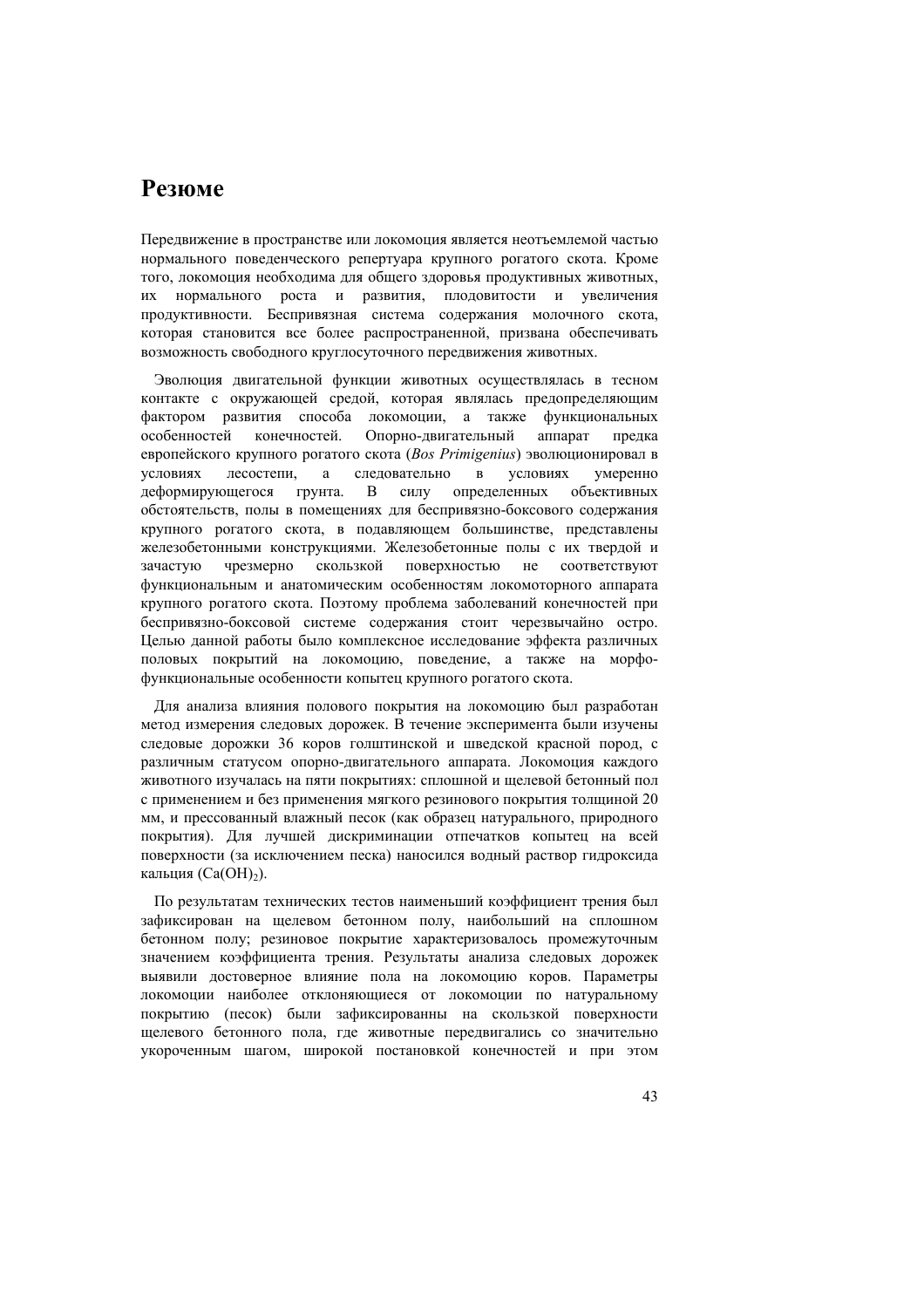отпечаток задней конечности располагался далеко позади отпечатка передней конечности. Локомоция на мягком резиновом покрытии приближалась по своим характеристикам к локомоции на модели естественного мягкого покрытия. У животных с нарушениями локомоции асимметрия шага была выражена в меньшей степени при передвижении по песку и мягким резиновым покрытиям. Кроме того, животные с нарушениями локомоции передвигались с более широкой постановкой конечностей по бетонным полам, чем по мягким поверхностям.

Было заключено, что качество локомоции молочных коров было улучшено на полах, усовершенствованных резиновым покрытием. В том числе, было показано повышение комфорта передвижения у животных с заболеваниями конечностей по мягким покрытиям по сравнению с традиционными бетонными полами.

Предпочтение животных различным поверхностям, предназначенных для стояния и передвижения, было изучено в условиях коммерческой молочной фермы (280 молочных коров голштинской и шведской красной пород) с беспривязным содержанием. Контроль свободного выбора коров между различными половыми покрытиями осуществлялся в доильном зале, в период ожидания перед заходом в доильную установку, а также в проходе, после окончания дойки. Следующие материалы использовались на половине доильного зала для определения препочтения: мягкие сплошные резиновые маты (КЕN, Kraiburg Gummiverk GmbH), резиновые маты повышенной мягкости (KSL, Kraiburg Gummiverk GmbH) и сплошной бетонный пол. При проверке предпочтения в проходе использовались щелевые резиновые маты (KURA-S, Kraiburg Gummiverk GmbH), сплошные резиновые маты (KURA-P, Kraiburg Gummiverk GmbH) и щелевой бетонный пол. Каждая комбинация полов была испытана в течение четырех дней на правой и левой стороне доильного зала и прохода. Распределение животных фиксировалось на видео и в дальнейшем сравнивалось с контрольным распределением (распределение животных в доильном зале и проходе при однородном половом покрытии).

Результаты эксперимента показали, что при условии свободного выбора между бетонным полом и полом, покрытым резиновыми матами, более значительная пропорция стада предпочитала стоять и передвигаться по резиновым покрытиям. Сравнительно большее предпочтение было отдано более эластичному покрытию, а также сплошному покрытию по сравнению с щелевым. Коровы с клиническими нарушениями опорно-двигательного аппарата, находясь в группе с другими животными, показали невысокое предпочтение мягкому покрытию по сравнению со здоровыми животными. Причиной последнего могла быть конкуренция между животными, где здоровые животные с более высоким социальным рангом вынуждали больных животных с низким социальным рангом занимать менее выгодные позиции.

Для анализа влияния различных полов на морфо-функциональные характеристики копытец молочных коров был проведен полномасштабный эксперимент в течение двух стойловых периодов (протяженность каждого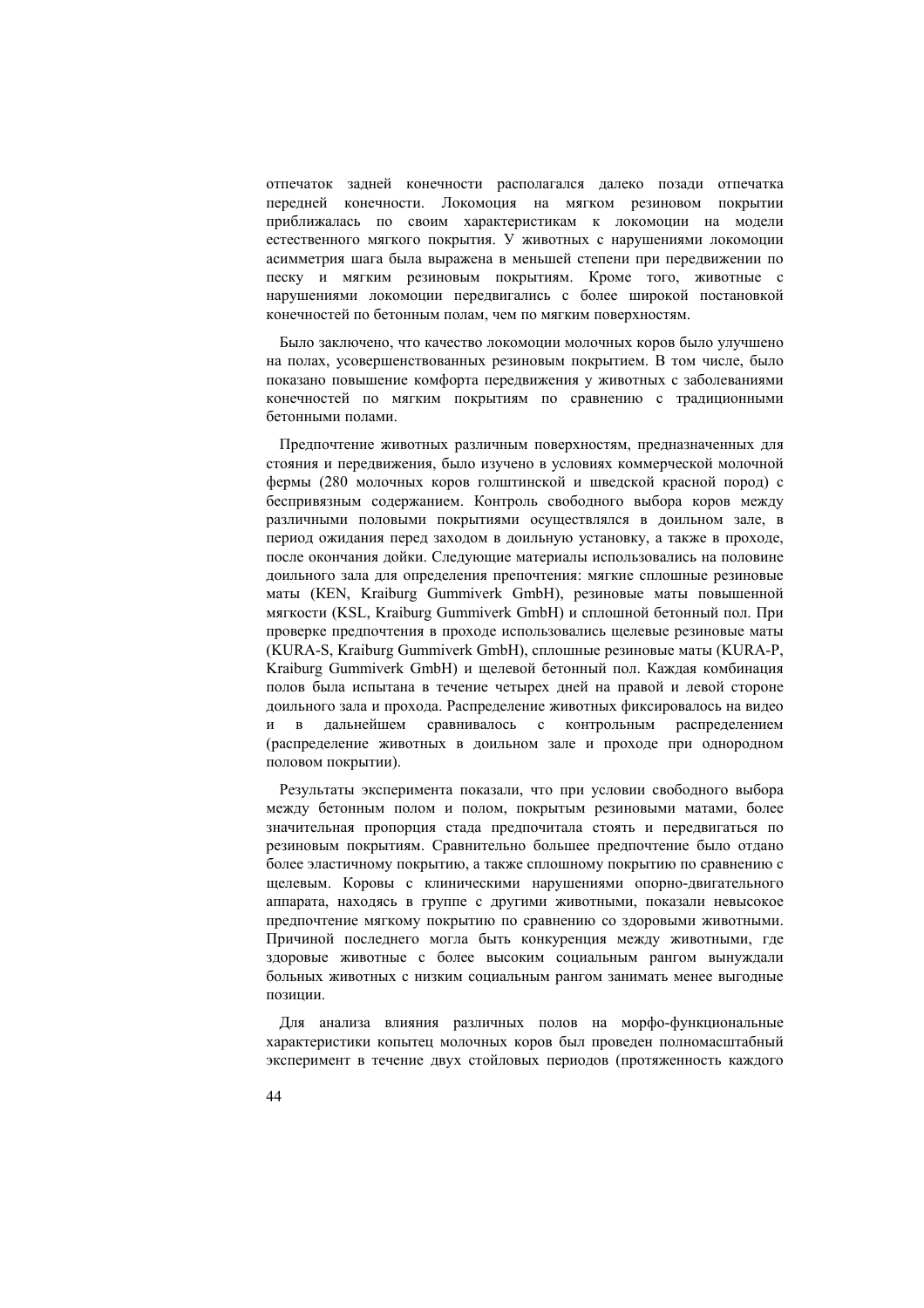периода была около 6 мес.) в условиях экспериментальной фермы Шведского Аграрного Университета (Альнарп). В экспериментальном помещении были выделены секции на 20 голов с идентичными условиями кормления и содержания, за исключением конструкции полов на аллеях и в местах кормления. В течение первого стойлового периода сравнивались следующие системы полов: щелевой бетонный пол, асфальтовый пол с кормобоксами (имеющими резиновое покрытие пола), асфальтовый пол без кормобоксов, а также сплошные резиновые маты (KURA-P, Kraiburg Gummiverk GmbH). В течение второго стойлового периода щелевой бетонный пол сравнивался с щелевыми резиновыми покрытиями (KURA-P, Kraiburg Gummiverk GmbH) со скрейперами и без них.

В течение эксперимента определялись морфологические показатели латерального и медиального копытец левой задней конечности, скорость стирания и роста копытного рога. Кроме того, с помощью сенсора давления (Tekscan Inc., Boston, MA, USА) определялось контактное давление и распределение опорно-силовой нагрузки между латеральным и медиальным копытцами, а также в пределах каждого копытца.

При сравнении темпов роста и стирания рога копытной стенки выяснилось, что как стирание, так и рост были наибольшими при содержании на асфальтовых полах без кормобоксов. При этом стирание копытной стенки в небольшой степени превзошло ее рост, что отразилось в негативном абсолютном росте копытного рога. При совместном использовании асфальтовых полов и кормобоксов с резиновыми полами, стирание копытного рога уменьшилось. Использование резинового покрытия на аллеях уменьшило как стирание, так и рост копытного рога по сравнению с асфальтовым покрытием. Во время первого стойлового периода животные, содержащиеся на резиновых матах, прогонялись через асфальт по пути в доильный зал, и это сказалось на отсутсвии различий в темпах роста копытного рога при сравнении с изношенным щелевым бетонным полом. Во время второго сезона контакт с асфальтом отсутствовал, что привело к уменьшенному стиранию копытного рога и, в результате, к большей длине копытец на резиновом покрытии в сравнении с бетонным полом.

Результаты, полученные при помощи сенсора давления, показали значительное влияние характера полов на распределение опорно-силовой нагрузки копытец. Под влиянием абразивного асфальтового покрытия опорно-силовое взаимодействие копытец с полом было опосредованно главным образом подошвенным отделом копытец. С другой стороны, в результате большего износа копытного рога на асфальте, подошвенный отдел приобрел большую площадь контакта с полом, что отразилось в сравнительно небольшом давлении на подошву копытца. В копытцах животных, содержащихся на резиновых полах, основную роль в опоре играли мякиши и стенки копытец. Морфологический анализ профиля опорной поверхности копытец подтвердил уменьшение, а зачастую и исчезновение, нормальной, вогнутой формы подошвы копытец, подвергнутых влиянию абразивных полов. В то же время не было обнаружено влияние различных полов на диспропорцию морфологии и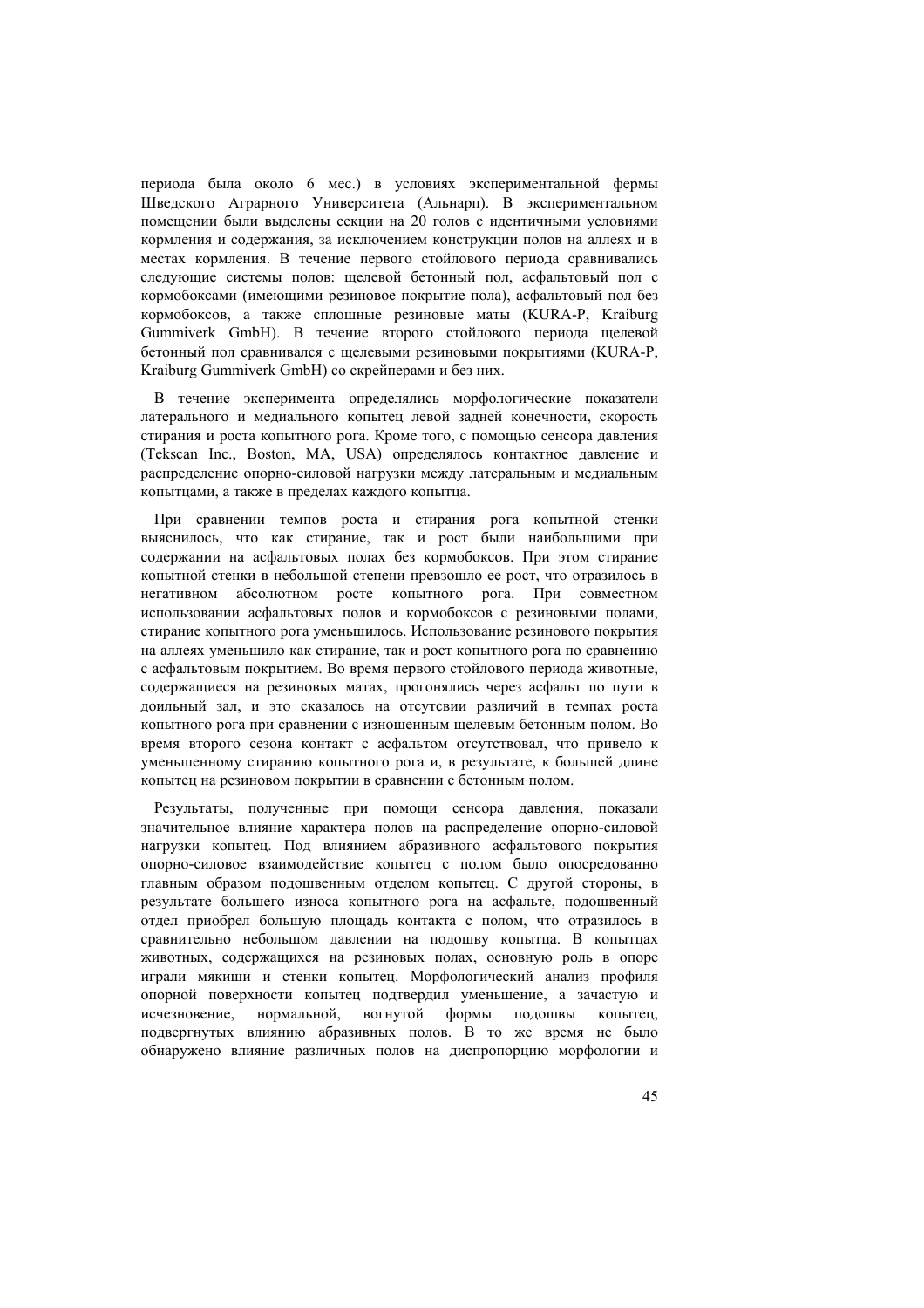распределение опорно-силовой нагрузки между латеральным (внешним) и медиальным (внутренним) копытцами.

Таким образом, полномасштабный эксперимент позволил установить, что абразивность является основным свойством полов, влияющим на морфофункциональные показатели копытец молочных коров. При содержании животных на твердом и абразивном покрытии роль копытцевых стенок в опоре уменьшается, а значит, увеличивается потенциальный риск наминок в области подошвы. С другой стороны, при содержании на полах с низкой абразивностью, чрезмерное отрастание копытцевого рога может привести к чрезмерному смещению нагрузки в область мякиша и нарушению статической функции копытец.

Результаты исследований показали, что мягкое резиновое покрытие способствует естественной локомоции и комфорту молочных коров. Абразивное покрытие уменьшает риск падения, но в результате продолжительного воздействия таких полов утрачиваются важные функциональные механизмы копытец. Следовательно, оптимальным полом для коров является мягкая поверхность, обеспечивающая нормальное движение и комфорт, при этом обеспечивающее некоторое стирание копытного рога для поддержания нормальной формы и функции копытец. Так как резиновые покрытия могут не обеспечивать необходимое стирание копытного рога, может быть рекомендован кратковременный контакт с умеренно абразивной поверхностью. Принимая во внимание предпочтения животных различным половым покрытиям, необходимо создать такие условия для движения животных, чтобы все члены стада экспонировались на различных полах в равной степени. Животные с заболеваниями конечностей должны быть обеспечены большим комфортом, что позволит улучшить результаты лечения и темпы выздоровления.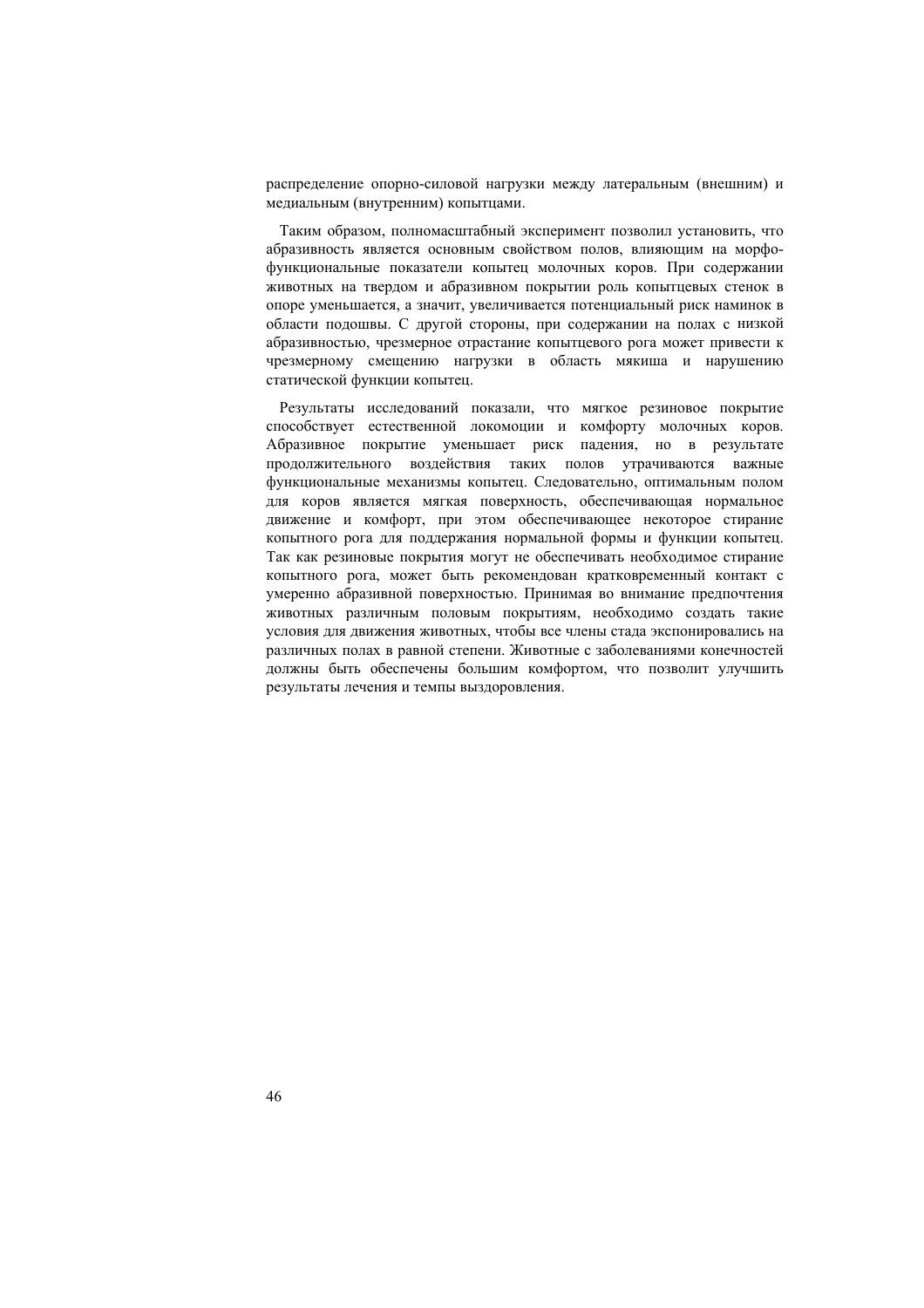## **References**

- Adewuyi, A., Roelofs, J.B., Gruys E., Toussaint, M.J.M. & van Eerdenburg, F.J.C.M. 2006. Relationship of plasma nonesterified fatty acids and walking activity in postpartum dairy cows. *Journal of dairy science 89,* 2977-2979.
- Albright, J.L. & Arave, C.W. 1997. *The behaviour of cattle*. CAB International. Cambridge, UK, 306 pp.
- Alexander, R.M. 1985. Mechanics of posture and gait of some large dinosaurs. *Zoological journal of the linnean society 83*, 1–25.
- Amory, J.R., Kloosterman, P., Barker, Z.E., Wright, J.L., Blowey, R.W. & Green, L.E. 2006. Risk factors for reduced locomotion in dairy cattle on nineteen farms in The Netherlands. *Journal of dairy science 89*, 1509–1515.
- Anon., 2007. Djurskyddsmyndighetens föreskrifter och allmänna råd om djurhållning inom lantbruket m.m.; beslutade den 18 juni 2007. *DFS 2007:5. Saknr. L 100.* ISSN 1652- 3040.
- Baars, T., Wagenaar, J.P., Padel S. & Lockeretz, W. 2003. The role of animals in farming systems: a historical perspective. In: *Animal health and welfare in organic agriculture.*  (Eds. M. Vaarst, S. Roderick, V. Lund & W. Lockeretz), CABI Publishing. Cambridge, MA, pp. 13-28.
- Barrey, E. 1999. Methods, applications and limitations of gait analysis in horses. *The veterinary journal 157*, 7–22.
- Bennett R.M., Christiansen, K. & Clifton-Hadley, R.S. 1999. Preliminary estimates of the direct costs associated with endemic diseases of livestock in Great Britain. *Preventive veterinary medicine 39*, 155–171.
- Benz, B. 2002.. *Elastische Beläge für Betonspaltenböden in Liegeboxenlaufställen. (Elastic flooring materials for concrete slatted floors in free stall houses.)* Ph.D. thesis. Universität Hohenheim, Hohenheim, Germany. 184 pp. ISSN 0931-6264.
- Bergsten, C. 1994. Haemorrhages of the sole horn of dairy cows as a retrospective indicator of laminitis: An epidemiological study. *Acta veterinaria Scandinavica* 35, 55–66.
- Bergsten, C. 2001. Effects of conformation and management system on hoof and leg diseases and lameness in dairy cows. *The veterinary clinics of North America. Food animal practice 17*, 1–23.
- Bergsten, C. & Frank, B. 1996a. Sole haemorrhages in tied heifers in early gestation as an indicator of laminitis: effects of diet and flooring. *Acta veterinaria Scandinavica 37*, 375- 382.
- Bergsten, C. & Frank, B. 1996b. Sole haemorrhages in tied primiparous cows as an indicator of periparturient laminitis: effects of diet, flooring and season. *Acta veterinaria Scandinavica 37*, 383-394.
- Bergsten, C. & Herlin, A. 1996. Sole haemorrhages and heel horn erosion in dairy cows: the influence of housing system on their prevalence and severity. *Acta veterinaria scandinavica 37*, 395–408.
- Biewener, A. 2003. *Animal locomotion.* Oxford University Press. Oxford, UK, 296 pp.
- Bicalho, R.C., Cheong, S.H., Cramer, G. & Guard, C. L. 2007. Association between a visual and an automated locomotion score in lactating Holstein cows. *Journal of dairy science 90*, 3294–3300.

Blowey, R. 1993. *Cattle lameness and hoof care.* Farming Press, Ipswish, 88 pp.

- Bockisch, F.J. 1993. The meaning of guaranteed individual function areas for dairy cows in loose housing systems. In: *Livestock environment IV.* (Eds. E. Collins & C. Boon). ASAE publication 03-93, Michigan, pp. 993–1001.
- Boelling, D. & Pollott, G.E. 1998. Locomotion, lameness, hoof and leg traits in cattle I. Phenotypic influences and relationships. *Livestock production science 54*, 193–203.
- Bonser, R.H.C., Farrent, J.W. & Taylor, A. M. 2003. Assessing the frictional and abrasionresisting properties of hooves and claws. *Biosystems engineering 86*, 253–256.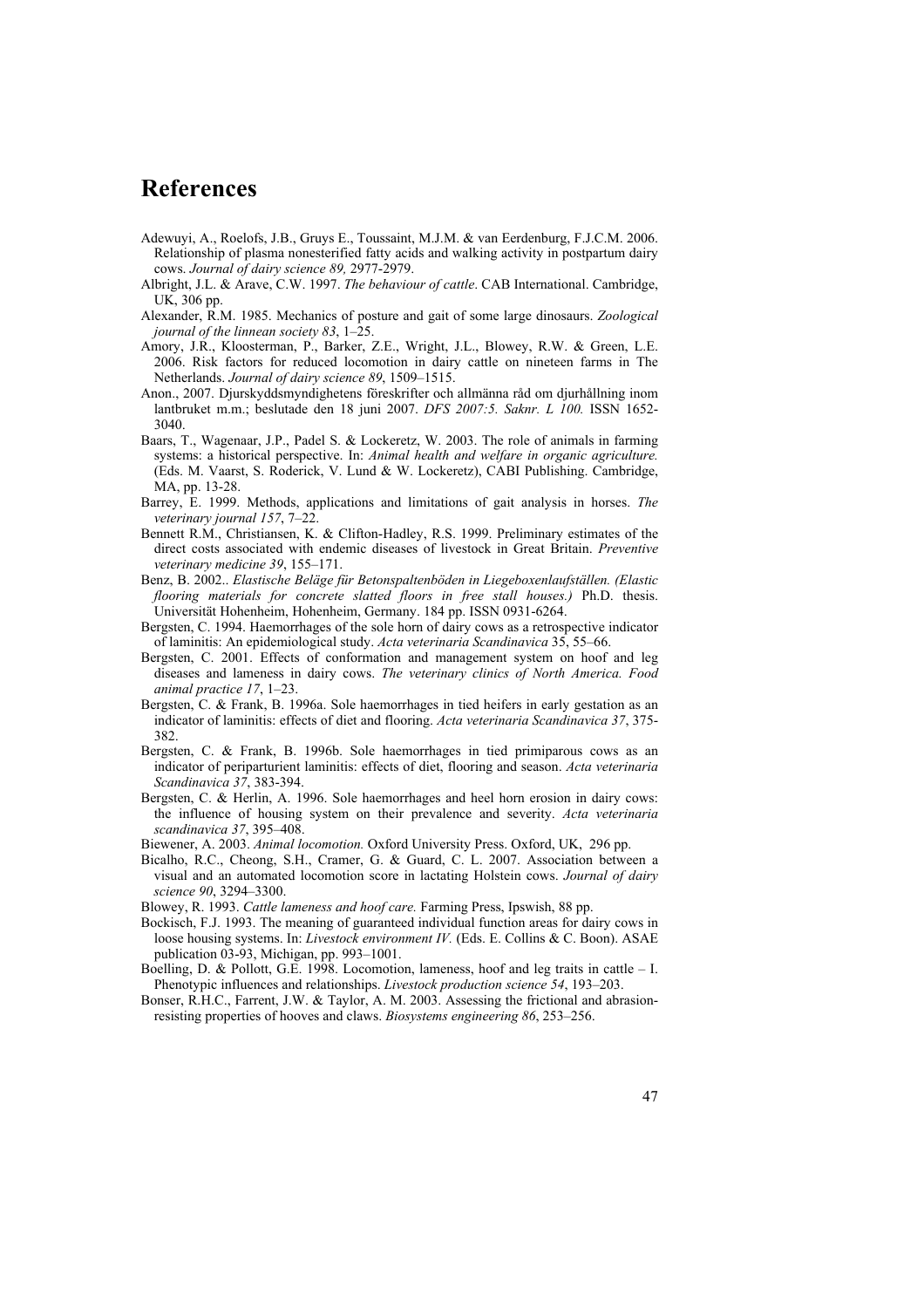- Borisevich, V.B. 1983. *Claw deformation in cattle (Anatomical, histological, histochemical, clinical and pathoanatomical study)*. Doctoral dissertation autoreferat, Moscow, 39 pp. [In Russian]
- Bouissou M-F., Boissy, A., Le Neindre, P. & Veissier, I. 2001. The social behaviour of cattle. In: *Social behaviour in farm animals.* (Eds. L.J. Keeling & H.W. Gonyou). CAB International, Wallingford, UK, pp. 113–145.
- Bragulla, H. & Hirschberg, R.M. 2003. Horse hooves and bird feathers: Two model systems for studying the structure and development of highly adapted integumentary accessory organs—the role of the dermo-epidermal interface for the micro-architecture of complex epidermal structures. *Journal of experimental zoology Part B*: *molecular and developmental evolution. 298,* 140–51.
- Buchner, H.H.F. 2001. Gait adaptation in lameness. In: *Equine locomotion.* (Eds. W. Back & H.M. Clayton). W.B. Saunders. London, UK, pp. 251–279.
- Cavagna, G.A., Heglund, N.C. & Taylor, C.R. 1977. Mechanical work in terrestrial locomotion: two basic mechanisms for minimizing energy expenditure. *American journal of physiology 233,* 243–261.
- Chang, W.R., Grönqvist, R., Leclercq, S., Brungraber, R., Mattke, U., Strandberg, L., Thorpe, S., Myung, R., Makkonen, L. & Courtney, T.K., 2001. The role of friction in the measurement of slipperiness, Part 2: Survey of friction measurement devices. *Ergonomics 44*, 1233–1261.
- CIGR. 1994. The design of dairy cow housing. CIGR (International Commission of Agricultural Engineering) design recommendations. *Report of CIGR section ii working group no. 14: cattle housing.* Publ. ADAS Bridgets dairy research centre farm buildings research team. UK.
- Clayton, H.M. 2001. Performance in equestrian sports. In: *Equine locomotion.* (Eds. W. Back & H.M. Clayton). W.B. Saunders. London, UK, pp. 193–225.
- Clayton, H.M. & Schamhardt, H.C. 2001. Measurement techniques for gait analysis. In: *Equine locomotion*. (Eds. W. Back & H.M. Clayton). W.B. Saunders. London, UK, pp. 55–76.
- Coates, M.I. 1994. The origin of vertebrate limbs. In: *The evolution of developmental mechanisms.* (Eds.M. Akam, P. Holland, P. Ingham & G. Wray). Academic Press, London , pp. 169–180.
- Cook, N.B., Bennett, T.B. & Nordlund, K.V. 2005. Monitoring indices of cow comfort in free-stall-housed dairy herds. *Journal of dairy science 88,* 3876–3885.
- Coulon, J.B., Pradel, P., Cochard, T. & Poutrel, B. 1998. Effect of extreme walking conditions for dairy cows on milk yield, chemical composition and somatic cell count. *Journal of dairy science 81*, 994-1003.
- Council of Europe (CoE), 1976. *European Convention for the protection of animals kept for farming purposes*. Strasbourg, 10.III.1976. CoE, Strasbourg.
- Davis S.J.M. 2005. Why domesticate food animals? Some zoo-archaeological evidence from the Levant. *Journal of archaeological science 32*, 1408-1416.
- De Belie, N. & Rombout, E. 2003. Characterisation of claw-floor contact pressure for standing cattle and the dependency on concrete roughness. *Biosystems engineering 85*, 339–346.
- De Belie, N., Lenehan, J.J., Braam, C.R., Svennerstedt, B., Richardson, M. & Sonck, B., 2000: Durability of building materials and components in the agricultural environment, Part III: Concrete structures. *Journal of agricultural engineering research 76*, 3-16.
- Diamond, J. 2002. Evolution, consequences and future of plant and animal domestication. *Nature 418,* 700-707
- Dickinson, M.H., Farley, C.T., Full, R.J., Koehl, M.A.R., Kram, R. & Lehman, S. 2000. How animals move: an integrative view. *Science 288*, 100–106.
- Dijkman J.T. & Lawrence P.R. 1997. The energy expenditure of cattle and buffaloes walking and working in different soil conditions. *Journal of agricultural science 128*, 95–103.
- Distl, O., Koorn, D.S., McDaniel, B.T., Peterse, D., Politiek, R.D. & Reurink, A. 1990. Claw traits in cattle breeding programs: report of the E.A.A.P. working group "Claw quality in cattle". *Livestock production science 25*, 1–13.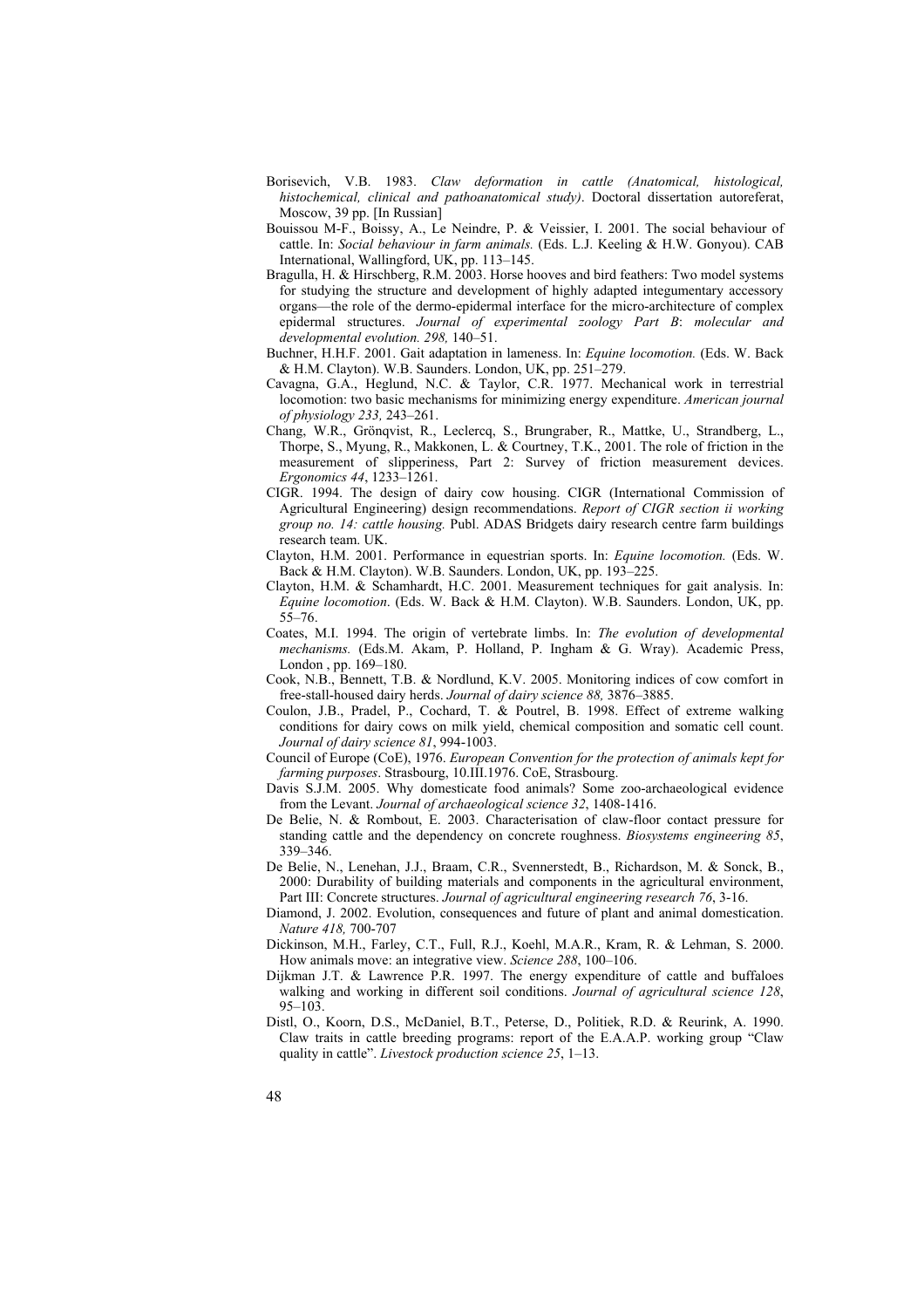- Faull, W.B., Hughes, J.W., Clarkson, M.J., Downham, D.Y., Manson, F.J., Merrit, J.B., Murray, R.D., Russell, W.B., Sutherst J.E. & Ward, W.R. 1996. Epidemiology of lameness in dairy cattle: The influence of cubicles and indoor and outdoor walking surfaces. *Veterinary record 139*, 130–136.
- Faye, B. & Lescourret, F. 1989. Environmental factors associated with lameness in dairy cattle. *Preventive veterinary medicine 7*, 267–287.
- Flower, F.C., Sanderson, D.J. & Weary, D.M. 2005. Hoof pathologies influence kinematic measures of dairy cow gait. *Journal of dairy science 88*, 3166–3173.
- Flower, F.C., Sanderson, D.J. & Weary, D.M. 2006. Effects of milking on dairy cow gait. *Journal of dairy science 89,* 2084–2089.
- Flower, F.C. & D.M. Weary. 2006. Hoof pathologies influence subjective assessments of dairy cow gait. *Journal of dairy science 89*, 139–146.
- Flower, F.C., de Passillé, A.M., Weary, D.M., Sanderson, D.J. & Rushen J. 2007. Softer, higher-friction flooring improves gait of cows with and without sole ulcers. *Journal of dairy science 90,* 1235–1242.
- Franck, A., Opsomer, G., de Kruif, A. & De Belie, N. 2007. Frictional Interactions between bovine claw and concrete floor. *Biosystems engineering 96*, 565–580.
- Fraser, D., & Matthews, L.R. 1997. Preference and motivation testing. In: *Animal welfare*. Pages. (Eds. M.C. Appleby & B.O. Hughes). CAB International, Wallingford, UK, pp. 159–173.
- Galindo, F. & Broom, M. 2002. The effects of lameness on social and individual behavior of dairy cows. *Journal of applied animal welfare science 5*, 193–201.
- Greenough, P.R. 1997. Applied anatomy. In: *Lameness in cattle.* (Eds. P.R. Greenough & A.D. Weaver). WB Saunders, Philadelphia, pp. 219–232.
- Grönqvist, R. Chang, W.R., Courtney, T., Leamon, T., Redfern, M. & Strandberg, L. 2001. Measurement of slipperiness: fundamental concepts and definitions. *Ergonomics 44*, 1102–1117.
- Gustafson, G.M. 1993. Effects of daily exercise on the health of tied dairy cows. *Preventive veterinary medicine 17*, 209–223.
- Hamrick, M.W. 2001. Development and evolution of the mammalian limb: adaptive diversification of nails, hooves, and claws. *Evolution and development* 3, 355–63.
- Hassall, S.A., Ward, W.R. & Murray, R.D. 1993. Effects of lameness on the behavior of cows during the summer. *The veterinary record 132*, 578-580
- Herlin, A.H. & Drevemo, S. 1997. Investigating locomotion of dairy cows by use of high speed cinematography. *Equine veterinary journal 23*, 106–109.
- Hinchliffe, J.R. 1991. Developmental approaches to the problem of transformation of limb structure in evolution. In: *Developmental patterning of the vertebrate limb*. (Eds. J.R. Hinchliffe, J.M. Hurle & D. Summerbell). Plenum Press, New York, pp. 313–323.
- Hitchcock, E.H. 1836. Ornithichnology? Description of the footmarks of birds (Ornithichnites) on New Red Sandstone in Massachusetts. *American journal of science 29*, 307–340.
- Hinterhofer, C., Ferguson, J.C., Apprich, V., Haider, H. & Stanek, C. 2005. A finite element model of the bovine claw under static load for evaluation of different flooring conditions. *New Zealand veterinary journal 53*, 165–170.

Houston, A.I. 1997. Demand curves and welfare. *Animal behaviour 53*, 983-990.

- Hultgren, J., Telezhenko, E., Bergsten, C., Magnusson, M. & Ventorp, M. 2007. *Alley-floor design, claw lesions and locomotion in Swedish loose-housed dairy cattle.* In: Animal Health, Animal Welfare and Biosecurity. (Ed. A. Aland). Proceedings of 13th International Congress of the ISAH. June 17-21, 2007, Tartu, Estonia, volume 1, pp. 58-– 64.
- Janis, C.M., Theodor, J.M. & Boisvert, B. 2002. Locomotor evolution in camels revisited: a quantitative analysis of pedal anatomy and the acquisition of the pacing gait. *Journal of vertebrate paleontology 22*, 110–121.
- Juarez, S.T., Robinson, P.H., DePeters, E.J. & Price, E.O. 2003. Impact of lameness on behavior and productivity of lactating Holstein cows. *Applied animal behaviour science 83*, 1–14.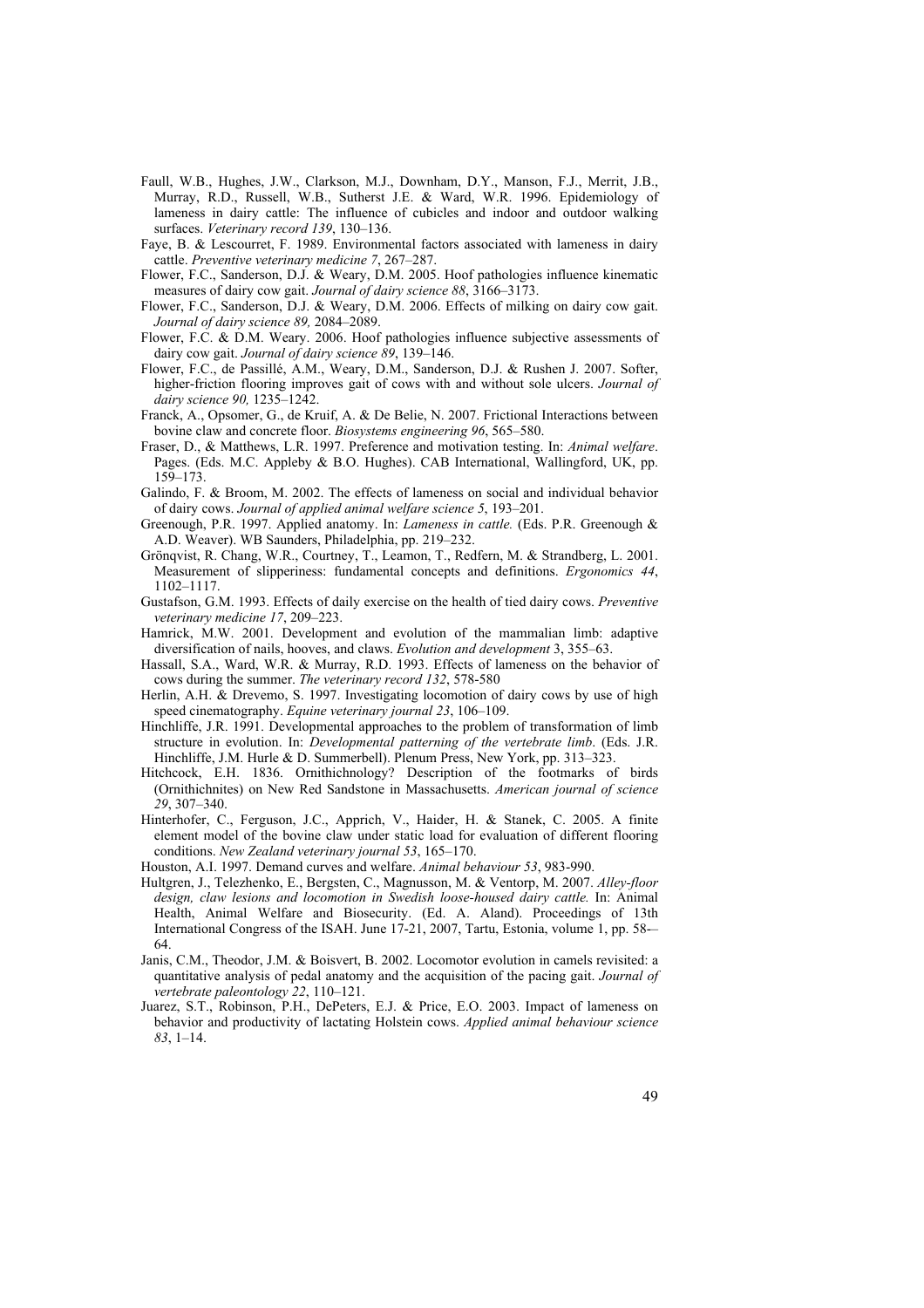- Keegan, K.G., Wilson, D.A., Wilson, D.J., Smith, B., Gaughan, E.M. & Pleasant, R.S. 1998. Evaluation of mild lameness in horses trotting on a treadmill by clinicians and interns or residents and correlation of their assessments with kinematic gait analysis. *American journal veterinary research 59*, 1370–1377.
- King P.M. 2002. A comparison of the effects of floor mats and show in-soles on standing fatigue. *Applied ergonomics 33,* 477–484.
- Kremer, P. 2006. *Vergleich von Klauengesundheit, Milchleistung und Aktivität bei Kühen auf Betonspaltenboden und auf Spaltenboden mit elastischen Auflagen. (Comparison of claw health, milk yield and activity in dairy cows housed on concrete slatted floor or rubber matted slatted floor).* Ph.D. Dissertation. Ludwig-Maximilians-Universität, München, Germany, 175 pp.
- Lawrence, A.B., & Illius, A.W. 1997. Measuring preferences and the problems of identifying proximate needs. In: *Animal choices*. (Eds. J.M. Forbes, T.L.J. Lawrence, R.G. Rodway & M.A. Varley). British Society of Animal Science, Penicuik, UK, pp. 19– 26.
- Leclercq S., 1999. The prevention of slipping accidents: a review and discussion of work related to the methodology of measuring slip resistance. *Safety science 31*, 95–125.
- Lischer, C.H., Ossent, J.P., Raber, M. & Geyer H. 2002. Suspensory structures and supporting tissues of the third phalanx of cows and their relevance to the development of typical sole ulcers (Rusterholz ulcers). *The veterinary record 151*, 694–698.
- Loberg, J., Telezhenko, E., Bergsten, C., Lidfors, L. 2004. Behaviour and claw health in tied dairy cows with varying access to exercise in an outdoor paddock. *Applied animal behaviour science 89,* 1–16.
- Logue, D.N., Offer, J.E. & Hyslop J.J. 1994. Relationship of diet, hoof type and locomotion score with lesions of the sole and white line in dairy cattle. *Animal production 39,* 173– 181.
- Logue D.N., McNulty, D. & Nolan, A.M. 1998. Lameness in the dairy cow: pain and welfare. *The veterinary journal 156*, 5–6.
- Maierl, J., Widauer, S., Fiedler, A. & Liebich, H.G. 2007. *Age-related changes in the suspensory apparatus of the claws in dairy cows: 3D distribution of maximum tensile stress.* In: Proc. 13th International Conference of the ICPD (Ed. M. Fürll). Leipzig, Germany, pp. 511.
- Manning, D.P. & Jones, C., 2001. The effect of roughness, floor polish, water, oil and ice on underfoot friction: current safety footwear solings are less slip resistant than microcellular polyurethane. *Applied ergonomics 32*, 185–196
- Manske, T., 2002. Hoof lesions and lameness in Swedish dairy cattle; prevalence, risk factors, effects of claw trimming and consequences for productivity, Doctoral diss, Dept. of Animal Environment and Health, SLU, Skara, *Acta Universitatis agriculturae Sueciae*.*Veterinaria vol. 135,* 176 pp. ISSN 1401-6257, ISBN 91-576-6390-4.
- Manske, T., Hultgren, J. & Bergsten, C. 2002. Prevalence and interrelationships of hoof lesions and lameness in Swedish dairy cows. *Preventive veterinary medicine 54*, 247– 263.
- Manson, F.J. & Leaver, J.D. 1988. The influence of dietary protein intake and of hoof trimming on lameness in dairy cattle. *Animal production 47*, 191–199.
- Meyer S.W., Weishaupt, M.A. & Nuss, K.A. 2007.Gait pattern of heifers before and after claw trimming: a high-speed cinematographic study on a treadmill. *Journal of dairy science 90,* 670–676.
- Mülling, C.K. 2007. *Metabolic disorders and laminitis in cattle a review*. In: Proc. 13th International Conference of the ICPD (Ed. M. Fürll). Leipzig, Germany, pp. 494–508.
- Mülling, C.K.W. & Greenough, P.R. 2006. Functional synergism of the biomechanical systems of the bovine claw. In: Proc. 14th Int. Symp. Lameness in Ruminants, Colonia del Sacramento, Uruguay, pp. 39–42.
- Murray R.D., Downham D.Y., Clarkson M.J., Faull W.B., Hughes J.W., Manson F.J., Merritt J.B., Russell W.B., Sutherst J.E. & Ward W.R., 1996. Epidemiology of lameness in dairy cattle: description and analysis of foot lesions. *The veterinary record 138*, 586– 591.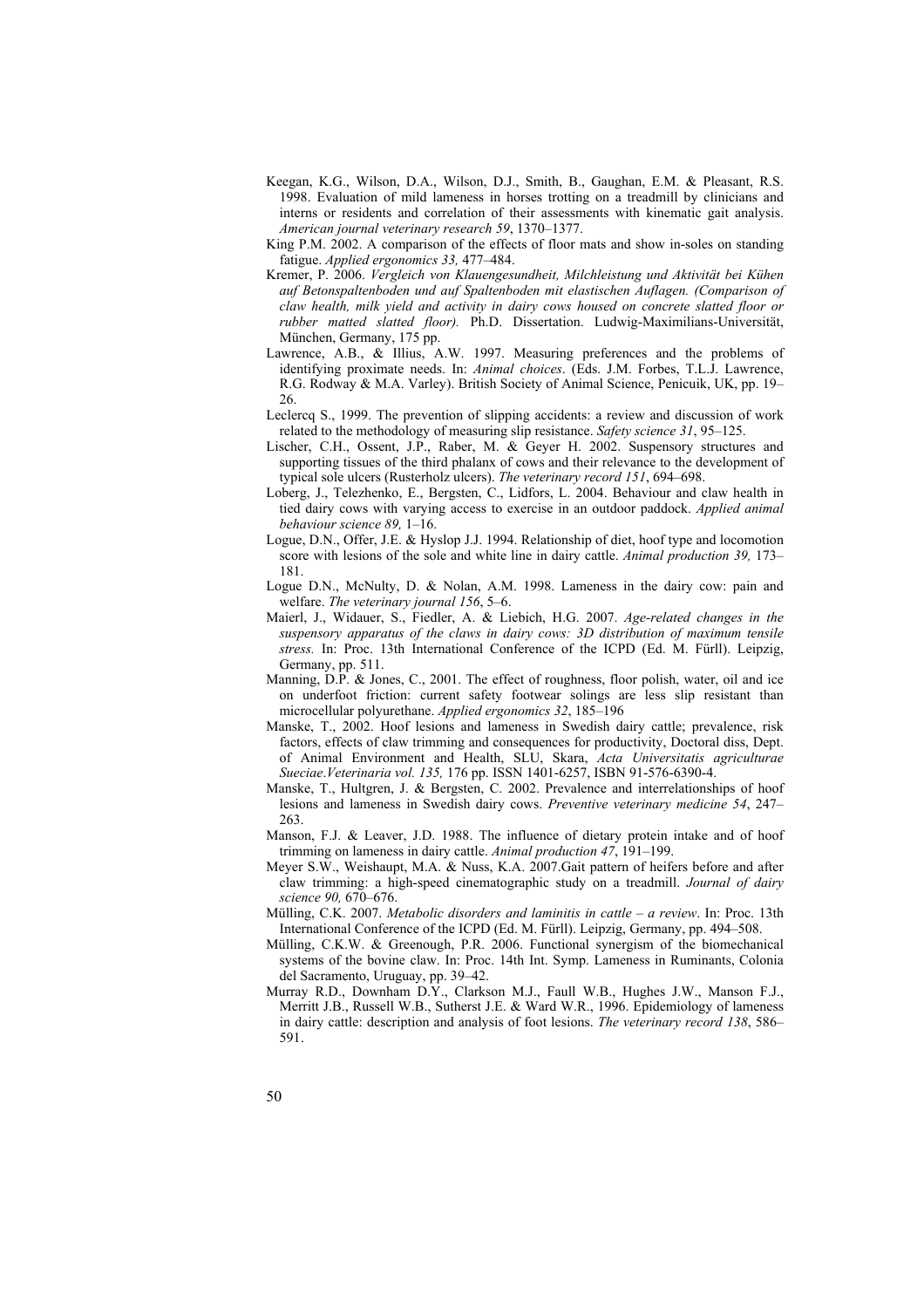- Muybridge, E. 1887. *Animal locomotion: an electro-photographic investigation of consecutive phases of animal movements.* Philadelphia, PA: University of Pennsylvania. Reprinted as: Muybridge's complete human and animal locomotion, vol III. Mineola, NY: Dover, 1979, 670 pp.
- Neveux, S., Weary, D.M., Rushen, J., von Keyserlingk, M.A.G. & de Passillé. A.M. 2006. Hoof discomfort changes how dairy cattle distribute their body weight. *Journal of dairy science 89,* 2503–2509.
- Nickel, R., Schummer, A., Seiferle, E., Frewein, J., Wilkens, H., & Wille, K.-H. 1986. *The locomotor system of the domestic mammals*. Verlag Paul Parey. Berlin, Germany, 499 pp.
- Ossent, P., & Lischer. C.J. 1998. Bovine laminitis: The lesions and their pathogeneis. *In practice 20*, 415–427.
- Ossent, P., Peterse, D.J. & Schamhardt, H.C. 1987. Distribution of load between the lateral and medial hoof of the bovine hind limb. *Journal of veterinary medicine 34*, 296-300.
- Phillips, C. 2002. *Cattle Behaviour and Welfare*. 2nd ed. Blackwell Science Ltd, Oxford, UK, 264 pp.
- Phillips, C.J.C. & Morris, I.D. 2000. The locomotion of dairy cows on concrete floors that are dry, wet, or covered with a slurry of excreta. *Journal of dairy science 83*, 1767–1772.
- Phillips, C.J.C. & Morris, I.D. 2001. The locomotion of dairy cows on floor surfaces with different frictional properties. *Journal of dairy science 84*, 623–628.
- Phillips, C.J.C. & Morris, I.D. 2002. The ability of cattle to distinguish between and their preference for floors with different levels of friction and their avoidance of floors contaminated with excreta. *Animal welfare 11*, 21–29.
- Platz, S., Ahrens, F., Bendel, J., Meyer, H. & Erhard, M.H. 2007. Rank correlated use of soft flooring by dairy cattle. *Animal welfare 16*, 255-257
- Politiek, R.D., Distl, R., Secretaryb, O., Fjeldaasc, T., Heeresa, J., McDaniel, B.T., Nielsene, E., Petersef, D.J., Reurinka, A. & Strandberg, P. 1986. Importance of claw quality in cattle: review and recommendations to achieve genetic improvement. Report of the EAAP Working Group on "Claw quality in cattle". *Livestock production science 15*, 133–152.
- Räber, M., Lischer, Ch.J., Geyer, H. & Ossent, P. 2004. The bovine digital cushion a descriptive anatomical study. *The veterinary journal 167*, 258–264.
- Rajkondawar, P.G., Liu, M., Dyer, R.M., Neerchal, N.K., Tasch, U., Lefcourt, A.M., Erez, B., & Varner M.A. 2006. Comparison of model to detect lame cows based on gait and lesion scores, and limb movement variables. *Journal of dairy science 89,* 4267–4275.
- Regula, G., Danuser, J., Spycher, B. & Wechsler, B. 2004. Health and welfare of dairy cows in different husbandry systems in Switzerland. *Preventive veterinary medicine 66*, 247-264.
- Ross, M.W. 2003. Movement. In: *Diagnosis and management of lameness in the horse.*  (Eds. M.W. Ross & S.J. Dyson). W.B. Saunders. Philadelphia, PA, pp. 61–73.
- Rushen, J., & de Passillé. A.M. 2006. Effects of roughness and compressibility of flooring on cow locomotion. *Journal of dairy science* 89, 2965–2972.
- Russel, A.M., Rowlands, G.J., Shaw, S.R. & Weaver, A.D. 1982. Survey of lameness in British dairy cattle. *The veterinary record 111*, 155–160.
- Rys M. & Konz, S. 1994. Standing. *Ergonomics 37*, 677–687.
- SAS Institute, Inc., 2002. *JMP Statistics and Graphics Guide, Version 5.* SAS Institute, Inc. Cary, NC, 707 pp.
- SAS, 2003. *SAS for Windows*. SAS Institute Inc., Cary, NC,
- Scott, G.B. 1987. Variation in load distribution under the hooves of Friesian heifers. In: *Cattle housing systems, lameness and behaviour.* (Eds. H.K. Wierenga & D.J. Peterse). Martinus Nijhoff Publishers. Dordrecht, The Netherlands, pp. 29–36. ISBN 0-89838-862- 7.
- Sherwin, C.M., 2003. Social context affects the motivation of laboratory mice, Mus musculus, to gain access to resources. *Animal behaviour 66*, 649–655.
- Shubin, N., Tabin, C. & Carroll, S. 1997. Fossils, genes and the evolution of animal limbs. *Nature 388,* 639-648.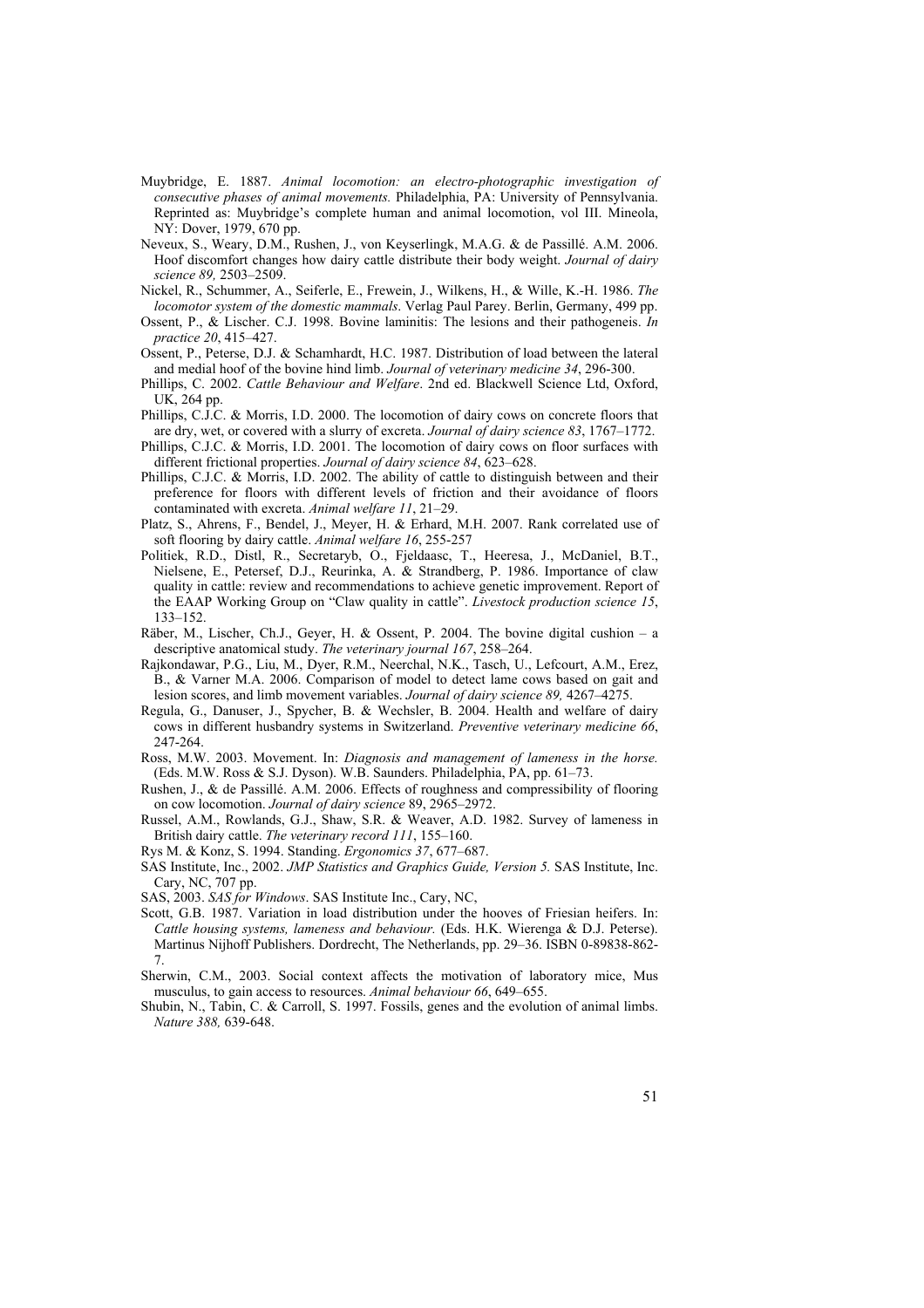- Smit, H., Verbeek, B., Peterse, D.J., Jansen, J., McDaniel, B.T. & Politiek, R.D., 1986. The effect of herd characteristics on claw disorders and claw measurements in Friesians. *Livestock production science 15,* 1–9.
- Somers, J.G.C.J., Frankena, K., Noordhuizen-Stassen, E.N., & Metz, J. H. M. 2003. Prevalence of claw disorders in Dutch dairy cows exposed to several floor systems. *Journal of dairy science 86*, 2082–2093.
- Somers, J.G.C.J. 2004. *Claw disorders and disturbed locomotion in dairy cows: the effect of floor systems and implications for animal welfare.* Ph.D. thesis, Utrecht University, Utrecht, The Netherlands, 143 pp. ISBN 90-393-3805-1.
- Sprecher, D.J., Hostetler, D.E. & Kaneene, J.B. 1997. A lameness scoring system that uses posture and gait to predict dairy cattle reproductive performance. *Theriogenology 47*, 1179–1187.
- Thorup, V.M., Tøgersen, F.A.. Jørgensen, B. & Jensen, B. R. 2007. Biomechanical gait analysis of pigs walking on solid concrete floor. *Animal. 1*, 708–715.
- Toussaint Raven, E., 1973. Lameness in cattle and footcare. *Netherlands journal of veterinary science, 5,* 105–111.
- Toussaint Raven, E. 1989. *Cattle footcare and claw trimming*. Farming Press, Ipswitch, UK, 128 pp.
- Tranter, W.P., & Morris R.S. 1992. Hoof growth and wear in pasture-fed dairy cattle. *New Zealand veterinary journal 40,* 89–96.
- Tranter, W.P. & Morris, R.S. 1991. A case study of lameness in three dairy herds. *New Zealand veterinary journal* 39, 88–96.
- Tranter, W.P., Morris, R.S., Dohoo, I.R. & Williamson, N.B., 1993. A case-control study of lameness in dairy cows. *Preventive veterinary medicine 15*, 191-203.
- Van Amstel, S.R., Shearer, J.K. & Palin, F.L. 2004. Moisture content, thickness, and lesions of sole horn associated with thin soles in dairy cattle. *Journal of dairy science* 87, 757–763.
- Van der Tol, P.P.J., Metz, J.H.M. Nordhuizen-Stassen, E.N., Back, W., Braam, C.R. & Weijs, W.A. 2002. The pressure distribution under the bovine claw during square standing on a flat substrate. *Journal of dairy science 85,* 1476–1481.
- Van der Tol, P.P.J., Metz, J.H.M., Noordhuizen-Stassen, E.N., Back, W., Braam, C.R., Weijs, W.A. 2003. The vertical ground reaction force and the pressure distribution on the claws of dairy cows while walking on a flat substrate. *Journal of dairy science 86*, 2875– 2883.
- Van der Tol, P.P.J., Metz, J.H.M., Noordhuizen-Stassen, E.N., Back, W., Braam, C.R., Weijs, W.A. 2005. Frictional forces required for unrestrained locomotion in dairy cattle. *Journal of dairy science 88*, 615–624.
- Vanegas, J., Overton, M., Berry, S. L. & Sischo. W.M. 2006. Effect of rubber flooring on claw health in lactating dairy cows housed in free-stall barns. *Journal of dairy science 89,* 4251–4258.
- Vermunt, J.J. 1990. *Lesions and structural characteristics of dairy heifers in two management systems*. MVSc. Thesis, Univ. Saskatchewan, Saskatoon, Canada. 331 pp.
- Vermunt, J.J. & Greenough, P.R., 1995. Structural characteristics of the bovine claw: Horn growth and wear, horn hardness and claw conformation. *The British veterinary journal 151*, 157–180.
- Vermunt, J.J. & Greenough, P.R., 1996. Claw conformation of dairy heifers in two management systems. *The British veterinary journal 152*, 321-331.
- Vokey, F.J., Guard, C.L., Erb, H.N. & Galton, D.M. 2001. Effects of alley and stall surfaces on indices of claw and leg health in dairy cattle housed in a free-stall barn. *Journal of dairy science 84*, 2686–2699.
- Weary, D.M. & Flower, F.C. 2006. *Effects of pain due to lameness on cow gait: a dosedependent response to ketoprofen.* In: Proc. 14th Int. Symp. Lameness in Ruminants, Colonia del Sacramento, Uruguay. pp. 225
- Weary, D.M., L. Neil, F.C. Flower, & D. Fraser. 2006. Identifying and preventing pain in. animals. *Applied animal behaviour science 100*, 64–76.
- Webb, N.G., & Clark, M. 1981. Livestock foot-floor interactions measured by force and pressure plate. *Farm building progress 66*, 23–36.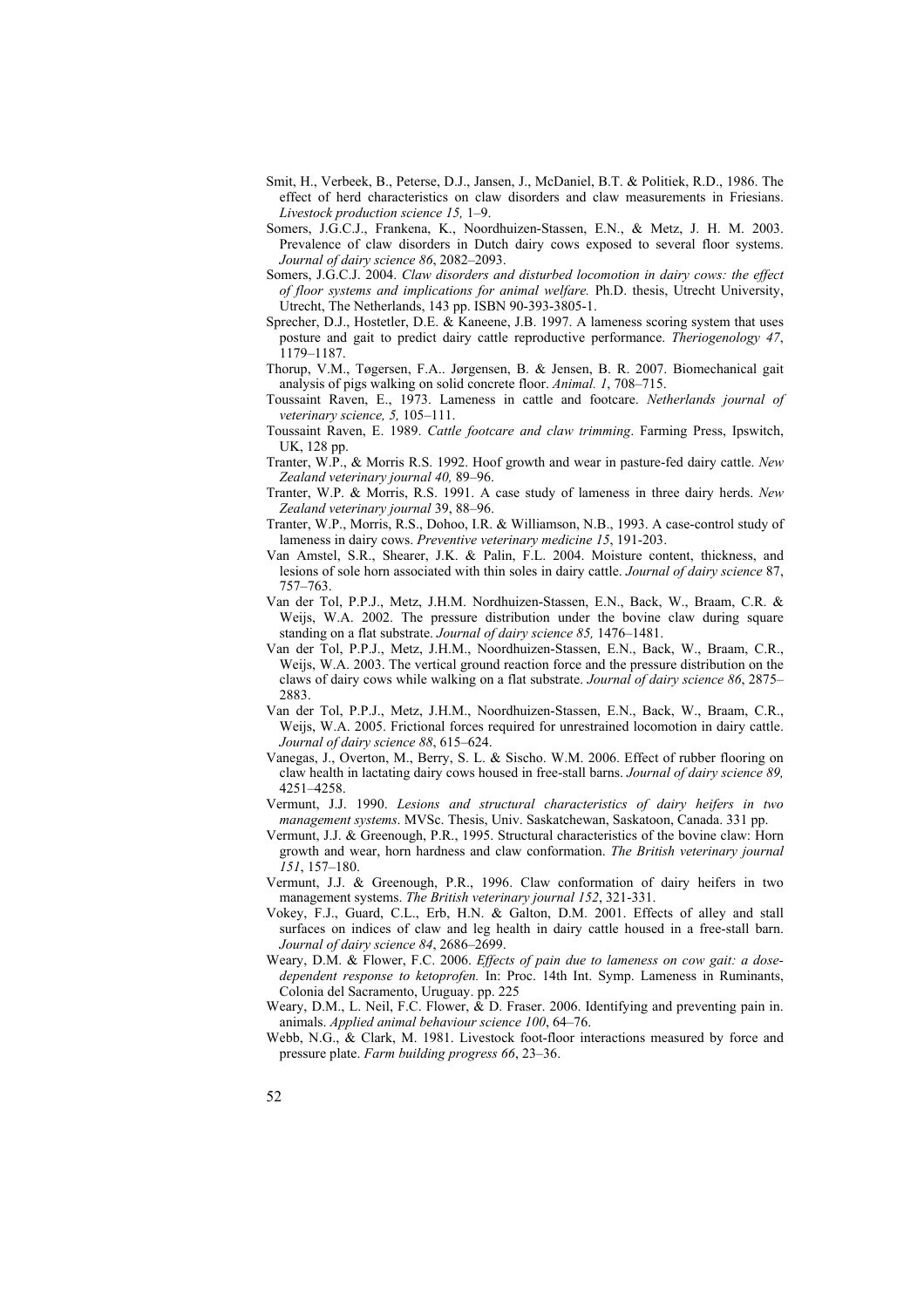- Webb, N.G., & Nilsson, C. 1983. Flooring and injury an overview. In*: Farm animal housing and welfare.* (Eds. S.H. Baxter, M.R. Baxter & J.A.D. MacCormack) Martinus Nijhoff Publishers, Brussels-Luxembourg, pp. 129–136. ISBN 0-89838-597-0.
- Webster, A.J.F. 2001. Farm animal welfare: The five freedoms and the free market. *The veterinary journal 161*, 229–237.
- Westerfeld, I., Hirschberg, R.M. & Budras. K.-D. 2004. *The weight bearing apparatus of the bovine claw.* In: Proc. 13th Int. Symp. and 5th Conf. Lameness in Ruminants (Ed. . B. Zemljic) Maribor, Slovenia, pp. 66–67.
- Whay, H.R. 2002. Locomotion scoring and lameness detection in dairy cattle. *In practice 24,* 444–449.
- Whay, H.R. & Main, D.C.J., 1999. "The way cattle walk" steps towards lameness management. *Cattle practice 7*, 357–364.
- Whay, H.R., Waterman, A.E. & Webster, A.J., 1997. Associations between locomotion, claw lesions and nociceptive threshold in dairy heifers during the peri-partum period. *The veterinary journal 154*, 155–161.
- Wilkinson, M.J., Menz, H.B. & Raspovic, A. 1995. The measurement of gait parameters from footprints. *The foot 5*, 84–90.
- Zeeb, K. 1983. Locomotion and space structure in six cattle unites. In: *Farm Animal Housing and Welfare.* (Eds. S.H. Baxter, M.R. Baxter & J.A.D. MacCormack) Martinus Nijhoff Publishers, Brussels-Luxembourg, pp. 129-136. ISBN 0-89838-597-0.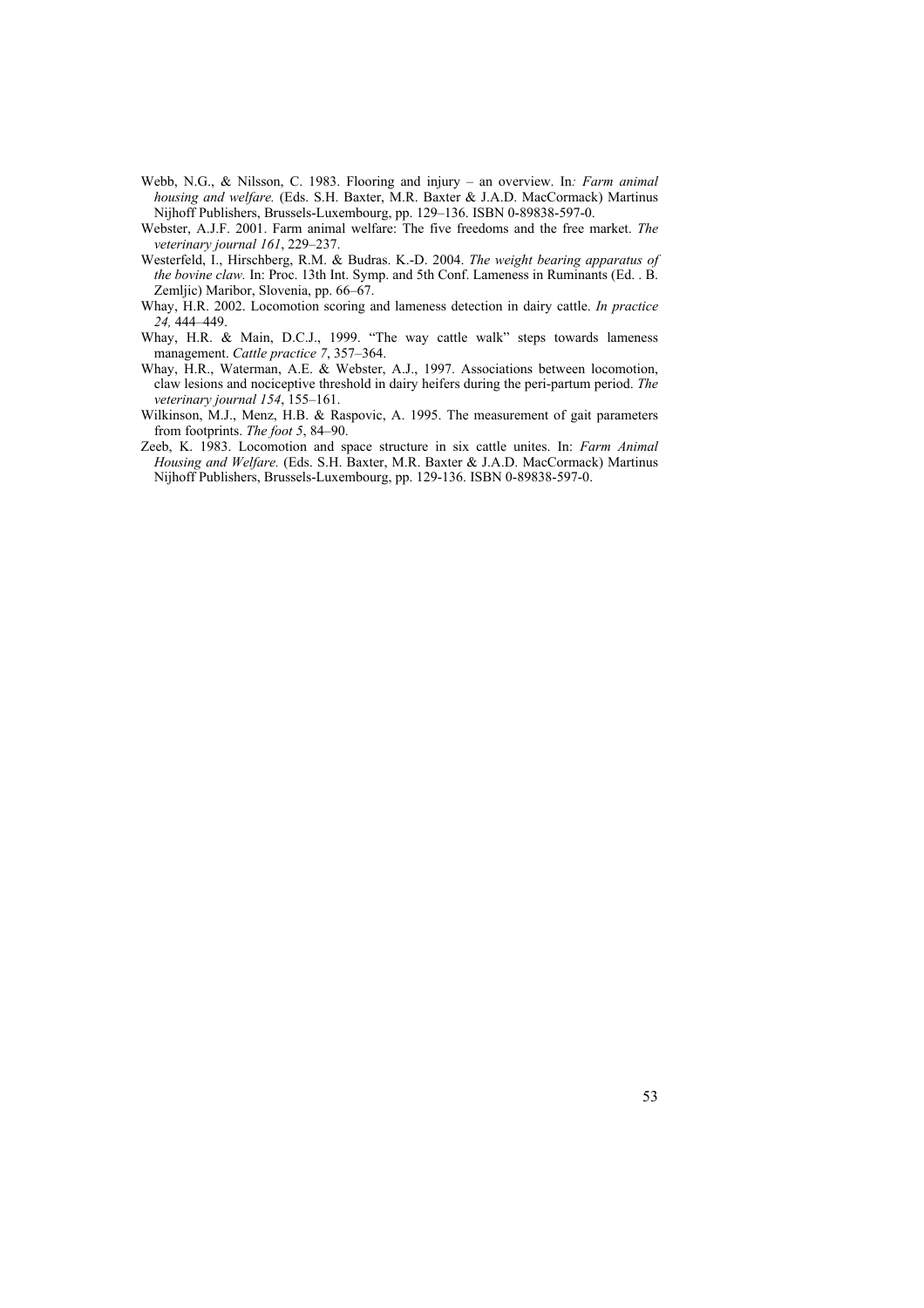## **Acknowledgments**

- Financial support was provided by the "LAMECOW" (QLK5-CT-2002-00969) project within the European Commission Framework V programme and Swedish Foundation for Agricultural Research.
- I also thank the following suppliers of material:
	- Kraiburg Gummiverk company, for providing the rubber mats, for following our recommendation in design of mats and for delivery almost in time; BINAB, for providing the mastic asphalt; Willab, for help with the product deliverance; De Laval, for supplying with scrapers; Fritz foderstyrning AB, for providing some extra equipment in the experimental barn.
- This thesis would not appear in its present form without the kind assistance and support of a number of persons. I wish to express my special appreciation and gratitude to:
- Ass. Prof. Christer Bergsten, my main supervisor for finding my skills and ideas worth using, for bringing me to the department, for making possible the whole project done as it is, for generosity, kindness and tolerance.
- Ass. Prof. Lena Lidfors, my co-supervisor, for help with designing the preference studies, for respect to my writing and for educating me in the field of ethology.
- Prof. Christer Nilsson, my co-supervisor, for strengthening the technical part of the thesis, for willingness for discussions and kind attitude.
- Ass. Prof. Jan Hultgren for invaluable discussions on statistics and experimental design, for help with structuring my post-graduate education and for being available even when being full of duties.
- Dr. Madeleine Magnusson for perfect management of the whole long-term study, for arranging things of all kind during my stay in Alnarp, for taking care of pressure-plate technical support and for being such a wonderful person and friend.
- Dr. Thomas Manske for helping me with a good start of the long-term study, for discussing the study designs and methods in a less formal way and for his good sense of humour.
- Kårtorp Säteri dairy farm, owners and staff, for letting me carry out locomotion and preference studies, for trust and patience, for nice attitude and for practical help.
- Staff of the Mellangård dairy farm, for helping with the animals, for keeping order in the study groups and for finding compromises.
- Prof. Catarina Svensson, head of the section of Production Diseases, for taking care of my employment situation, for a lot of enthusiasm and encouragement.
- Jan Nilsson and Irina Nyberg, IT experts, for the help with soft and hard ware, for being reachable and very helpful.
- Agr. Lic. Michael Ventorp for designing the cattle-house for the long-term study, for good discussions and for getting additional financing.
- Kurt Andersson, hoof trimmer, for help during the long-term study, for being a patient and cooperative person and for telling a lot of jokes (sorry I didn't get them all).